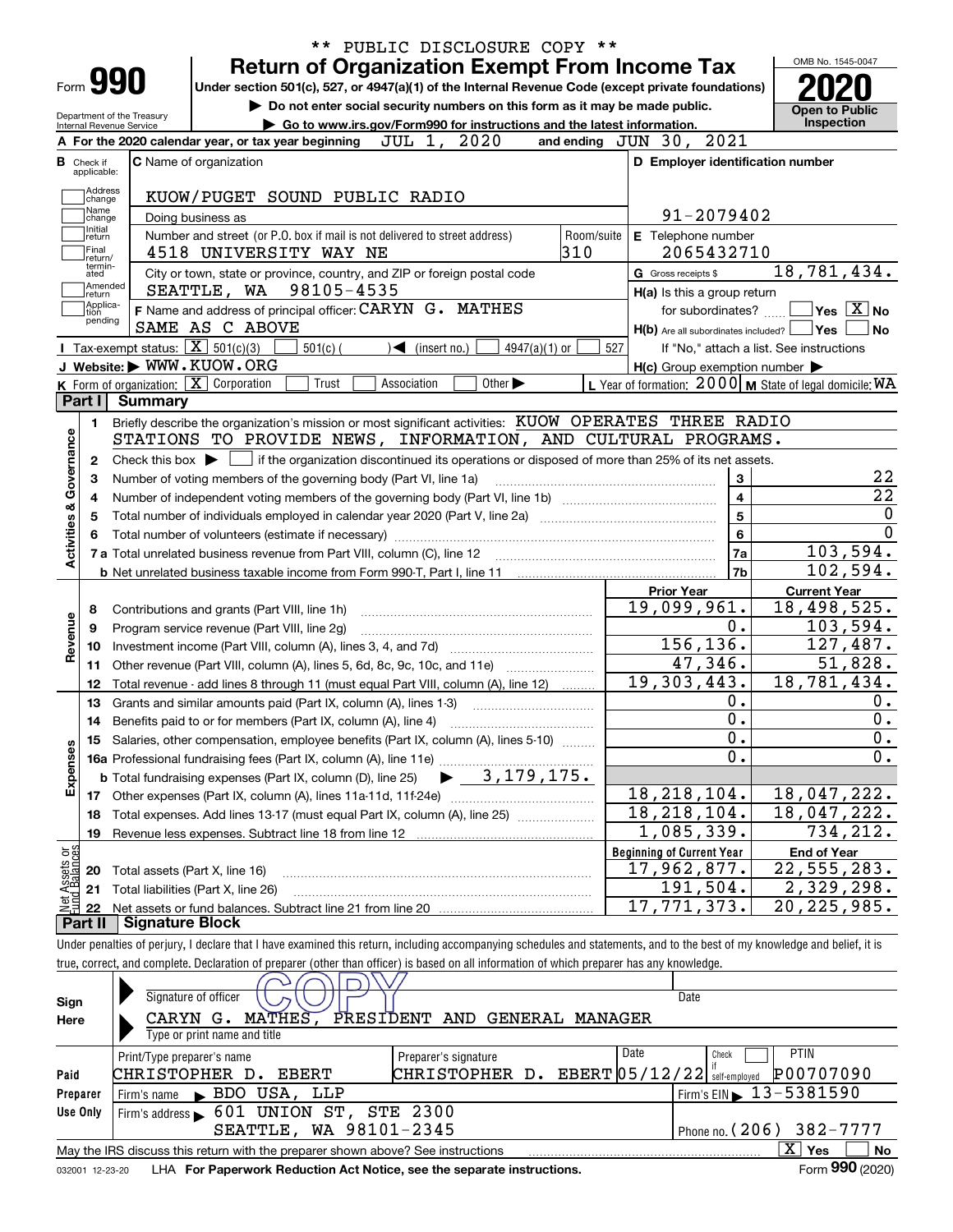|              | KUOW/PUGET SOUND PUBLIC RADIO<br>Form 990 (2020)<br><b>Statement of Program Service Accomplishments</b><br>Part III                          | 91-2079402               | Page 2 |
|--------------|----------------------------------------------------------------------------------------------------------------------------------------------|--------------------------|--------|
|              |                                                                                                                                              |                          |        |
| 1            | Briefly describe the organization's mission:                                                                                                 |                          |        |
|              | KUOW/PUGET SOUND PUBLIC RADIO IS A NONPROFIT ORGANIZATION WHICH                                                                              |                          |        |
|              | RADIO STATIONS PROVIDING NEWS, INFORMATION, AND CULTURAL<br><b>OPERATES</b>                                                                  |                          |        |
|              | PROGRAMS TO THE GREATER SEATTLE AREA. OUR MISSION IS TO CREATE AND                                                                           |                          |        |
|              | SERVE A MORE INFORMED PUBLIC.                                                                                                                |                          |        |
| $\mathbf{2}$ | Did the organization undertake any significant program services during the year which were not listed on the                                 |                          |        |
|              | prior Form 990 or 990-EZ?                                                                                                                    | $Yes \ \boxed{X}$ No     |        |
|              | If "Yes," describe these new services on Schedule O.                                                                                         |                          |        |
| 3            | Did the organization cease conducting, or make significant changes in how it conducts, any program services?                                 | $Yes \ \boxed{X}$ No     |        |
|              | If "Yes," describe these changes on Schedule O.                                                                                              |                          |        |
| 4            | Describe the organization's program service accomplishments for each of its three largest program services, as measured by expenses.         |                          |        |
|              | Section 501(c)(3) and 501(c)(4) organizations are required to report the amount of grants and allocations to others, the total expenses, and |                          |        |
|              | revenue, if any, for each program service reported.<br>$12,868,492.$ including grants of \$<br>(Expenses \$                                  | 103,594.                 |        |
| 4a           | $\int$ (Revenue \$ $\Box$<br>(Code:<br>KUOW PUGET SOUND PUBLIC RADIO IS A PRIVATE 501                                                        | (C) (3) ORGANIZATION     |        |
|              | THAT OPERATES RADIO STATIONS SERVING THE PUGET SOUND                                                                                         | AREA.<br><b>KUOW</b>     |        |
|              | PROVIDES NEWS AND INFORMATION AND EXTENSIVE REGIONAL COVERAGE OF CIVIC                                                                       |                          |        |
|              | PROGRAMMING IS HEARD ON KUOW-FM 94.9 SEATTLE, KUOW 1340 AM<br>CONCERN.                                                                       |                          |        |
|              | AND KUOW 90.3 BELLINGHAM, WA.<br>TUMWATER,                                                                                                   |                          |        |
|              |                                                                                                                                              |                          |        |
|              |                                                                                                                                              |                          |        |
|              |                                                                                                                                              |                          |        |
|              |                                                                                                                                              |                          |        |
|              |                                                                                                                                              |                          |        |
|              |                                                                                                                                              |                          |        |
|              |                                                                                                                                              |                          |        |
| 4b           | $\left(\text{Code:}\right)$ $\left(\text{Expenses $}\right)$                                                                                 | $\overline{\phantom{a}}$ |        |
|              |                                                                                                                                              |                          |        |
|              |                                                                                                                                              |                          |        |
|              |                                                                                                                                              |                          |        |
|              |                                                                                                                                              |                          |        |
|              |                                                                                                                                              |                          |        |
|              |                                                                                                                                              |                          |        |
|              |                                                                                                                                              |                          |        |
|              |                                                                                                                                              |                          |        |
|              |                                                                                                                                              |                          |        |
|              |                                                                                                                                              |                          |        |
|              |                                                                                                                                              |                          |        |
| 4c           | $\left(\text{Code:}\right)$ $\left(\text{Expenses $}\right)$<br>including grants of \$                                                       | ) (Revenue \$            |        |
|              |                                                                                                                                              |                          |        |
|              |                                                                                                                                              |                          |        |
|              |                                                                                                                                              |                          |        |
|              |                                                                                                                                              |                          |        |
|              |                                                                                                                                              |                          |        |
|              |                                                                                                                                              |                          |        |
|              |                                                                                                                                              |                          |        |
|              |                                                                                                                                              |                          |        |
|              |                                                                                                                                              |                          |        |
|              |                                                                                                                                              |                          |        |
|              |                                                                                                                                              |                          |        |
| 4d           | Other program services (Describe on Schedule O.)                                                                                             |                          |        |
|              | (Expenses \$<br>(Revenue \$<br>including grants of \$                                                                                        |                          |        |
| 4е           | 12,868,492.<br>Total program service expenses                                                                                                |                          |        |
|              |                                                                                                                                              | Form 990 (2020)          |        |
|              | 032002 12-23-20                                                                                                                              |                          |        |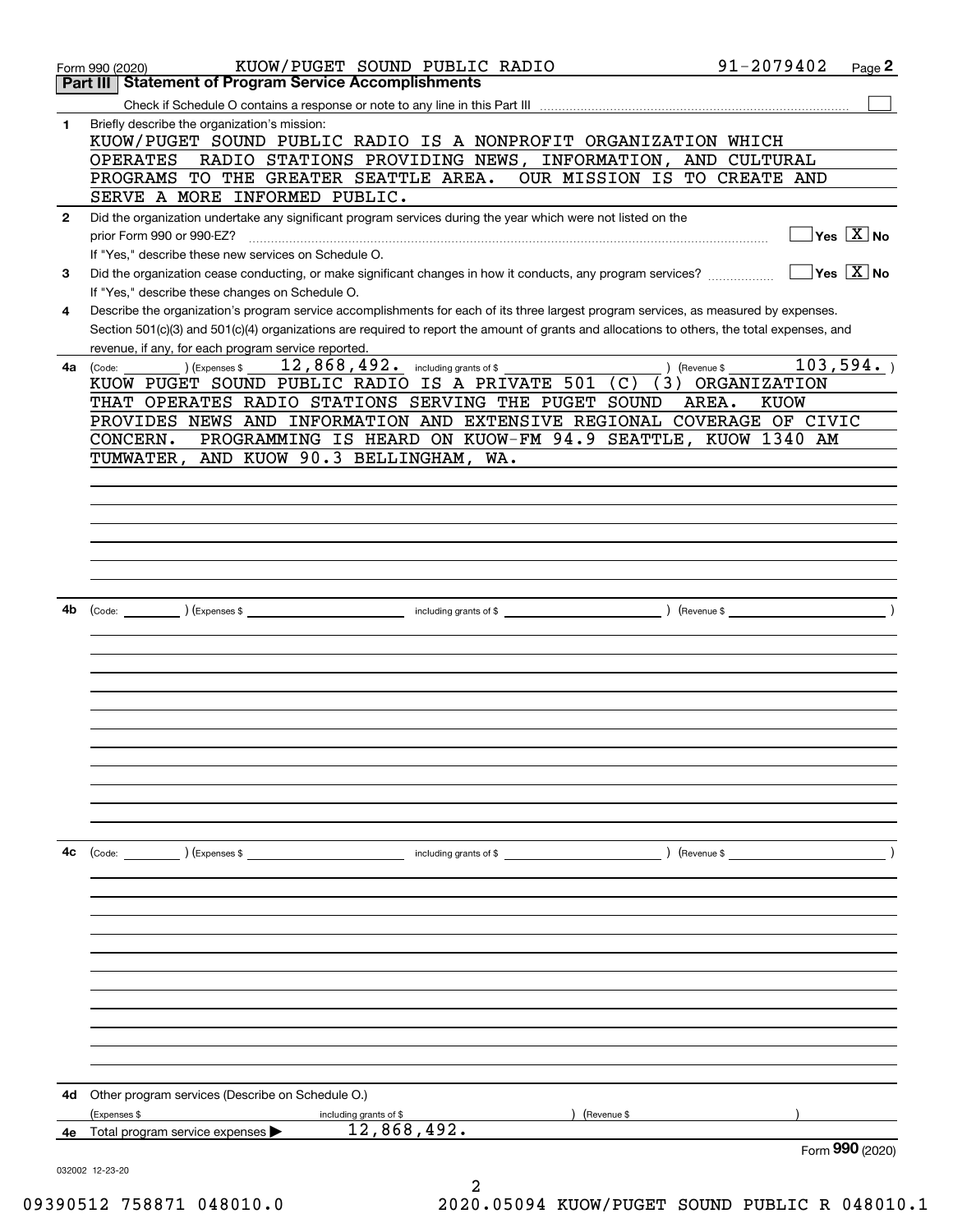|  | Form 990 (2020) |
|--|-----------------|

Form 990 (2020) KUOW/PUGET SOUND PUBLIC RADIO 91-2079402 <sub>Page</sub> 3<br>**Part IV | Checklist of Required Schedules** 

|     |                                                                                                                                       |                         | <b>Yes</b>            | No                      |
|-----|---------------------------------------------------------------------------------------------------------------------------------------|-------------------------|-----------------------|-------------------------|
| 1   | Is the organization described in section $501(c)(3)$ or $4947(a)(1)$ (other than a private foundation)?                               |                         |                       |                         |
|     |                                                                                                                                       | 1.                      | х                     |                         |
| 2   |                                                                                                                                       | $\overline{\mathbf{2}}$ | $\overline{\text{x}}$ |                         |
| 3   | Did the organization engage in direct or indirect political campaign activities on behalf of or in opposition to candidates for       |                         |                       |                         |
|     |                                                                                                                                       | 3                       |                       | X.                      |
| 4   | Section 501(c)(3) organizations. Did the organization engage in lobbying activities, or have a section 501(h) election in effect      |                         |                       |                         |
|     |                                                                                                                                       | 4                       |                       | X.                      |
| 5   | Is the organization a section 501(c)(4), 501(c)(5), or 501(c)(6) organization that receives membership dues, assessments, or          |                         |                       |                         |
|     |                                                                                                                                       | 5                       |                       | x                       |
| 6   | Did the organization maintain any donor advised funds or any similar funds or accounts for which donors have the right to             |                         |                       | x                       |
| 7   | provide advice on the distribution or investment of amounts in such funds or accounts? If "Yes," complete Schedule D, Part I          | 6                       |                       |                         |
|     | Did the organization receive or hold a conservation easement, including easements to preserve open space,                             | $\overline{7}$          |                       | X.                      |
| 8   | Did the organization maintain collections of works of art, historical treasures, or other similar assets? If "Yes," complete          |                         |                       |                         |
|     |                                                                                                                                       | 8                       |                       | x                       |
| 9   | Did the organization report an amount in Part X, line 21, for escrow or custodial account liability, serve as a custodian for         |                         |                       |                         |
|     | amounts not listed in Part X; or provide credit counseling, debt management, credit repair, or debt negotiation services?             |                         |                       |                         |
|     |                                                                                                                                       | 9                       |                       | x                       |
| 10  | Did the organization, directly or through a related organization, hold assets in donor-restricted endowments                          |                         |                       |                         |
|     |                                                                                                                                       | 10                      | X                     |                         |
| 11  | If the organization's answer to any of the following questions is "Yes," then complete Schedule D, Parts VI, VII, VIII, IX, or X      |                         |                       |                         |
|     | as applicable.                                                                                                                        |                         |                       |                         |
|     | a Did the organization report an amount for land, buildings, and equipment in Part X, line 10? If "Yes," complete Schedule D,         |                         |                       |                         |
|     |                                                                                                                                       | 11a                     | X                     |                         |
|     | <b>b</b> Did the organization report an amount for investments - other securities in Part X, line 12, that is 5% or more of its total |                         |                       |                         |
|     |                                                                                                                                       | 11b                     |                       | x                       |
|     | c Did the organization report an amount for investments - program related in Part X, line 13, that is 5% or more of its total         |                         |                       |                         |
|     |                                                                                                                                       | 11c                     |                       | x                       |
|     | d Did the organization report an amount for other assets in Part X, line 15, that is 5% or more of its total assets reported in       |                         |                       | x                       |
|     | e Did the organization report an amount for other liabilities in Part X, line 25? If "Yes," complete Schedule D, Part X               | 11d<br>11e              | X                     |                         |
| f   | Did the organization's separate or consolidated financial statements for the tax year include a footnote that addresses               |                         |                       |                         |
|     | the organization's liability for uncertain tax positions under FIN 48 (ASC 740)? If "Yes," complete Schedule D, Part X                | 11f                     |                       | X                       |
|     | 12a Did the organization obtain separate, independent audited financial statements for the tax year? If "Yes," complete               |                         |                       |                         |
|     |                                                                                                                                       | 12a                     | Х                     |                         |
|     | <b>b</b> Was the organization included in consolidated, independent audited financial statements for the tax year?                    |                         |                       |                         |
|     | If "Yes," and if the organization answered "No" to line 12a, then completing Schedule D, Parts XI and XII is optional                 | 12b                     |                       | X,                      |
| 13  |                                                                                                                                       | 13                      |                       | X                       |
| 14a | Did the organization maintain an office, employees, or agents outside of the United States?                                           | <b>14a</b>              |                       | $\overline{\mathbf{x}}$ |
|     | b Did the organization have aggregate revenues or expenses of more than \$10,000 from grantmaking, fundraising, business,             |                         |                       |                         |
|     | investment, and program service activities outside the United States, or aggregate foreign investments valued at \$100,000            |                         |                       |                         |
|     |                                                                                                                                       | 14b                     |                       | x                       |
| 15  | Did the organization report on Part IX, column (A), line 3, more than \$5,000 of grants or other assistance to or for any             |                         |                       |                         |
|     |                                                                                                                                       | 15                      |                       | x                       |
| 16  | Did the organization report on Part IX, column (A), line 3, more than \$5,000 of aggregate grants or other assistance to              |                         |                       | X                       |
|     |                                                                                                                                       | 16                      |                       |                         |
| 17  | Did the organization report a total of more than \$15,000 of expenses for professional fundraising services on Part IX,               | 17                      |                       | X                       |
| 18  | Did the organization report more than \$15,000 total of fundraising event gross income and contributions on Part VIII, lines          |                         |                       |                         |
|     |                                                                                                                                       | 18                      |                       | X                       |
| 19  | Did the organization report more than \$15,000 of gross income from gaming activities on Part VIII, line 9a? If "Yes."                |                         |                       |                         |
|     |                                                                                                                                       | 19                      |                       | X                       |
| 20a |                                                                                                                                       | 20a                     |                       | $\mathbf x$             |
|     | b If "Yes" to line 20a, did the organization attach a copy of its audited financial statements to this return?                        | 20 <sub>b</sub>         |                       |                         |
| 21  | Did the organization report more than \$5,000 of grants or other assistance to any domestic organization or                           |                         |                       |                         |
|     |                                                                                                                                       | 21                      |                       | x                       |
|     | 032003 12-23-20                                                                                                                       |                         | Form 990 (2020)       |                         |

032003 12-23-20

3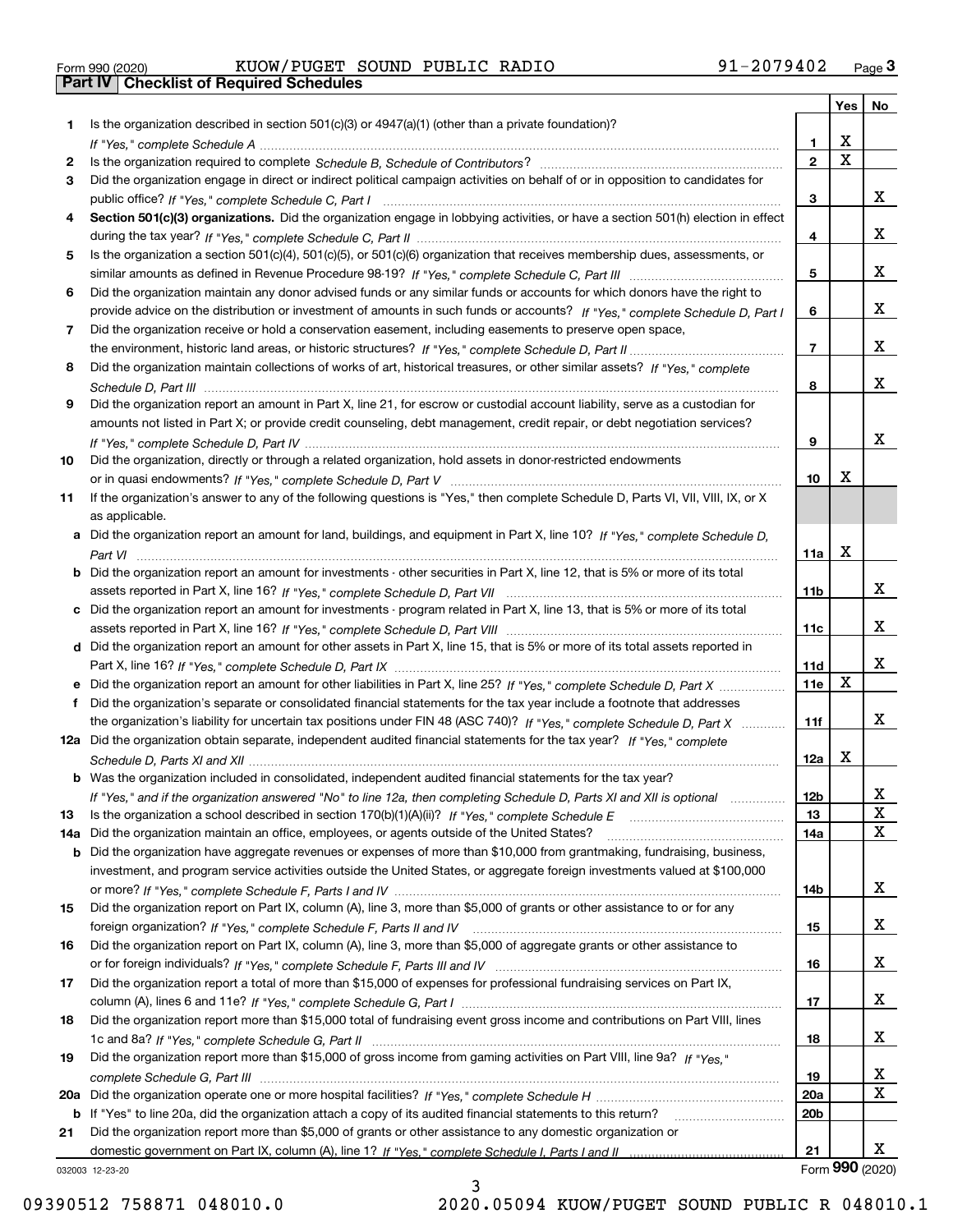|  | Form 990 (2020) |
|--|-----------------|
|  |                 |

Form 990 (2020) KUOW/PUGET SOUND PUBLIC RADIO 91-2079402 <sub>Page</sub> 4<br>**Part IV | Checklist of Required Schedules** <sub>(continued)</sub>

*(continued)*

|               |                                                                                                                              |                 | Yes        | No              |
|---------------|------------------------------------------------------------------------------------------------------------------------------|-----------------|------------|-----------------|
| 22            | Did the organization report more than \$5,000 of grants or other assistance to or for domestic individuals on                |                 |            |                 |
|               |                                                                                                                              | 22              |            | x               |
| 23            | Did the organization answer "Yes" to Part VII, Section A, line 3, 4, or 5 about compensation of the organization's current   |                 |            |                 |
|               | and former officers, directors, trustees, key employees, and highest compensated employees? If "Yes," complete               |                 |            |                 |
|               |                                                                                                                              | 23              |            | x               |
|               | 24a Did the organization have a tax-exempt bond issue with an outstanding principal amount of more than \$100,000 as of the  |                 |            |                 |
|               | last day of the year, that was issued after December 31, 2002? If "Yes," answer lines 24b through 24d and complete           |                 |            |                 |
|               |                                                                                                                              | 24a             |            | x               |
|               |                                                                                                                              |                 |            |                 |
|               | b Did the organization invest any proceeds of tax-exempt bonds beyond a temporary period exception?                          | 24b             |            |                 |
|               | c Did the organization maintain an escrow account other than a refunding escrow at any time during the year to defease       |                 |            |                 |
|               | any tax-exempt bonds?                                                                                                        | 24c             |            |                 |
|               | d Did the organization act as an "on behalf of" issuer for bonds outstanding at any time during the year?                    | 24d             |            |                 |
|               | 25a Section 501(c)(3), 501(c)(4), and 501(c)(29) organizations. Did the organization engage in an excess benefit             |                 |            |                 |
|               |                                                                                                                              | 25a             |            | x               |
|               | b Is the organization aware that it engaged in an excess benefit transaction with a disqualified person in a prior year, and |                 |            |                 |
|               | that the transaction has not been reported on any of the organization's prior Forms 990 or 990-EZ? If "Yes," complete        |                 |            |                 |
|               | Schedule L, Part I                                                                                                           | 25b             |            | x               |
| 26            | Did the organization report any amount on Part X, line 5 or 22, for receivables from or payables to any current              |                 |            |                 |
|               | or former officer, director, trustee, key employee, creator or founder, substantial contributor, or 35%                      |                 |            |                 |
|               |                                                                                                                              | 26              |            | x               |
| 27            | Did the organization provide a grant or other assistance to any current or former officer, director, trustee, key employee,  |                 |            |                 |
|               |                                                                                                                              |                 |            |                 |
|               | creator or founder, substantial contributor or employee thereof, a grant selection committee member, or to a 35% controlled  |                 |            | х               |
|               | entity (including an employee thereof) or family member of any of these persons? If "Yes," complete Schedule L, Part III     | 27              |            |                 |
| 28            | Was the organization a party to a business transaction with one of the following parties (see Schedule L, Part IV            |                 |            |                 |
|               | instructions, for applicable filing thresholds, conditions, and exceptions):                                                 |                 |            |                 |
|               | a A current or former officer, director, trustee, key employee, creator or founder, or substantial contributor? If           |                 |            |                 |
|               |                                                                                                                              | 28a             |            | x               |
|               |                                                                                                                              | 28 <sub>b</sub> |            | $\mathbf{X}$    |
|               | c A 35% controlled entity of one or more individuals and/or organizations described in lines 28a or 28b? If                  |                 |            |                 |
|               |                                                                                                                              | 28c             |            | х               |
| 29            |                                                                                                                              | 29              | х          |                 |
| 30            | Did the organization receive contributions of art, historical treasures, or other similar assets, or qualified conservation  |                 |            |                 |
|               |                                                                                                                              | 30              |            | x               |
| 31            | Did the organization liquidate, terminate, or dissolve and cease operations? If "Yes," complete Schedule N, Part I           | 31              |            | $\mathbf x$     |
| 32            | Did the organization sell, exchange, dispose of, or transfer more than 25% of its net assets? If "Yes," complete             |                 |            |                 |
|               |                                                                                                                              | 32              |            | х               |
|               | Schedule N, Part II                                                                                                          |                 |            |                 |
| 33            | Did the organization own 100% of an entity disregarded as separate from the organization under Regulations                   |                 |            |                 |
|               |                                                                                                                              | 33              |            | х               |
| 34            | Was the organization related to any tax-exempt or taxable entity? If "Yes," complete Schedule R, Part II, III, or IV, and    |                 |            |                 |
|               |                                                                                                                              | 34              |            | X               |
|               | 35a Did the organization have a controlled entity within the meaning of section 512(b)(13)?                                  | 35a             |            | X               |
|               | b If "Yes" to line 35a, did the organization receive any payment from or engage in any transaction with a controlled entity  |                 |            |                 |
|               |                                                                                                                              | 35b             |            |                 |
| 36            | Section 501(c)(3) organizations. Did the organization make any transfers to an exempt non-charitable related organization?   |                 |            |                 |
|               |                                                                                                                              | 36              |            | x               |
| 37            | Did the organization conduct more than 5% of its activities through an entity that is not a related organization             |                 |            |                 |
|               | and that is treated as a partnership for federal income tax purposes? If "Yes," complete Schedule R, Part VI                 | 37              |            | x               |
| 38            | Did the organization complete Schedule O and provide explanations in Schedule O for Part VI, lines 11b and 19?               |                 |            |                 |
|               | Note: All Form 990 filers are required to complete Schedule O                                                                | 38              | X          |                 |
| <b>Part V</b> | <b>Statements Regarding Other IRS Filings and Tax Compliance</b>                                                             |                 |            |                 |
|               | Check if Schedule O contains a response or note to any line in this Part V                                                   |                 |            |                 |
|               |                                                                                                                              |                 |            |                 |
|               |                                                                                                                              |                 | <b>Yes</b> | No              |
|               | 41<br><b>1a</b> Enter the number reported in Box 3 of Form 1096. Enter -0- if not applicable <i>manumumumum</i><br>1a        |                 |            |                 |
|               | 0<br><b>b</b> Enter the number of Forms W-2G included in line 1a. Enter -0- if not applicable <i>manumumumum</i><br>1b       |                 |            |                 |
|               | c Did the organization comply with backup withholding rules for reportable payments to vendors and reportable gaming         |                 |            |                 |
|               | (gambling) winnings to prize winners?                                                                                        | 1c              | х          |                 |
|               | 032004 12-23-20                                                                                                              |                 |            | Form 990 (2020) |
|               |                                                                                                                              |                 |            |                 |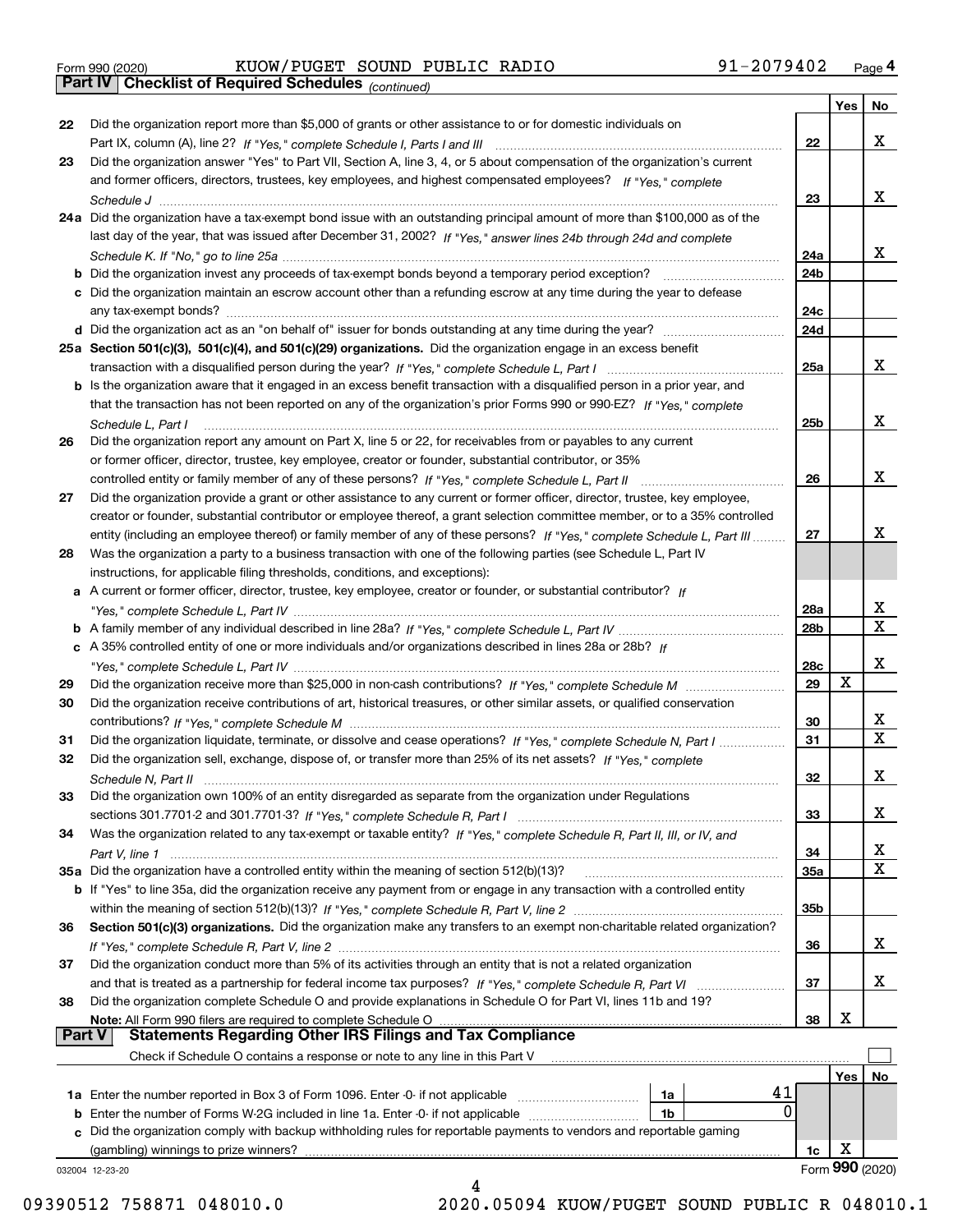|               | 91-2079402<br>KUOW/PUGET SOUND PUBLIC RADIO<br>Form 990 (2020)                                                                                                             |     |     | $_{\text{Page}}$ 5 |  |  |  |
|---------------|----------------------------------------------------------------------------------------------------------------------------------------------------------------------------|-----|-----|--------------------|--|--|--|
| <b>Part V</b> | Statements Regarding Other IRS Filings and Tax Compliance (continued)                                                                                                      |     |     |                    |  |  |  |
|               |                                                                                                                                                                            |     | Yes | No                 |  |  |  |
|               | 2a Enter the number of employees reported on Form W-3, Transmittal of Wage and Tax Statements,                                                                             |     |     |                    |  |  |  |
|               | $\mathbf 0$<br>filed for the calendar year ending with or within the year covered by this return<br>2a                                                                     |     |     |                    |  |  |  |
|               |                                                                                                                                                                            | 2b  |     |                    |  |  |  |
|               |                                                                                                                                                                            |     |     |                    |  |  |  |
|               | 3a Did the organization have unrelated business gross income of \$1,000 or more during the year?                                                                           | 3a  | х   |                    |  |  |  |
|               |                                                                                                                                                                            | 3b  | X   |                    |  |  |  |
|               | 4a At any time during the calendar year, did the organization have an interest in, or a signature or other authority over, a                                               |     |     |                    |  |  |  |
|               |                                                                                                                                                                            | 4a  |     | x                  |  |  |  |
|               | <b>b</b> If "Yes," enter the name of the foreign country $\blacktriangleright$                                                                                             |     |     |                    |  |  |  |
|               | See instructions for filing requirements for FinCEN Form 114, Report of Foreign Bank and Financial Accounts (FBAR).                                                        |     |     |                    |  |  |  |
|               |                                                                                                                                                                            | 5a  |     | х                  |  |  |  |
| b             |                                                                                                                                                                            | 5b  |     | X                  |  |  |  |
| c             |                                                                                                                                                                            | 5c  |     |                    |  |  |  |
|               | 6a Does the organization have annual gross receipts that are normally greater than \$100,000, and did the organization solicit                                             |     |     |                    |  |  |  |
|               |                                                                                                                                                                            | 6a  |     | х                  |  |  |  |
|               | <b>b</b> If "Yes," did the organization include with every solicitation an express statement that such contributions or gifts                                              |     |     |                    |  |  |  |
|               | were not tax deductible?                                                                                                                                                   | 6b  |     |                    |  |  |  |
| 7             | Organizations that may receive deductible contributions under section 170(c).                                                                                              |     |     |                    |  |  |  |
| а             | Did the organization receive a payment in excess of \$75 made partly as a contribution and partly for goods and services provided to the payor?                            | 7a  | х   |                    |  |  |  |
| b             | If "Yes," did the organization notify the donor of the value of the goods or services provided?                                                                            | 7b  | х   |                    |  |  |  |
|               | c Did the organization sell, exchange, or otherwise dispose of tangible personal property for which it was required                                                        |     |     |                    |  |  |  |
|               |                                                                                                                                                                            | 7c  | х   |                    |  |  |  |
|               | 27<br>7d                                                                                                                                                                   |     |     |                    |  |  |  |
| е             | Did the organization receive any funds, directly or indirectly, to pay premiums on a personal benefit contract?                                                            | 7e  |     | х                  |  |  |  |
| f             | Did the organization, during the year, pay premiums, directly or indirectly, on a personal benefit contract?                                                               |     |     |                    |  |  |  |
| g             | If the organization received a contribution of qualified intellectual property, did the organization file Form 8899 as required?                                           |     |     |                    |  |  |  |
| h.            | If the organization received a contribution of cars, boats, airplanes, or other vehicles, did the organization file a Form 1098-C?                                         |     |     |                    |  |  |  |
| 8             | Sponsoring organizations maintaining donor advised funds. Did a donor advised fund maintained by the                                                                       |     |     |                    |  |  |  |
|               | sponsoring organization have excess business holdings at any time during the year?                                                                                         | 8   |     |                    |  |  |  |
| 9             | Sponsoring organizations maintaining donor advised funds.                                                                                                                  |     |     |                    |  |  |  |
| а             | Did the sponsoring organization make any taxable distributions under section 4966?                                                                                         | 9а  |     |                    |  |  |  |
| b             | Did the sponsoring organization make a distribution to a donor, donor advisor, or related person?                                                                          | 9b  |     |                    |  |  |  |
| 10            | Section 501(c)(7) organizations. Enter:                                                                                                                                    |     |     |                    |  |  |  |
|               | 10a<br>a Initiation fees and capital contributions included on Part VIII, line 12 [111] [11] [11] Initiation fees and capital contributions included on Part VIII, line 12 |     |     |                    |  |  |  |
|               | 10 <sub>b</sub>  <br>Gross receipts, included on Form 990, Part VIII, line 12, for public use of club facilities                                                           |     |     |                    |  |  |  |
| 11            | Section 501(c)(12) organizations. Enter:                                                                                                                                   |     |     |                    |  |  |  |
| a             | 11a                                                                                                                                                                        |     |     |                    |  |  |  |
|               | b Gross income from other sources (Do not net amounts due or paid to other sources against                                                                                 |     |     |                    |  |  |  |
|               | 11b                                                                                                                                                                        |     |     |                    |  |  |  |
|               | 12a Section 4947(a)(1) non-exempt charitable trusts. Is the organization filing Form 990 in lieu of Form 1041?                                                             | 12a |     |                    |  |  |  |
|               | 12b<br><b>b</b> If "Yes," enter the amount of tax-exempt interest received or accrued during the year <i>manument</i>                                                      |     |     |                    |  |  |  |
| 13            | Section 501(c)(29) qualified nonprofit health insurance issuers.                                                                                                           |     |     |                    |  |  |  |
|               | a Is the organization licensed to issue qualified health plans in more than one state?                                                                                     | 13a |     |                    |  |  |  |
|               | Note: See the instructions for additional information the organization must report on Schedule O.                                                                          |     |     |                    |  |  |  |
|               | <b>b</b> Enter the amount of reserves the organization is required to maintain by the states in which the                                                                  |     |     |                    |  |  |  |
|               | 13b                                                                                                                                                                        |     |     |                    |  |  |  |
|               | 13с                                                                                                                                                                        |     |     |                    |  |  |  |
| 14a           | Did the organization receive any payments for indoor tanning services during the tax year?                                                                                 | 14a |     | х                  |  |  |  |
|               | <b>b</b> If "Yes," has it filed a Form 720 to report these payments? If "No," provide an explanation on Schedule O                                                         | 14b |     |                    |  |  |  |
| 15            | Is the organization subject to the section 4960 tax on payment(s) of more than \$1,000,000 in remuneration or                                                              |     |     |                    |  |  |  |
|               |                                                                                                                                                                            | 15  |     | x                  |  |  |  |
|               | If "Yes," see instructions and file Form 4720, Schedule N.                                                                                                                 |     |     |                    |  |  |  |
| 16            | Is the organization an educational institution subject to the section 4968 excise tax on net investment income?                                                            | 16  |     | х                  |  |  |  |
|               | If "Yes," complete Form 4720, Schedule O.                                                                                                                                  |     |     |                    |  |  |  |
|               |                                                                                                                                                                            |     |     |                    |  |  |  |

Form (2020) **990**

032005 12-23-20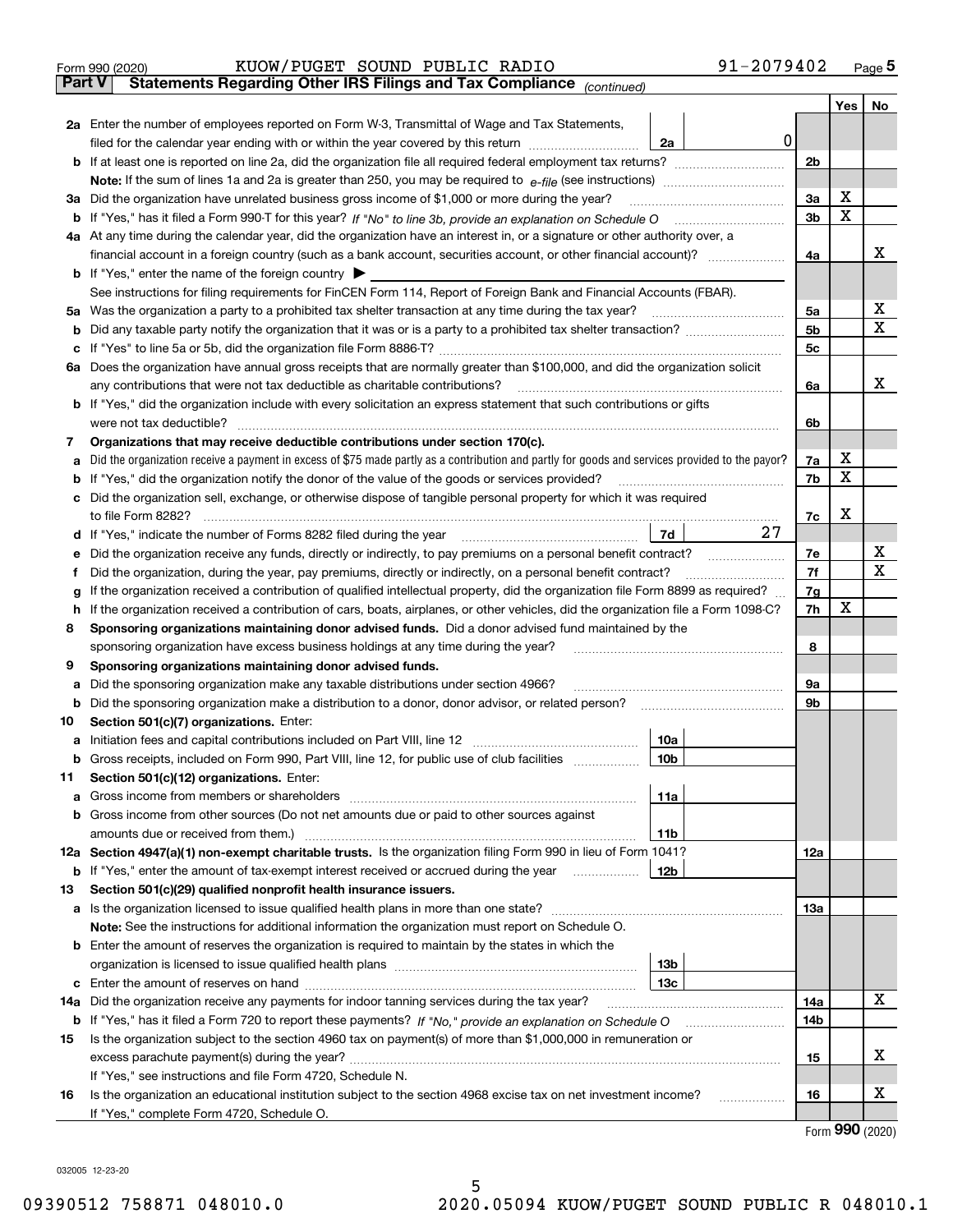|  | Form 990 (2020) |
|--|-----------------|
|  |                 |

*For each "Yes" response to lines 2 through 7b below, and for a "No" response to line 8a, 8b, or 10b below, describe the circumstances, processes, or changes on Schedule O. See instructions.* Form 990 (2020) **CONNTANGLEM SOUND PUBLIC RADIO 1-2079402** Page 6<br>**Part VI Governance, Management, and Disclosure** *For each "Yes" response to lines 2 through 7b below, and for a "No" response* 

|    |                                                                                                                                                                               |    |    |                 | Yes   No        |                         |
|----|-------------------------------------------------------------------------------------------------------------------------------------------------------------------------------|----|----|-----------------|-----------------|-------------------------|
|    | <b>1a</b> Enter the number of voting members of the governing body at the end of the tax year                                                                                 | 1a | 22 |                 |                 |                         |
|    | If there are material differences in voting rights among members of the governing body, or if the governing                                                                   |    |    |                 |                 |                         |
|    | body delegated broad authority to an executive committee or similar committee, explain on Schedule O.                                                                         |    |    |                 |                 |                         |
|    | <b>b</b> Enter the number of voting members included on line 1a, above, who are independent <i>manumum</i>                                                                    | 1b | 22 |                 |                 |                         |
| 2  | Did any officer, director, trustee, or key employee have a family relationship or a business relationship with any other                                                      |    |    |                 |                 |                         |
|    | officer, director, trustee, or key employee?                                                                                                                                  |    |    | $\mathbf{2}$    | X               |                         |
| 3  | Did the organization delegate control over management duties customarily performed by or under the direct supervision                                                         |    |    |                 |                 |                         |
|    |                                                                                                                                                                               |    |    | 3               |                 | X                       |
| 4  | Did the organization make any significant changes to its governing documents since the prior Form 990 was filed?                                                              |    |    | $\overline{4}$  |                 | $\overline{\mathbf{x}}$ |
| 5  |                                                                                                                                                                               |    |    | 5               |                 | X                       |
| 6  |                                                                                                                                                                               |    |    | 6               |                 | $\mathbf X$             |
| 7a | Did the organization have members, stockholders, or other persons who had the power to elect or appoint one or                                                                |    |    |                 |                 |                         |
|    |                                                                                                                                                                               |    |    | 7a              |                 | x                       |
|    | <b>b</b> Are any governance decisions of the organization reserved to (or subject to approval by) members, stockholders, or                                                   |    |    |                 |                 |                         |
|    | persons other than the governing body?                                                                                                                                        |    |    | 7b              |                 | х                       |
| 8  | Did the organization contemporaneously document the meetings held or written actions undertaken during the year by the following:                                             |    |    |                 |                 |                         |
| a  |                                                                                                                                                                               |    |    | 8a              | X               |                         |
|    |                                                                                                                                                                               |    |    | 8b              | X               |                         |
| 9  | Is there any officer, director, trustee, or key employee listed in Part VII, Section A, who cannot be reached at the                                                          |    |    |                 |                 |                         |
|    |                                                                                                                                                                               |    |    | 9               |                 | x                       |
|    | Section B. Policies (This Section B requests information about policies not required by the Internal Revenue Code.)                                                           |    |    |                 |                 |                         |
|    |                                                                                                                                                                               |    |    |                 | Yes             | No                      |
|    |                                                                                                                                                                               |    |    | 10a             |                 | X                       |
|    | <b>b</b> If "Yes," did the organization have written policies and procedures governing the activities of such chapters, affiliates,                                           |    |    |                 |                 |                         |
|    |                                                                                                                                                                               |    |    | 10 <sub>b</sub> |                 |                         |
|    | 11a Has the organization provided a complete copy of this Form 990 to all members of its governing body before filing the form?                                               |    |    | 11a             | X               |                         |
|    | <b>b</b> Describe in Schedule O the process, if any, used by the organization to review this Form 990.                                                                        |    |    |                 |                 |                         |
|    |                                                                                                                                                                               |    |    | 12a             | X               |                         |
| b  |                                                                                                                                                                               |    |    | 12 <sub>b</sub> | X               |                         |
|    | c Did the organization regularly and consistently monitor and enforce compliance with the policy? If "Yes." describe                                                          |    |    |                 |                 |                         |
|    |                                                                                                                                                                               |    |    | 12c             | X               |                         |
| 13 | in Schedule O how this was done manufactured and continuum control of the Schedule O how this was done manufactured and continuum control of the Schedule O how this was done |    |    | 13              | X               |                         |
| 14 | Did the organization have a written document retention and destruction policy? manufactured and the organization have a written document retention and destruction policy?    |    |    | 14              | X               |                         |
| 15 | Did the process for determining compensation of the following persons include a review and approval by independent                                                            |    |    |                 |                 |                         |
|    | persons, comparability data, and contemporaneous substantiation of the deliberation and decision?                                                                             |    |    |                 |                 |                         |
|    |                                                                                                                                                                               |    |    | 15a             | X               |                         |
|    |                                                                                                                                                                               |    |    |                 | X               |                         |
|    |                                                                                                                                                                               |    |    | 15 <sub>b</sub> |                 |                         |
|    | If "Yes" to line 15a or 15b, describe the process in Schedule O (see instructions).                                                                                           |    |    |                 |                 |                         |
|    | 16a Did the organization invest in, contribute assets to, or participate in a joint venture or similar arrangement with a                                                     |    |    |                 |                 | X                       |
|    | taxable entity during the year?                                                                                                                                               |    |    | 16a             |                 |                         |
|    | b If "Yes," did the organization follow a written policy or procedure requiring the organization to evaluate its participation                                                |    |    |                 |                 |                         |
|    | in joint venture arrangements under applicable federal tax law, and take steps to safequard the organization's                                                                |    |    |                 |                 |                         |
|    | exempt status with respect to such arrangements?                                                                                                                              |    |    | 16 <sub>b</sub> |                 |                         |
|    | <b>Section C. Disclosure</b>                                                                                                                                                  |    |    |                 |                 |                         |
| 17 | <b>NONE</b><br>List the states with which a copy of this Form 990 is required to be filed $\blacktriangleright$                                                               |    |    |                 |                 |                         |
| 18 | Section 6104 requires an organization to make its Forms 1023 (1024 or 1024-A, if applicable), 990, and 990-T (Section 501(c)(3)s only) available                              |    |    |                 |                 |                         |
|    | for public inspection. Indicate how you made these available. Check all that apply.                                                                                           |    |    |                 |                 |                         |
|    | $X$ Upon request<br>$ X $ Own website<br>$X$ Another's website<br>Other (explain on Schedule O)                                                                               |    |    |                 |                 |                         |
| 19 | Describe on Schedule O whether (and if so, how) the organization made its governing documents, conflict of interest policy, and financial                                     |    |    |                 |                 |                         |
|    | statements available to the public during the tax year.                                                                                                                       |    |    |                 |                 |                         |
| 20 | State the name, address, and telephone number of the person who possesses the organization's books and records                                                                |    |    |                 |                 |                         |
|    | JANICE MCKENNA - 2065432710                                                                                                                                                   |    |    |                 |                 |                         |
|    | 4518 UNIVERSITY WAY NE, NO. 310, SEATTLE,<br>98105-4535<br>WA                                                                                                                 |    |    |                 |                 |                         |
|    | 032006 12-23-20                                                                                                                                                               |    |    |                 | Form 990 (2020) |                         |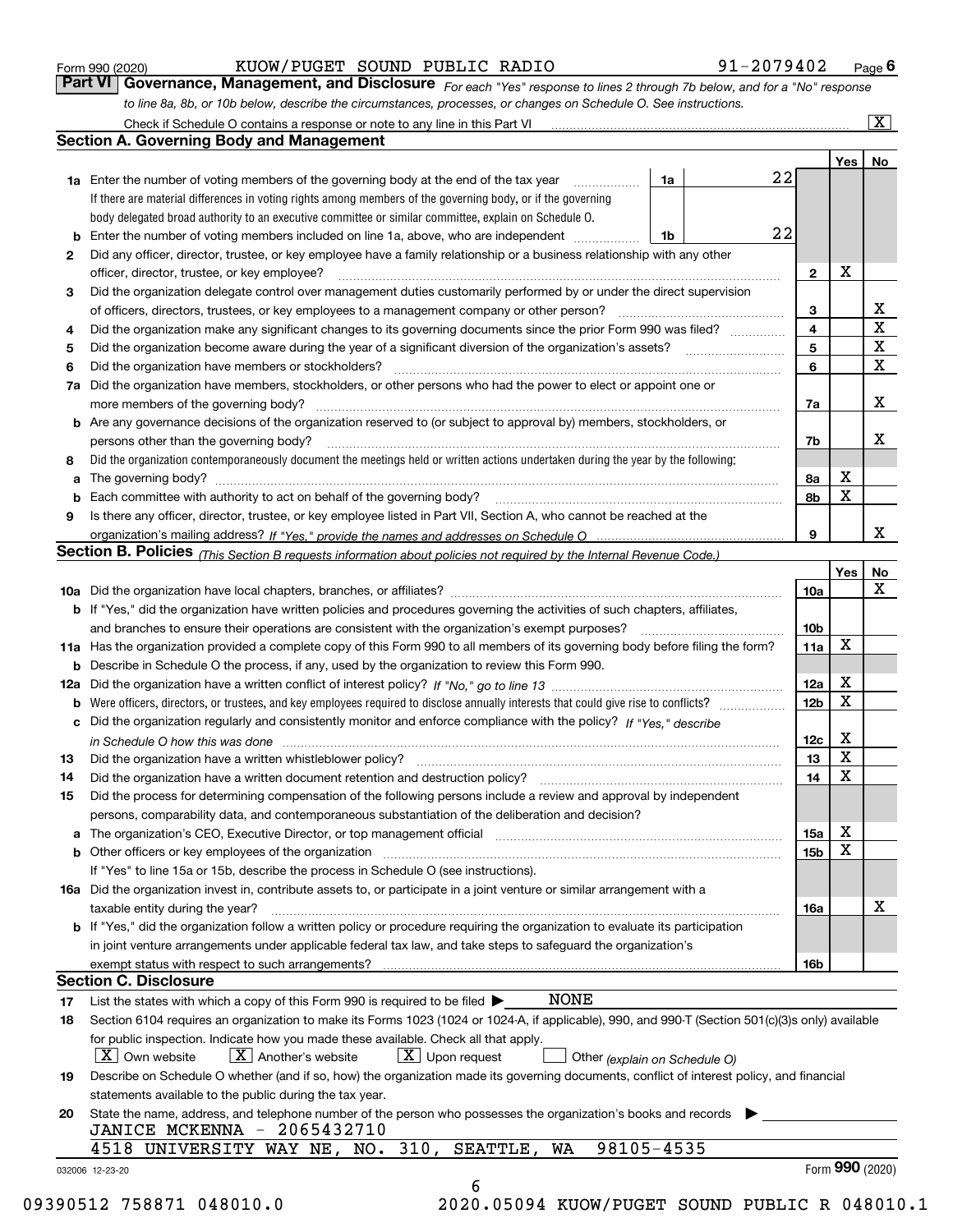| $\mu$ are viii compensation of childers, Directors, Trastees, Rey Linployees, Highest compensated<br><b>Employees, and Independent Contractors</b> |                             |  |  |  |  |  |  |  |  |
|----------------------------------------------------------------------------------------------------------------------------------------------------|-----------------------------|--|--|--|--|--|--|--|--|
| Check if Schedule O contains a response or note to any line in this Part VII                                                                       | $\overline{\textnormal{x}}$ |  |  |  |  |  |  |  |  |
| Section A. Officers, Directors, Trustees, Key Employees, and Highest Compensated Employees                                                         |                             |  |  |  |  |  |  |  |  |

Form 990 (2020) KUOW/PUGET SOUND PUBLIC RADIO 91-2079402 <sub>Page</sub>

**7Part VII Compensation of Officers, Directors, Trustees, Key Employees, Highest Compensated**

**1a**  Complete this table for all persons required to be listed. Report compensation for the calendar year ending with or within the organization's tax year. **•** List all of the organization's current officers, directors, trustees (whether individuals or organizations), regardless of amount of compensation.

Enter -0- in columns (D), (E), and (F) if no compensation was paid.

 $\bullet$  List all of the organization's  $\,$ current key employees, if any. See instructions for definition of "key employee."

**•** List the organization's five current highest compensated employees (other than an officer, director, trustee, or key employee) who received reportable compensation (Box 5 of Form W-2 and/or Box 7 of Form 1099-MISC) of more than \$100,000 from the organization and any related organizations.

**•** List all of the organization's former officers, key employees, and highest compensated employees who received more than \$100,000 of reportable compensation from the organization and any related organizations.

**former directors or trustees**  ¥ List all of the organization's that received, in the capacity as a former director or trustee of the organization, more than \$10,000 of reportable compensation from the organization and any related organizations.

See instructions for the order in which to list the persons above.

 $\boxed{\textbf{X}}$  Check this box if neither the organization nor any related organization compensated any current officer, director, or trustee.

| Position<br>Name and title<br>Average<br>Reportable<br>Reportable<br>Estimated<br>(do not check more than one<br>hours per<br>compensation<br>compensation<br>amount of<br>box, unless person is both an<br>officer and a director/trustee)<br>from<br>from related<br>other<br>week<br>ndividual trustee or director<br>the<br>organizations<br>(list any<br>compensation<br>hours for<br>organization<br>(W-2/1099-MISC)<br>from the<br>Highest compensated<br>employee<br>trustee<br>related<br>(W-2/1099-MISC)<br>organization<br>Key employee<br>organizations<br>and related<br>Institutional t<br>below<br>organizations<br>Former<br>Officer<br>line)<br>40.00<br>CARYN MATHES<br>(1)<br>$\mathbf X$<br>$\mathbf 0$ .<br>0.<br>0.<br>PRESIDENT & GM - SEE SCH O<br>1.50<br>HEIDI DE LAUBENFELS<br>(2)<br>$\mathbf 0$ .<br>$\mathbf 0$ .<br>X<br>X<br>$\mathbf 0$ .<br><b>BOARD CHAIR</b><br>1.50<br><b>MARK ASHIDA</b><br>(3)<br>$\mathbf 0$ .<br>$\mathbf 0$ .<br>$\mathbf 0$ .<br>X<br>IMMEDIATE PAST CHAIR<br>1.50<br>ANDY MCGOVERN<br>(4)<br>$\mathbf 0$ .<br>$\mathbf 0$ .<br>$\mathbf 0$ .<br>Χ<br>X<br><b>SECRETARY</b><br>1.50<br><b>JON SCHORR</b><br>(5)<br>0.<br>$\mathbf 0$ .<br>$0_{.}$<br>X<br>X<br><b>TREASURER</b><br>1.50<br>CHRISTOPHER JAY<br>(6)<br>$\mathbf x$<br>$\mathbf X$<br>$\mathbf 0$ .<br>0.<br>$\mathbf 0$ .<br>VICE CHAIR<br>1.50<br>DR. SHARON KIOKO<br>(7)<br>$\mathbf 0$ .<br>$\mathbf 0$ .<br>$\mathbf 0$ .<br>$\mathbf X$<br>UNIVERSITY DIRECTOR<br>1.50<br>CLAIRE O'DONNELL<br>(8)<br>$\mathbf X$<br>$\mathbf 0$ .<br>$\mathbf 0$ .<br>$\mathbf 0$ .<br><b>BOARD MEMBER</b><br>1.50<br>DAVID LANDAU<br>(9)<br>$\mathbf 0$ .<br>$\mathbf 0$ .<br>X<br>$\mathbf 0$ .<br><b>BOARD MEMBER</b><br>1.50<br>(10) CONNIE KRAVAS<br>$\mathbf X$<br>$\mathbf 0$ .<br>$\mathbf 0$ .<br>$\mathbf 0$ .<br>BOARD MEMBER<br>1.50<br>(11) DAVID ROBERTS<br>$\mathbf 0$ .<br>$\mathbf x$<br>$\mathbf 0$ .<br>$\mathbf 0$ .<br><b>BOARD MEMBER</b><br>1.50<br>(12) FILIZ EFE MCKINNEY<br>$\overline{\textbf{X}}$<br>$\mathbf 0$ .<br>$\mathbf 0$ .<br>$0$ .<br><b>BOARD MEMBER</b><br>1.50<br>(13) NICHOLAS PATRICK<br>$\mathbf X$<br>0.<br>$\mathbf 0$ .<br>Ο.<br><b>BOARD MEMBER</b><br>1.50<br>(14) VIRGINIA ANDERSON<br>$\mathbf X$<br>$\mathbf 0$ .<br>$\mathbf 0$ .<br>$0$ .<br>BOARD MEMBER<br>1.50<br>(15) RANDY HODGINS<br>$\mathbf X$<br>$\mathbf 0$ .<br>0.<br>0.<br>LICENSEE DIRECTOR<br>1.50<br>(16) INDRANIL GHOSH<br>$\rm X$<br>$\mathbf 0$ .<br>$\mathbf 0$ .<br>$0$ .<br><b>BOARD MEMBER</b><br>1.50<br>(17) SHAUNA CAUSEY<br>$\overline{\mathbf{X}}$<br>$\mathbf 0$ .<br>$\mathbf 0$ .<br>$0$ .<br><b>BOARD MEMBER</b> | (A) | (B) | (C) |  |  |  |  | (D) | (E) | (F) |
|---------------------------------------------------------------------------------------------------------------------------------------------------------------------------------------------------------------------------------------------------------------------------------------------------------------------------------------------------------------------------------------------------------------------------------------------------------------------------------------------------------------------------------------------------------------------------------------------------------------------------------------------------------------------------------------------------------------------------------------------------------------------------------------------------------------------------------------------------------------------------------------------------------------------------------------------------------------------------------------------------------------------------------------------------------------------------------------------------------------------------------------------------------------------------------------------------------------------------------------------------------------------------------------------------------------------------------------------------------------------------------------------------------------------------------------------------------------------------------------------------------------------------------------------------------------------------------------------------------------------------------------------------------------------------------------------------------------------------------------------------------------------------------------------------------------------------------------------------------------------------------------------------------------------------------------------------------------------------------------------------------------------------------------------------------------------------------------------------------------------------------------------------------------------------------------------------------------------------------------------------------------------------------------------------------------------------------------------------------------------------------------------------------------------------------------------------------------------------------------------------------------------------------------------------------------------------------------------------------------------------------------------------------------------|-----|-----|-----|--|--|--|--|-----|-----|-----|
|                                                                                                                                                                                                                                                                                                                                                                                                                                                                                                                                                                                                                                                                                                                                                                                                                                                                                                                                                                                                                                                                                                                                                                                                                                                                                                                                                                                                                                                                                                                                                                                                                                                                                                                                                                                                                                                                                                                                                                                                                                                                                                                                                                                                                                                                                                                                                                                                                                                                                                                                                                                                                                                                     |     |     |     |  |  |  |  |     |     |     |
|                                                                                                                                                                                                                                                                                                                                                                                                                                                                                                                                                                                                                                                                                                                                                                                                                                                                                                                                                                                                                                                                                                                                                                                                                                                                                                                                                                                                                                                                                                                                                                                                                                                                                                                                                                                                                                                                                                                                                                                                                                                                                                                                                                                                                                                                                                                                                                                                                                                                                                                                                                                                                                                                     |     |     |     |  |  |  |  |     |     |     |
|                                                                                                                                                                                                                                                                                                                                                                                                                                                                                                                                                                                                                                                                                                                                                                                                                                                                                                                                                                                                                                                                                                                                                                                                                                                                                                                                                                                                                                                                                                                                                                                                                                                                                                                                                                                                                                                                                                                                                                                                                                                                                                                                                                                                                                                                                                                                                                                                                                                                                                                                                                                                                                                                     |     |     |     |  |  |  |  |     |     |     |
|                                                                                                                                                                                                                                                                                                                                                                                                                                                                                                                                                                                                                                                                                                                                                                                                                                                                                                                                                                                                                                                                                                                                                                                                                                                                                                                                                                                                                                                                                                                                                                                                                                                                                                                                                                                                                                                                                                                                                                                                                                                                                                                                                                                                                                                                                                                                                                                                                                                                                                                                                                                                                                                                     |     |     |     |  |  |  |  |     |     |     |
|                                                                                                                                                                                                                                                                                                                                                                                                                                                                                                                                                                                                                                                                                                                                                                                                                                                                                                                                                                                                                                                                                                                                                                                                                                                                                                                                                                                                                                                                                                                                                                                                                                                                                                                                                                                                                                                                                                                                                                                                                                                                                                                                                                                                                                                                                                                                                                                                                                                                                                                                                                                                                                                                     |     |     |     |  |  |  |  |     |     |     |
|                                                                                                                                                                                                                                                                                                                                                                                                                                                                                                                                                                                                                                                                                                                                                                                                                                                                                                                                                                                                                                                                                                                                                                                                                                                                                                                                                                                                                                                                                                                                                                                                                                                                                                                                                                                                                                                                                                                                                                                                                                                                                                                                                                                                                                                                                                                                                                                                                                                                                                                                                                                                                                                                     |     |     |     |  |  |  |  |     |     |     |
|                                                                                                                                                                                                                                                                                                                                                                                                                                                                                                                                                                                                                                                                                                                                                                                                                                                                                                                                                                                                                                                                                                                                                                                                                                                                                                                                                                                                                                                                                                                                                                                                                                                                                                                                                                                                                                                                                                                                                                                                                                                                                                                                                                                                                                                                                                                                                                                                                                                                                                                                                                                                                                                                     |     |     |     |  |  |  |  |     |     |     |
|                                                                                                                                                                                                                                                                                                                                                                                                                                                                                                                                                                                                                                                                                                                                                                                                                                                                                                                                                                                                                                                                                                                                                                                                                                                                                                                                                                                                                                                                                                                                                                                                                                                                                                                                                                                                                                                                                                                                                                                                                                                                                                                                                                                                                                                                                                                                                                                                                                                                                                                                                                                                                                                                     |     |     |     |  |  |  |  |     |     |     |
|                                                                                                                                                                                                                                                                                                                                                                                                                                                                                                                                                                                                                                                                                                                                                                                                                                                                                                                                                                                                                                                                                                                                                                                                                                                                                                                                                                                                                                                                                                                                                                                                                                                                                                                                                                                                                                                                                                                                                                                                                                                                                                                                                                                                                                                                                                                                                                                                                                                                                                                                                                                                                                                                     |     |     |     |  |  |  |  |     |     |     |
|                                                                                                                                                                                                                                                                                                                                                                                                                                                                                                                                                                                                                                                                                                                                                                                                                                                                                                                                                                                                                                                                                                                                                                                                                                                                                                                                                                                                                                                                                                                                                                                                                                                                                                                                                                                                                                                                                                                                                                                                                                                                                                                                                                                                                                                                                                                                                                                                                                                                                                                                                                                                                                                                     |     |     |     |  |  |  |  |     |     |     |
|                                                                                                                                                                                                                                                                                                                                                                                                                                                                                                                                                                                                                                                                                                                                                                                                                                                                                                                                                                                                                                                                                                                                                                                                                                                                                                                                                                                                                                                                                                                                                                                                                                                                                                                                                                                                                                                                                                                                                                                                                                                                                                                                                                                                                                                                                                                                                                                                                                                                                                                                                                                                                                                                     |     |     |     |  |  |  |  |     |     |     |
|                                                                                                                                                                                                                                                                                                                                                                                                                                                                                                                                                                                                                                                                                                                                                                                                                                                                                                                                                                                                                                                                                                                                                                                                                                                                                                                                                                                                                                                                                                                                                                                                                                                                                                                                                                                                                                                                                                                                                                                                                                                                                                                                                                                                                                                                                                                                                                                                                                                                                                                                                                                                                                                                     |     |     |     |  |  |  |  |     |     |     |
|                                                                                                                                                                                                                                                                                                                                                                                                                                                                                                                                                                                                                                                                                                                                                                                                                                                                                                                                                                                                                                                                                                                                                                                                                                                                                                                                                                                                                                                                                                                                                                                                                                                                                                                                                                                                                                                                                                                                                                                                                                                                                                                                                                                                                                                                                                                                                                                                                                                                                                                                                                                                                                                                     |     |     |     |  |  |  |  |     |     |     |
|                                                                                                                                                                                                                                                                                                                                                                                                                                                                                                                                                                                                                                                                                                                                                                                                                                                                                                                                                                                                                                                                                                                                                                                                                                                                                                                                                                                                                                                                                                                                                                                                                                                                                                                                                                                                                                                                                                                                                                                                                                                                                                                                                                                                                                                                                                                                                                                                                                                                                                                                                                                                                                                                     |     |     |     |  |  |  |  |     |     |     |
|                                                                                                                                                                                                                                                                                                                                                                                                                                                                                                                                                                                                                                                                                                                                                                                                                                                                                                                                                                                                                                                                                                                                                                                                                                                                                                                                                                                                                                                                                                                                                                                                                                                                                                                                                                                                                                                                                                                                                                                                                                                                                                                                                                                                                                                                                                                                                                                                                                                                                                                                                                                                                                                                     |     |     |     |  |  |  |  |     |     |     |
|                                                                                                                                                                                                                                                                                                                                                                                                                                                                                                                                                                                                                                                                                                                                                                                                                                                                                                                                                                                                                                                                                                                                                                                                                                                                                                                                                                                                                                                                                                                                                                                                                                                                                                                                                                                                                                                                                                                                                                                                                                                                                                                                                                                                                                                                                                                                                                                                                                                                                                                                                                                                                                                                     |     |     |     |  |  |  |  |     |     |     |
|                                                                                                                                                                                                                                                                                                                                                                                                                                                                                                                                                                                                                                                                                                                                                                                                                                                                                                                                                                                                                                                                                                                                                                                                                                                                                                                                                                                                                                                                                                                                                                                                                                                                                                                                                                                                                                                                                                                                                                                                                                                                                                                                                                                                                                                                                                                                                                                                                                                                                                                                                                                                                                                                     |     |     |     |  |  |  |  |     |     |     |
|                                                                                                                                                                                                                                                                                                                                                                                                                                                                                                                                                                                                                                                                                                                                                                                                                                                                                                                                                                                                                                                                                                                                                                                                                                                                                                                                                                                                                                                                                                                                                                                                                                                                                                                                                                                                                                                                                                                                                                                                                                                                                                                                                                                                                                                                                                                                                                                                                                                                                                                                                                                                                                                                     |     |     |     |  |  |  |  |     |     |     |
|                                                                                                                                                                                                                                                                                                                                                                                                                                                                                                                                                                                                                                                                                                                                                                                                                                                                                                                                                                                                                                                                                                                                                                                                                                                                                                                                                                                                                                                                                                                                                                                                                                                                                                                                                                                                                                                                                                                                                                                                                                                                                                                                                                                                                                                                                                                                                                                                                                                                                                                                                                                                                                                                     |     |     |     |  |  |  |  |     |     |     |
|                                                                                                                                                                                                                                                                                                                                                                                                                                                                                                                                                                                                                                                                                                                                                                                                                                                                                                                                                                                                                                                                                                                                                                                                                                                                                                                                                                                                                                                                                                                                                                                                                                                                                                                                                                                                                                                                                                                                                                                                                                                                                                                                                                                                                                                                                                                                                                                                                                                                                                                                                                                                                                                                     |     |     |     |  |  |  |  |     |     |     |
|                                                                                                                                                                                                                                                                                                                                                                                                                                                                                                                                                                                                                                                                                                                                                                                                                                                                                                                                                                                                                                                                                                                                                                                                                                                                                                                                                                                                                                                                                                                                                                                                                                                                                                                                                                                                                                                                                                                                                                                                                                                                                                                                                                                                                                                                                                                                                                                                                                                                                                                                                                                                                                                                     |     |     |     |  |  |  |  |     |     |     |
|                                                                                                                                                                                                                                                                                                                                                                                                                                                                                                                                                                                                                                                                                                                                                                                                                                                                                                                                                                                                                                                                                                                                                                                                                                                                                                                                                                                                                                                                                                                                                                                                                                                                                                                                                                                                                                                                                                                                                                                                                                                                                                                                                                                                                                                                                                                                                                                                                                                                                                                                                                                                                                                                     |     |     |     |  |  |  |  |     |     |     |
|                                                                                                                                                                                                                                                                                                                                                                                                                                                                                                                                                                                                                                                                                                                                                                                                                                                                                                                                                                                                                                                                                                                                                                                                                                                                                                                                                                                                                                                                                                                                                                                                                                                                                                                                                                                                                                                                                                                                                                                                                                                                                                                                                                                                                                                                                                                                                                                                                                                                                                                                                                                                                                                                     |     |     |     |  |  |  |  |     |     |     |
|                                                                                                                                                                                                                                                                                                                                                                                                                                                                                                                                                                                                                                                                                                                                                                                                                                                                                                                                                                                                                                                                                                                                                                                                                                                                                                                                                                                                                                                                                                                                                                                                                                                                                                                                                                                                                                                                                                                                                                                                                                                                                                                                                                                                                                                                                                                                                                                                                                                                                                                                                                                                                                                                     |     |     |     |  |  |  |  |     |     |     |
|                                                                                                                                                                                                                                                                                                                                                                                                                                                                                                                                                                                                                                                                                                                                                                                                                                                                                                                                                                                                                                                                                                                                                                                                                                                                                                                                                                                                                                                                                                                                                                                                                                                                                                                                                                                                                                                                                                                                                                                                                                                                                                                                                                                                                                                                                                                                                                                                                                                                                                                                                                                                                                                                     |     |     |     |  |  |  |  |     |     |     |
|                                                                                                                                                                                                                                                                                                                                                                                                                                                                                                                                                                                                                                                                                                                                                                                                                                                                                                                                                                                                                                                                                                                                                                                                                                                                                                                                                                                                                                                                                                                                                                                                                                                                                                                                                                                                                                                                                                                                                                                                                                                                                                                                                                                                                                                                                                                                                                                                                                                                                                                                                                                                                                                                     |     |     |     |  |  |  |  |     |     |     |
|                                                                                                                                                                                                                                                                                                                                                                                                                                                                                                                                                                                                                                                                                                                                                                                                                                                                                                                                                                                                                                                                                                                                                                                                                                                                                                                                                                                                                                                                                                                                                                                                                                                                                                                                                                                                                                                                                                                                                                                                                                                                                                                                                                                                                                                                                                                                                                                                                                                                                                                                                                                                                                                                     |     |     |     |  |  |  |  |     |     |     |
|                                                                                                                                                                                                                                                                                                                                                                                                                                                                                                                                                                                                                                                                                                                                                                                                                                                                                                                                                                                                                                                                                                                                                                                                                                                                                                                                                                                                                                                                                                                                                                                                                                                                                                                                                                                                                                                                                                                                                                                                                                                                                                                                                                                                                                                                                                                                                                                                                                                                                                                                                                                                                                                                     |     |     |     |  |  |  |  |     |     |     |
|                                                                                                                                                                                                                                                                                                                                                                                                                                                                                                                                                                                                                                                                                                                                                                                                                                                                                                                                                                                                                                                                                                                                                                                                                                                                                                                                                                                                                                                                                                                                                                                                                                                                                                                                                                                                                                                                                                                                                                                                                                                                                                                                                                                                                                                                                                                                                                                                                                                                                                                                                                                                                                                                     |     |     |     |  |  |  |  |     |     |     |
|                                                                                                                                                                                                                                                                                                                                                                                                                                                                                                                                                                                                                                                                                                                                                                                                                                                                                                                                                                                                                                                                                                                                                                                                                                                                                                                                                                                                                                                                                                                                                                                                                                                                                                                                                                                                                                                                                                                                                                                                                                                                                                                                                                                                                                                                                                                                                                                                                                                                                                                                                                                                                                                                     |     |     |     |  |  |  |  |     |     |     |
|                                                                                                                                                                                                                                                                                                                                                                                                                                                                                                                                                                                                                                                                                                                                                                                                                                                                                                                                                                                                                                                                                                                                                                                                                                                                                                                                                                                                                                                                                                                                                                                                                                                                                                                                                                                                                                                                                                                                                                                                                                                                                                                                                                                                                                                                                                                                                                                                                                                                                                                                                                                                                                                                     |     |     |     |  |  |  |  |     |     |     |
|                                                                                                                                                                                                                                                                                                                                                                                                                                                                                                                                                                                                                                                                                                                                                                                                                                                                                                                                                                                                                                                                                                                                                                                                                                                                                                                                                                                                                                                                                                                                                                                                                                                                                                                                                                                                                                                                                                                                                                                                                                                                                                                                                                                                                                                                                                                                                                                                                                                                                                                                                                                                                                                                     |     |     |     |  |  |  |  |     |     |     |
|                                                                                                                                                                                                                                                                                                                                                                                                                                                                                                                                                                                                                                                                                                                                                                                                                                                                                                                                                                                                                                                                                                                                                                                                                                                                                                                                                                                                                                                                                                                                                                                                                                                                                                                                                                                                                                                                                                                                                                                                                                                                                                                                                                                                                                                                                                                                                                                                                                                                                                                                                                                                                                                                     |     |     |     |  |  |  |  |     |     |     |
|                                                                                                                                                                                                                                                                                                                                                                                                                                                                                                                                                                                                                                                                                                                                                                                                                                                                                                                                                                                                                                                                                                                                                                                                                                                                                                                                                                                                                                                                                                                                                                                                                                                                                                                                                                                                                                                                                                                                                                                                                                                                                                                                                                                                                                                                                                                                                                                                                                                                                                                                                                                                                                                                     |     |     |     |  |  |  |  |     |     |     |
|                                                                                                                                                                                                                                                                                                                                                                                                                                                                                                                                                                                                                                                                                                                                                                                                                                                                                                                                                                                                                                                                                                                                                                                                                                                                                                                                                                                                                                                                                                                                                                                                                                                                                                                                                                                                                                                                                                                                                                                                                                                                                                                                                                                                                                                                                                                                                                                                                                                                                                                                                                                                                                                                     |     |     |     |  |  |  |  |     |     |     |
|                                                                                                                                                                                                                                                                                                                                                                                                                                                                                                                                                                                                                                                                                                                                                                                                                                                                                                                                                                                                                                                                                                                                                                                                                                                                                                                                                                                                                                                                                                                                                                                                                                                                                                                                                                                                                                                                                                                                                                                                                                                                                                                                                                                                                                                                                                                                                                                                                                                                                                                                                                                                                                                                     |     |     |     |  |  |  |  |     |     |     |
|                                                                                                                                                                                                                                                                                                                                                                                                                                                                                                                                                                                                                                                                                                                                                                                                                                                                                                                                                                                                                                                                                                                                                                                                                                                                                                                                                                                                                                                                                                                                                                                                                                                                                                                                                                                                                                                                                                                                                                                                                                                                                                                                                                                                                                                                                                                                                                                                                                                                                                                                                                                                                                                                     |     |     |     |  |  |  |  |     |     |     |
|                                                                                                                                                                                                                                                                                                                                                                                                                                                                                                                                                                                                                                                                                                                                                                                                                                                                                                                                                                                                                                                                                                                                                                                                                                                                                                                                                                                                                                                                                                                                                                                                                                                                                                                                                                                                                                                                                                                                                                                                                                                                                                                                                                                                                                                                                                                                                                                                                                                                                                                                                                                                                                                                     |     |     |     |  |  |  |  |     |     |     |
|                                                                                                                                                                                                                                                                                                                                                                                                                                                                                                                                                                                                                                                                                                                                                                                                                                                                                                                                                                                                                                                                                                                                                                                                                                                                                                                                                                                                                                                                                                                                                                                                                                                                                                                                                                                                                                                                                                                                                                                                                                                                                                                                                                                                                                                                                                                                                                                                                                                                                                                                                                                                                                                                     |     |     |     |  |  |  |  |     |     |     |
|                                                                                                                                                                                                                                                                                                                                                                                                                                                                                                                                                                                                                                                                                                                                                                                                                                                                                                                                                                                                                                                                                                                                                                                                                                                                                                                                                                                                                                                                                                                                                                                                                                                                                                                                                                                                                                                                                                                                                                                                                                                                                                                                                                                                                                                                                                                                                                                                                                                                                                                                                                                                                                                                     |     |     |     |  |  |  |  |     |     |     |
|                                                                                                                                                                                                                                                                                                                                                                                                                                                                                                                                                                                                                                                                                                                                                                                                                                                                                                                                                                                                                                                                                                                                                                                                                                                                                                                                                                                                                                                                                                                                                                                                                                                                                                                                                                                                                                                                                                                                                                                                                                                                                                                                                                                                                                                                                                                                                                                                                                                                                                                                                                                                                                                                     |     |     |     |  |  |  |  |     |     |     |
|                                                                                                                                                                                                                                                                                                                                                                                                                                                                                                                                                                                                                                                                                                                                                                                                                                                                                                                                                                                                                                                                                                                                                                                                                                                                                                                                                                                                                                                                                                                                                                                                                                                                                                                                                                                                                                                                                                                                                                                                                                                                                                                                                                                                                                                                                                                                                                                                                                                                                                                                                                                                                                                                     |     |     |     |  |  |  |  |     |     |     |

7

032007 12-23-20

Form (2020) **990**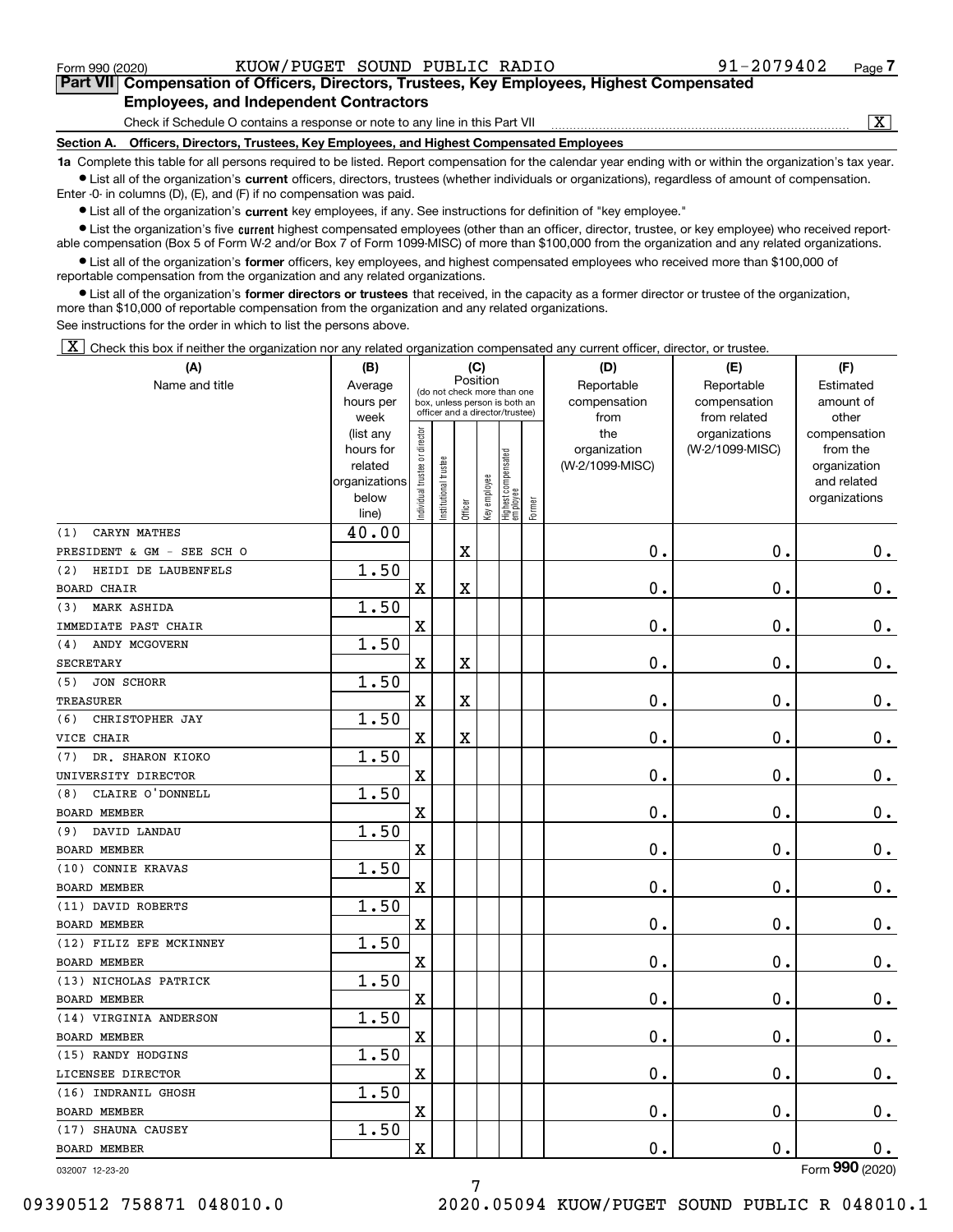| Form 990 (2020)                         | KUOW/PUGET SOUND PUBLIC RADIO                                                                                                           |                   |                                                                  |                       |         |              |                                 |              |                                | 91-2079402                    |                  |                     |                       | Page 8           |
|-----------------------------------------|-----------------------------------------------------------------------------------------------------------------------------------------|-------------------|------------------------------------------------------------------|-----------------------|---------|--------------|---------------------------------|--------------|--------------------------------|-------------------------------|------------------|---------------------|-----------------------|------------------|
| <b>Part VII</b>                         | Section A. Officers, Directors, Trustees, Key Employees, and Highest Compensated Employees (continued)                                  |                   |                                                                  |                       |         |              |                                 |              |                                |                               |                  |                     |                       |                  |
|                                         | (A)                                                                                                                                     | (B)               | (C)<br>Position                                                  |                       |         |              |                                 |              | (D)                            | (E)                           |                  |                     | (F)                   |                  |
|                                         | Name and title                                                                                                                          | Average           |                                                                  |                       |         |              | (do not check more than one     |              | Reportable                     | Reportable                    |                  |                     | Estimated             |                  |
|                                         |                                                                                                                                         | hours per<br>week | box, unless person is both an<br>officer and a director/trustee) |                       |         |              | compensation                    | compensation |                                |                               | amount of        |                     |                       |                  |
|                                         |                                                                                                                                         | (list any         |                                                                  |                       |         |              |                                 |              | from<br>the                    | from related<br>organizations |                  |                     | other<br>compensation |                  |
|                                         |                                                                                                                                         | hours for         |                                                                  |                       |         |              |                                 |              | organization                   | (W-2/1099-MISC)               |                  |                     | from the              |                  |
|                                         |                                                                                                                                         | related           |                                                                  |                       |         |              |                                 |              | (W-2/1099-MISC)                |                               |                  |                     | organization          |                  |
|                                         |                                                                                                                                         | organizations     |                                                                  |                       |         |              |                                 |              |                                |                               |                  |                     | and related           |                  |
|                                         |                                                                                                                                         | below             | Individual trustee or director                                   | Institutional trustee |         | key employee | Highest compensated<br>employee |              |                                |                               |                  |                     | organizations         |                  |
|                                         |                                                                                                                                         | line)             |                                                                  |                       | Officer |              |                                 | Former       |                                |                               |                  |                     |                       |                  |
|                                         | (18) VIVIAN PHILLIPS                                                                                                                    | 1.50              |                                                                  |                       |         |              |                                 |              |                                |                               |                  |                     |                       |                  |
| BOARD MEMBER                            |                                                                                                                                         |                   | X                                                                |                       |         |              |                                 |              | 0.                             |                               | 0.               |                     |                       | 0.               |
| (19) IAN WARNER                         |                                                                                                                                         | 1.50              |                                                                  |                       |         |              |                                 |              |                                |                               |                  |                     |                       |                  |
| BOARD MEMBER                            |                                                                                                                                         |                   | X                                                                |                       |         |              |                                 |              | 0.                             |                               | Ο.               |                     |                       | $0_{.}$          |
| (20) LIAM LAVERY<br><b>BOARD MEMBER</b> |                                                                                                                                         | 1.50              | X                                                                |                       |         |              |                                 |              | 0.                             |                               | Ο.               |                     |                       |                  |
| (21) LISA NITZE                         |                                                                                                                                         | 1.50              |                                                                  |                       |         |              |                                 |              |                                |                               |                  |                     |                       | 0.               |
| BOARD MEMBER                            |                                                                                                                                         |                   | X                                                                |                       |         |              |                                 |              | 0.                             |                               | Ο.               |                     |                       | 0.               |
|                                         | (22) DR. ROBERT PALMATIER                                                                                                               | 1.50              |                                                                  |                       |         |              |                                 |              |                                |                               |                  |                     |                       |                  |
|                                         | UNIVERSITY DIRECTOR                                                                                                                     |                   | X                                                                |                       |         |              |                                 |              | 0.                             |                               | Ο.               |                     |                       | 0.               |
| (23) WASSEF HAROUN                      |                                                                                                                                         | 1.50              |                                                                  |                       |         |              |                                 |              |                                |                               |                  |                     |                       |                  |
| <b>BOARD MEMBER</b>                     |                                                                                                                                         |                   | X                                                                |                       |         |              |                                 |              | 0.                             |                               | 0.               |                     |                       | 0.               |
|                                         |                                                                                                                                         |                   |                                                                  |                       |         |              |                                 |              |                                |                               |                  |                     |                       |                  |
|                                         |                                                                                                                                         |                   |                                                                  |                       |         |              |                                 |              |                                |                               |                  |                     |                       |                  |
|                                         |                                                                                                                                         |                   |                                                                  |                       |         |              |                                 |              |                                |                               |                  |                     |                       |                  |
|                                         |                                                                                                                                         |                   |                                                                  |                       |         |              |                                 |              |                                |                               |                  |                     |                       |                  |
|                                         |                                                                                                                                         |                   |                                                                  |                       |         |              |                                 |              |                                |                               |                  |                     |                       |                  |
|                                         |                                                                                                                                         |                   |                                                                  |                       |         |              |                                 |              | 0.                             |                               | 0.               |                     |                       | 0.               |
|                                         | c Total from continuation sheets to Part VII, Section A                                                                                 |                   |                                                                  |                       |         |              |                                 |              | $\overline{0}$ .               |                               | 0.               |                     |                       | 0.               |
|                                         |                                                                                                                                         |                   |                                                                  |                       |         |              |                                 |              | $\mathbf 0$ .                  |                               | $\overline{0}$ . |                     |                       | $\overline{0}$ . |
| 2                                       | Total number of individuals (including but not limited to those listed above) who received more than \$100,000 of reportable            |                   |                                                                  |                       |         |              |                                 |              |                                |                               |                  |                     |                       |                  |
|                                         | compensation from the organization $\blacktriangleright$                                                                                |                   |                                                                  |                       |         |              |                                 |              |                                |                               |                  |                     |                       | 0                |
|                                         |                                                                                                                                         |                   |                                                                  |                       |         |              |                                 |              |                                |                               |                  |                     | Yes                   | No               |
| 3                                       | Did the organization list any former officer, director, trustee, key employee, or highest compensated employee on                       |                   |                                                                  |                       |         |              |                                 |              |                                |                               |                  |                     |                       |                  |
|                                         | line 1a? If "Yes," complete Schedule J for such individual manufactured contained and the Ves," complete Schedule J for such individual |                   |                                                                  |                       |         |              |                                 |              |                                |                               |                  | 3                   |                       | х                |
| 4                                       | For any individual listed on line 1a, is the sum of reportable compensation and other compensation from the organization                |                   |                                                                  |                       |         |              |                                 |              |                                |                               |                  |                     |                       |                  |
|                                         |                                                                                                                                         |                   |                                                                  |                       |         |              |                                 |              |                                |                               |                  | 4                   |                       | х                |
| 5                                       | Did any person listed on line 1a receive or accrue compensation from any unrelated organization or individual for services              |                   |                                                                  |                       |         |              |                                 |              |                                |                               |                  |                     |                       |                  |
|                                         |                                                                                                                                         |                   |                                                                  |                       |         |              |                                 |              |                                |                               |                  | 5                   |                       | х                |
|                                         | <b>Section B. Independent Contractors</b>                                                                                               |                   |                                                                  |                       |         |              |                                 |              |                                |                               |                  |                     |                       |                  |
| 1                                       | Complete this table for your five highest compensated independent contractors that received more than \$100,000 of compensation from    |                   |                                                                  |                       |         |              |                                 |              |                                |                               |                  |                     |                       |                  |
|                                         | the organization. Report compensation for the calendar year ending with or within the organization's tax year.                          |                   |                                                                  |                       |         |              |                                 |              |                                |                               |                  |                     |                       |                  |
|                                         | (A)<br>Name and business address                                                                                                        |                   |                                                                  |                       |         |              |                                 |              | (B)<br>Description of services |                               |                  | (C)<br>Compensation |                       |                  |
|                                         |                                                                                                                                         |                   |                                                                  | <b>NONE</b>           |         |              |                                 |              |                                |                               |                  |                     |                       |                  |
|                                         |                                                                                                                                         |                   |                                                                  |                       |         |              |                                 |              |                                |                               |                  |                     |                       |                  |
|                                         |                                                                                                                                         |                   |                                                                  |                       |         |              |                                 |              |                                |                               |                  |                     |                       |                  |
|                                         |                                                                                                                                         |                   |                                                                  |                       |         |              |                                 |              |                                |                               |                  |                     |                       |                  |
|                                         |                                                                                                                                         |                   |                                                                  |                       |         |              |                                 |              |                                |                               |                  |                     |                       |                  |
|                                         |                                                                                                                                         |                   |                                                                  |                       |         |              |                                 |              |                                |                               |                  |                     |                       |                  |
|                                         |                                                                                                                                         |                   |                                                                  |                       |         |              |                                 |              |                                |                               |                  |                     |                       |                  |
|                                         |                                                                                                                                         |                   |                                                                  |                       |         |              |                                 |              |                                |                               |                  |                     |                       |                  |
| 2                                       | Total number of independent contractors (including but not limited to those listed above) who received more than                        |                   |                                                                  |                       |         |              |                                 |              |                                |                               |                  |                     |                       |                  |
|                                         | \$100,000 of compensation from the organization                                                                                         |                   |                                                                  |                       |         | 0            |                                 |              |                                |                               |                  |                     |                       |                  |
|                                         |                                                                                                                                         |                   |                                                                  |                       |         |              |                                 |              |                                |                               |                  | Form 990 (2020)     |                       |                  |

032008 12-23-20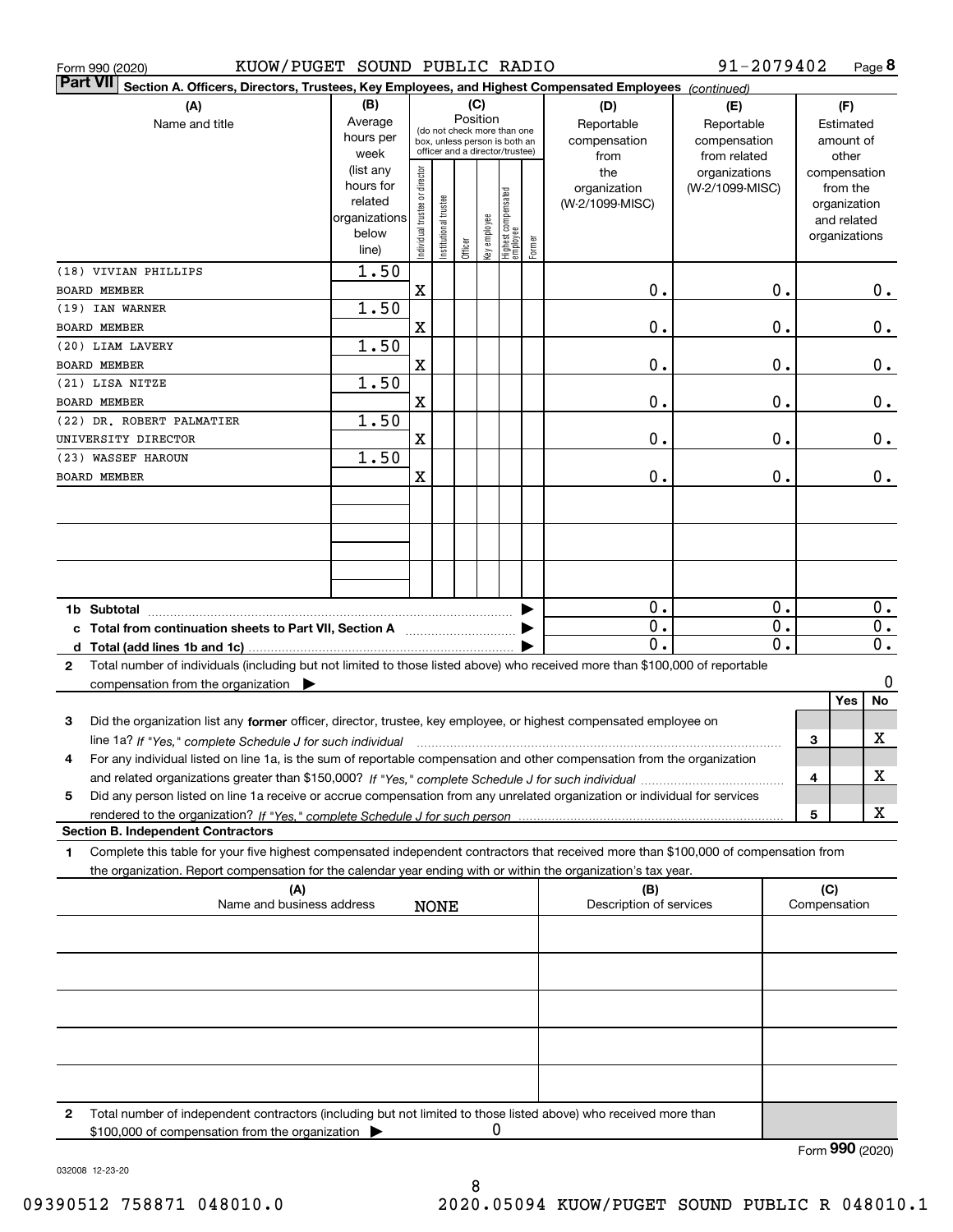|                                                           |      |        |                                                                                                                       |                                      |                    | Check if Schedule O contains a response or note to any line in this Part VIII |                      |                                              |                                                 |                                                                 |
|-----------------------------------------------------------|------|--------|-----------------------------------------------------------------------------------------------------------------------|--------------------------------------|--------------------|-------------------------------------------------------------------------------|----------------------|----------------------------------------------|-------------------------------------------------|-----------------------------------------------------------------|
|                                                           |      |        |                                                                                                                       |                                      |                    |                                                                               | (A)<br>Total revenue | (B)<br>Related or exempt<br>function revenue | $\overline{C}$<br>Unrelated<br>business revenue | (D)<br>Revenue excluded<br>from tax under<br>sections 512 - 514 |
|                                                           |      |        | <b>1 a</b> Federated campaigns                                                                                        |                                      | 1a                 |                                                                               |                      |                                              |                                                 |                                                                 |
| Contributions, Gifts, Grants<br>and Other Similar Amounts |      | b      | Membership dues                                                                                                       | $\ldots \ldots \ldots \ldots \ldots$ | 1 <sub>b</sub>     |                                                                               |                      |                                              |                                                 |                                                                 |
|                                                           |      | c      | Fundraising events                                                                                                    |                                      | 1 <sub>c</sub>     |                                                                               |                      |                                              |                                                 |                                                                 |
|                                                           |      |        | d Related organizations                                                                                               |                                      | 1 <sub>d</sub>     |                                                                               |                      |                                              |                                                 |                                                                 |
|                                                           |      | е      | Government grants (contributions)                                                                                     |                                      | 1e                 | 877,898.                                                                      |                      |                                              |                                                 |                                                                 |
|                                                           |      | f      | All other contributions, gifts, grants, and                                                                           |                                      |                    |                                                                               |                      |                                              |                                                 |                                                                 |
|                                                           |      |        | similar amounts not included above                                                                                    |                                      | 1f                 | 17,620,627.                                                                   |                      |                                              |                                                 |                                                                 |
|                                                           |      |        | Noncash contributions included in lines 1a-1f                                                                         |                                      | $1g$ $\frac{1}{3}$ | 1,999,107.                                                                    |                      |                                              |                                                 |                                                                 |
|                                                           |      |        |                                                                                                                       |                                      |                    |                                                                               | 18,498,525.          |                                              |                                                 |                                                                 |
|                                                           |      |        |                                                                                                                       |                                      |                    | <b>Business Code</b>                                                          |                      |                                              |                                                 |                                                                 |
|                                                           |      | 2a     | ADVERTISING                                                                                                           |                                      |                    | 541800                                                                        | 103,594.             |                                              | 103,594.                                        |                                                                 |
| Program Service<br>Revenue                                |      | b      | <u> 1989 - Johann Harry Barn, mars ar breist fan de Fryske kommunent (</u>                                            |                                      |                    |                                                                               |                      |                                              |                                                 |                                                                 |
|                                                           |      | c      | <u> 1989 - Johann Stein, marwolaethau a bhann an t-Amhainn an t-Amhainn an t-Amhainn an t-Amhainn an t-Amhainn an</u> |                                      |                    |                                                                               |                      |                                              |                                                 |                                                                 |
|                                                           |      | d<br>е | the control of the control of the control of the control of the control of                                            |                                      |                    |                                                                               |                      |                                              |                                                 |                                                                 |
|                                                           |      | f      |                                                                                                                       |                                      |                    |                                                                               |                      |                                              |                                                 |                                                                 |
|                                                           |      | a      |                                                                                                                       |                                      |                    | ▶                                                                             | 103,594.             |                                              |                                                 |                                                                 |
|                                                           | 3    |        | Investment income (including dividends, interest, and                                                                 |                                      |                    |                                                                               |                      |                                              |                                                 |                                                                 |
|                                                           |      |        |                                                                                                                       |                                      |                    |                                                                               | 127,487.             |                                              |                                                 | 127,487.                                                        |
|                                                           | 4    |        | Income from investment of tax-exempt bond proceeds                                                                    |                                      |                    |                                                                               |                      |                                              |                                                 |                                                                 |
|                                                           | 5    |        |                                                                                                                       |                                      |                    |                                                                               |                      |                                              |                                                 |                                                                 |
|                                                           |      |        |                                                                                                                       |                                      | (i) Real           | (ii) Personal                                                                 |                      |                                              |                                                 |                                                                 |
|                                                           |      | 6а     | Gross rents<br>.                                                                                                      | 6a                                   | 51,828.            |                                                                               |                      |                                              |                                                 |                                                                 |
|                                                           |      | b      | Less: rental expenses                                                                                                 | 6 <sub>b</sub>                       | $\mathfrak o$ .    |                                                                               |                      |                                              |                                                 |                                                                 |
|                                                           |      | с      | Rental income or (loss)                                                                                               | 6c                                   | 51,828.            |                                                                               |                      |                                              |                                                 |                                                                 |
|                                                           |      |        | d Net rental income or (loss)                                                                                         |                                      | (i) Securities     | (ii) Other                                                                    | 51,828.              |                                              |                                                 | 51,828.                                                         |
|                                                           |      |        | 7 a Gross amount from sales of<br>assets other than inventory                                                         | 7a                                   |                    |                                                                               |                      |                                              |                                                 |                                                                 |
|                                                           |      |        | <b>b</b> Less: cost or other basis                                                                                    |                                      |                    |                                                                               |                      |                                              |                                                 |                                                                 |
|                                                           |      |        | and sales expenses                                                                                                    | 7b                                   |                    |                                                                               |                      |                                              |                                                 |                                                                 |
|                                                           |      |        | c Gain or (loss)                                                                                                      | 7c                                   |                    |                                                                               |                      |                                              |                                                 |                                                                 |
| Revenue                                                   |      |        |                                                                                                                       |                                      |                    | ▶                                                                             |                      |                                              |                                                 |                                                                 |
|                                                           |      |        | 8 a Gross income from fundraising events (not                                                                         |                                      |                    |                                                                               |                      |                                              |                                                 |                                                                 |
| Othe                                                      |      |        | including \$                                                                                                          |                                      |                    |                                                                               |                      |                                              |                                                 |                                                                 |
|                                                           |      |        | contributions reported on line 1c). See                                                                               |                                      |                    |                                                                               |                      |                                              |                                                 |                                                                 |
|                                                           |      |        |                                                                                                                       |                                      | 8a                 |                                                                               |                      |                                              |                                                 |                                                                 |
|                                                           |      |        |                                                                                                                       |                                      | 8b                 |                                                                               |                      |                                              |                                                 |                                                                 |
|                                                           |      |        | c Net income or (loss) from fundraising events                                                                        |                                      |                    |                                                                               |                      |                                              |                                                 |                                                                 |
|                                                           |      |        | 9 a Gross income from gaming activities. See                                                                          |                                      |                    |                                                                               |                      |                                              |                                                 |                                                                 |
|                                                           |      |        |                                                                                                                       |                                      | 9a<br>9b           |                                                                               |                      |                                              |                                                 |                                                                 |
|                                                           |      |        | <b>b</b> Less: direct expenses <b>manually</b><br>c Net income or (loss) from gaming activities                       |                                      |                    |                                                                               |                      |                                              |                                                 |                                                                 |
|                                                           |      |        | 10 a Gross sales of inventory, less returns                                                                           |                                      |                    |                                                                               |                      |                                              |                                                 |                                                                 |
|                                                           |      |        |                                                                                                                       |                                      | 10a                |                                                                               |                      |                                              |                                                 |                                                                 |
|                                                           |      |        | <b>b</b> Less: cost of goods sold                                                                                     |                                      | 10b                |                                                                               |                      |                                              |                                                 |                                                                 |
|                                                           |      |        | c Net income or (loss) from sales of inventory                                                                        |                                      |                    |                                                                               |                      |                                              |                                                 |                                                                 |
|                                                           |      |        |                                                                                                                       |                                      |                    | <b>Business Code</b>                                                          |                      |                                              |                                                 |                                                                 |
|                                                           | 11 a |        | <u> 1989 - Johann Barbara, martxa al III-lea (h. 1989).</u>                                                           |                                      |                    |                                                                               |                      |                                              |                                                 |                                                                 |
| Miscellaneous<br>Revenue                                  |      | b      |                                                                                                                       |                                      |                    |                                                                               |                      |                                              |                                                 |                                                                 |
|                                                           |      | с      |                                                                                                                       |                                      |                    |                                                                               |                      |                                              |                                                 |                                                                 |
|                                                           |      |        |                                                                                                                       |                                      |                    |                                                                               |                      |                                              |                                                 |                                                                 |
|                                                           |      |        |                                                                                                                       |                                      |                    | ▶                                                                             |                      |                                              |                                                 |                                                                 |
|                                                           | 12   |        |                                                                                                                       |                                      |                    |                                                                               | 18,781,434.          | 0.                                           | 103,594.                                        | 179, 315.<br>Form 990 (2020)                                    |

Form 990 (2020) Page KUOW/PUGET SOUND PUBLIC RADIO

**9**

91-2079402

<sup>032009 12-23-20</sup>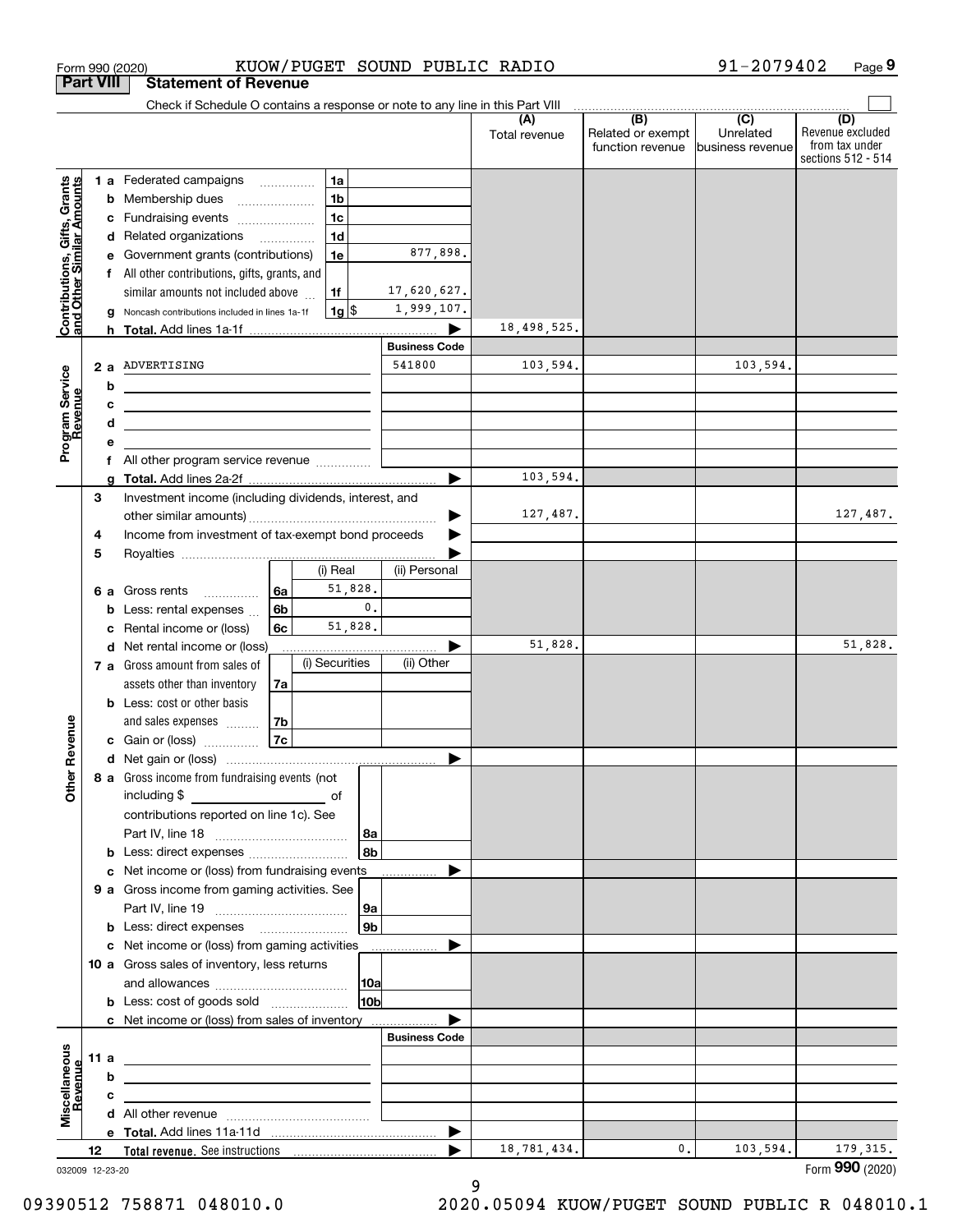Form 990 (2020) KUOW/PUGET SOUND PUBLIC RADIO 91-2079402 <sub>Page</sub> **Part IX Statement of Functional Expenses**

|              | Section 501(c)(3) and 501(c)(4) organizations must complete all columns. All other organizations must complete column (A).                                                                                 |                          |                                    |                                                      |                                |
|--------------|------------------------------------------------------------------------------------------------------------------------------------------------------------------------------------------------------------|--------------------------|------------------------------------|------------------------------------------------------|--------------------------------|
|              | Check if Schedule O contains a response or note to any line in this Part IX                                                                                                                                |                          |                                    |                                                      |                                |
|              | Do not include amounts reported on lines 6b,<br>7b, 8b, 9b, and 10b of Part VIII.                                                                                                                          | (A)<br>Total expenses    | (B)<br>Program service<br>expenses | $\overline{C}$<br>Management and<br>general expenses | (D)<br>Fundraising<br>expenses |
| 1.           | Grants and other assistance to domestic organizations                                                                                                                                                      |                          |                                    |                                                      |                                |
|              | and domestic governments. See Part IV, line 21                                                                                                                                                             |                          |                                    |                                                      |                                |
| $\mathbf{2}$ | Grants and other assistance to domestic                                                                                                                                                                    |                          |                                    |                                                      |                                |
|              | individuals. See Part IV, line 22                                                                                                                                                                          |                          |                                    |                                                      |                                |
| 3            | Grants and other assistance to foreign                                                                                                                                                                     |                          |                                    |                                                      |                                |
|              | organizations, foreign governments, and foreign                                                                                                                                                            |                          |                                    |                                                      |                                |
|              | individuals. See Part IV, lines 15 and 16                                                                                                                                                                  |                          |                                    |                                                      |                                |
| 4            | Benefits paid to or for members                                                                                                                                                                            |                          |                                    |                                                      |                                |
| 5            | Compensation of current officers, directors,                                                                                                                                                               |                          |                                    |                                                      |                                |
|              |                                                                                                                                                                                                            |                          |                                    |                                                      |                                |
| 6            | Compensation not included above to disqualified                                                                                                                                                            |                          |                                    |                                                      |                                |
|              | persons (as defined under section 4958(f)(1)) and                                                                                                                                                          |                          |                                    |                                                      |                                |
|              | persons described in section 4958(c)(3)(B)                                                                                                                                                                 |                          |                                    |                                                      |                                |
| 7            |                                                                                                                                                                                                            |                          |                                    |                                                      |                                |
| 8            | Pension plan accruals and contributions (include                                                                                                                                                           |                          |                                    |                                                      |                                |
|              | section 401(k) and 403(b) employer contributions)                                                                                                                                                          |                          |                                    |                                                      |                                |
| 9            |                                                                                                                                                                                                            |                          |                                    |                                                      |                                |
| 10           |                                                                                                                                                                                                            |                          |                                    |                                                      |                                |
| 11           | Fees for services (nonemployees):                                                                                                                                                                          |                          |                                    |                                                      |                                |
| а            |                                                                                                                                                                                                            |                          |                                    |                                                      |                                |
| b            |                                                                                                                                                                                                            | $\overline{16, 413}$ .   |                                    | 16,413.                                              |                                |
| c            |                                                                                                                                                                                                            | $\overline{22,892}$ .    |                                    | 22,892.                                              |                                |
| d            |                                                                                                                                                                                                            |                          |                                    |                                                      |                                |
|              | Professional fundraising services. See Part IV, line 17                                                                                                                                                    |                          |                                    |                                                      |                                |
| f            | Investment management fees                                                                                                                                                                                 |                          |                                    |                                                      |                                |
| g            | Other. (If line 11g amount exceeds 10% of line 25,                                                                                                                                                         |                          |                                    |                                                      |                                |
|              | column (A) amount, list line 11g expenses on Sch O.)                                                                                                                                                       | 787,231.                 | 278,953.                           | 108,762.                                             | 399,516.                       |
| 12           |                                                                                                                                                                                                            |                          |                                    |                                                      |                                |
| 13           |                                                                                                                                                                                                            | 656, 143.                | 221, 241.                          | 59,386.                                              | 375,516.                       |
| 14           |                                                                                                                                                                                                            | 156, 359.                | 122, 170.                          | 9,922.                                               | 24, 267.                       |
| 15           |                                                                                                                                                                                                            |                          |                                    |                                                      |                                |
| 16           |                                                                                                                                                                                                            | 1,203,417.               | 859,046.                           | 104,029.                                             | 240,342.                       |
| 17           |                                                                                                                                                                                                            | 38,025.                  | 20,388.                            | 16,857.                                              | 780.                           |
|              | Payments of travel or entertainment expenses                                                                                                                                                               |                          |                                    |                                                      |                                |
|              | for any federal, state, or local public officials                                                                                                                                                          |                          |                                    |                                                      |                                |
| 19           | Conferences, conventions, and meetings                                                                                                                                                                     |                          |                                    |                                                      |                                |
| 20           | Interest                                                                                                                                                                                                   |                          |                                    |                                                      |                                |
| 21           |                                                                                                                                                                                                            |                          |                                    |                                                      |                                |
| 22           | Depreciation, depletion, and amortization                                                                                                                                                                  | 628,987.                 | 449,276.                           | 53,913.                                              | 125,798.                       |
| 23           | Insurance                                                                                                                                                                                                  |                          |                                    |                                                      |                                |
| 24           | Other expenses. Itemize expenses not covered<br>above (List miscellaneous expenses on line 24e. If<br>line 24e amount exceeds 10% of line 25, column (A)<br>amount, list line 24e expenses on Schedule O.) |                          |                                    |                                                      |                                |
|              | a REIMBURSEMENT-SEE SCH O                                                                                                                                                                                  | 11,467,305.              | 8,286,591.                         | 1,414,499.                                           | 1,766,215.                     |
| b            | PROGRAM ACQUISITION                                                                                                                                                                                        | $\overline{2,118,577}$ . | 2, 118, 577.                       |                                                      |                                |
| c            | OTHER CONTRACT SERVICES                                                                                                                                                                                    | $\overline{951,873}$ .   | 512, 250.                          | 192,882.                                             | 246, 741.                      |
| d            |                                                                                                                                                                                                            |                          |                                    |                                                      |                                |
|              | e All other expenses                                                                                                                                                                                       |                          |                                    |                                                      |                                |
| 25           | Total functional expenses. Add lines 1 through 24e                                                                                                                                                         | 18,047,222.              | 12,868,492.                        | 1,999,555.                                           | 3, 179, 175.                   |
| 26           | Joint costs. Complete this line only if the organization                                                                                                                                                   |                          |                                    |                                                      |                                |
|              | reported in column (B) joint costs from a combined                                                                                                                                                         |                          |                                    |                                                      |                                |
|              | educational campaign and fundraising solicitation.                                                                                                                                                         |                          |                                    |                                                      |                                |
|              | Check here $\blacktriangleright$  <br>if following SOP 98-2 (ASC 958-720)                                                                                                                                  |                          |                                    |                                                      |                                |

10

032010 12-23-20

09390512 758871 048010.0 2020.05094 KUOW/PUGET SOUND PUBLIC R 048010.1

Form (2020) **990**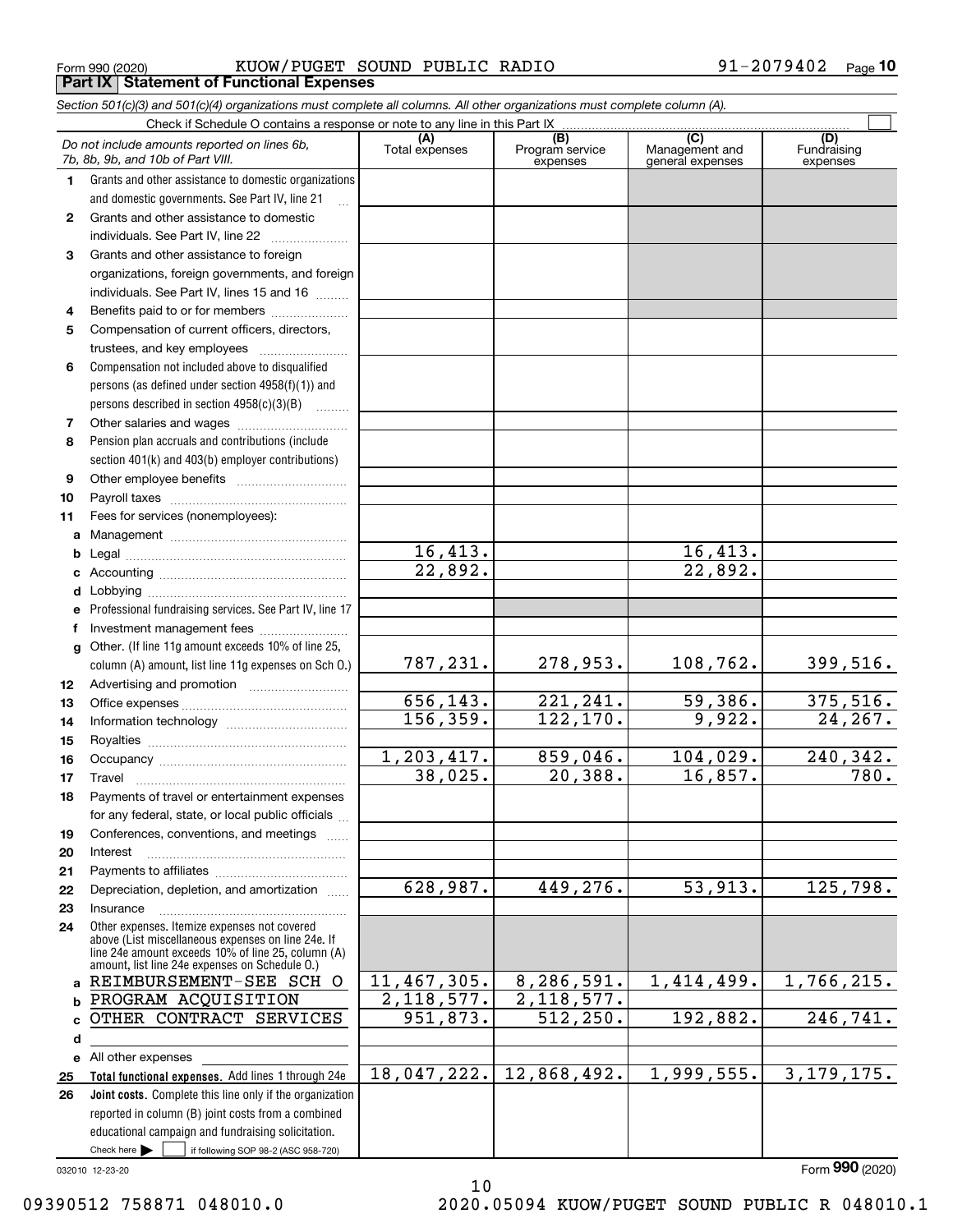# Form 990 (2020) KUOW/PUGET SOUND PUBLIC RADIO 91-2079402 <sub>Page</sub>

**11**

|                             |    |                                                                                                                                                                                                                                |           |             | (A)<br>Beginning of year |                         | (B)<br>End of year     |
|-----------------------------|----|--------------------------------------------------------------------------------------------------------------------------------------------------------------------------------------------------------------------------------|-----------|-------------|--------------------------|-------------------------|------------------------|
|                             | 1. |                                                                                                                                                                                                                                |           |             | 3, 236, 701.             | $\blacksquare$          | 6, 574, 392.           |
|                             | 2  |                                                                                                                                                                                                                                |           |             | 719,065.                 | $\mathbf{2}$            | 719,331.               |
|                             | 3  |                                                                                                                                                                                                                                |           |             | 383,593.                 | $\mathbf{3}$            | 161, 153.              |
|                             | 4  |                                                                                                                                                                                                                                |           |             | 619,462.                 | $\overline{\mathbf{4}}$ | $\overline{565, 712.}$ |
|                             | 5  | Loans and other receivables from any current or former officer, director,                                                                                                                                                      |           |             |                          |                         |                        |
|                             |    | trustee, key employee, creator or founder, substantial contributor, or 35%                                                                                                                                                     |           |             |                          |                         |                        |
|                             |    | controlled entity or family member of any of these persons                                                                                                                                                                     |           |             |                          | 5                       |                        |
|                             | 6  | Loans and other receivables from other disqualified persons (as defined                                                                                                                                                        |           |             |                          |                         |                        |
|                             |    | under section 4958(f)(1)), and persons described in section 4958(c)(3)(B)                                                                                                                                                      |           | $\ldots$    |                          | 6                       |                        |
|                             | 7  |                                                                                                                                                                                                                                |           |             |                          | $\overline{7}$          |                        |
| Assets                      | 8  |                                                                                                                                                                                                                                |           |             |                          | 8                       |                        |
|                             | 9  | Prepaid expenses and deferred charges                                                                                                                                                                                          | 145, 240. | 9           | 225,436.                 |                         |                        |
|                             |    | <b>10a</b> Land, buildings, and equipment: cost or other                                                                                                                                                                       |           |             |                          |                         |                        |
|                             |    | basis. Complete Part VI of Schedule D  10a   5, 265, 030.                                                                                                                                                                      |           |             |                          |                         |                        |
|                             |    |                                                                                                                                                                                                                                |           | 901,455.    | 4,860,113.               | 10 <sub>c</sub>         | 4,363,575.             |
|                             | 11 |                                                                                                                                                                                                                                |           | 7,223,235.  | 11                       | 9,023,568.              |                        |
|                             | 12 |                                                                                                                                                                                                                                | 703,040.  | 12          | 825,288.                 |                         |                        |
|                             | 13 |                                                                                                                                                                                                                                |           | 13          |                          |                         |                        |
|                             | 14 |                                                                                                                                                                                                                                |           |             |                          | 14                      |                        |
|                             | 15 |                                                                                                                                                                                                                                |           |             | $\overline{72, 428}$ .   | 15                      | 96,828.                |
|                             | 16 |                                                                                                                                                                                                                                |           |             | 17,962,877.              | 16                      | 22, 555, 283.          |
|                             | 17 |                                                                                                                                                                                                                                |           |             | 191,504.                 | 17                      | 216,628.               |
|                             | 18 |                                                                                                                                                                                                                                |           |             | 18                       |                         |                        |
|                             | 19 | Deferred revenue manual contracts and contracts are contracted and contract and contract are contracted and contract are contracted and contract are contracted and contract are contracted and contract are contracted and co |           | 19          |                          |                         |                        |
|                             | 20 |                                                                                                                                                                                                                                |           |             |                          | 20                      |                        |
|                             | 21 | Escrow or custodial account liability. Complete Part IV of Schedule D                                                                                                                                                          |           |             |                          | 21                      |                        |
|                             | 22 | Loans and other payables to any current or former officer, director,                                                                                                                                                           |           |             |                          |                         |                        |
| Liabilities                 |    | trustee, key employee, creator or founder, substantial contributor, or 35%                                                                                                                                                     |           |             |                          |                         |                        |
|                             |    | controlled entity or family member of any of these persons                                                                                                                                                                     |           |             |                          | 22                      |                        |
|                             | 23 | Secured mortgages and notes payable to unrelated third parties                                                                                                                                                                 |           |             |                          | 23                      |                        |
|                             | 24 |                                                                                                                                                                                                                                |           |             |                          | 24                      |                        |
|                             | 25 | Other liabilities (including federal income tax, payables to related third                                                                                                                                                     |           |             |                          |                         |                        |
|                             |    | parties, and other liabilities not included on lines 17-24). Complete Part X                                                                                                                                                   |           |             |                          |                         |                        |
|                             |    | of Schedule D <b>contract the contract of Schedule D</b>                                                                                                                                                                       |           |             | 0.1                      | 25                      | 2,112,670.             |
|                             | 26 |                                                                                                                                                                                                                                |           |             | 191, 504.                | 26                      | 2,329,298.             |
|                             |    | Organizations that follow FASB ASC 958, check here $\triangleright \lfloor X \rfloor$                                                                                                                                          |           |             |                          |                         |                        |
|                             |    | and complete lines 27, 28, 32, and 33.                                                                                                                                                                                         |           |             |                          |                         |                        |
|                             | 27 |                                                                                                                                                                                                                                |           |             | 17,199,515.              | 27                      | 19,837,993.            |
|                             | 28 |                                                                                                                                                                                                                                |           |             | $\overline{571}$ , 858.  | 28                      | 387,992.               |
|                             |    | Organizations that do not follow FASB ASC 958, check here ▶ □                                                                                                                                                                  |           |             |                          |                         |                        |
|                             |    | and complete lines 29 through 33.                                                                                                                                                                                              |           |             |                          |                         |                        |
|                             | 29 |                                                                                                                                                                                                                                |           |             |                          | 29                      |                        |
| Net Assets or Fund Balances | 30 | Paid-in or capital surplus, or land, building, or equipment fund                                                                                                                                                               |           |             |                          | 30                      |                        |
|                             | 31 | Retained earnings, endowment, accumulated income, or other funds                                                                                                                                                               |           |             |                          | 31                      |                        |
|                             | 32 |                                                                                                                                                                                                                                |           |             | 17,771,373.              | 32                      | 20, 225, 985.          |
|                             | 33 |                                                                                                                                                                                                                                |           | 17,962,877. | 33                       | 22,555,283.             |                        |

Form (2020) **990**

**Part X Balance Sheet**<br>**Part X Balance Sheet**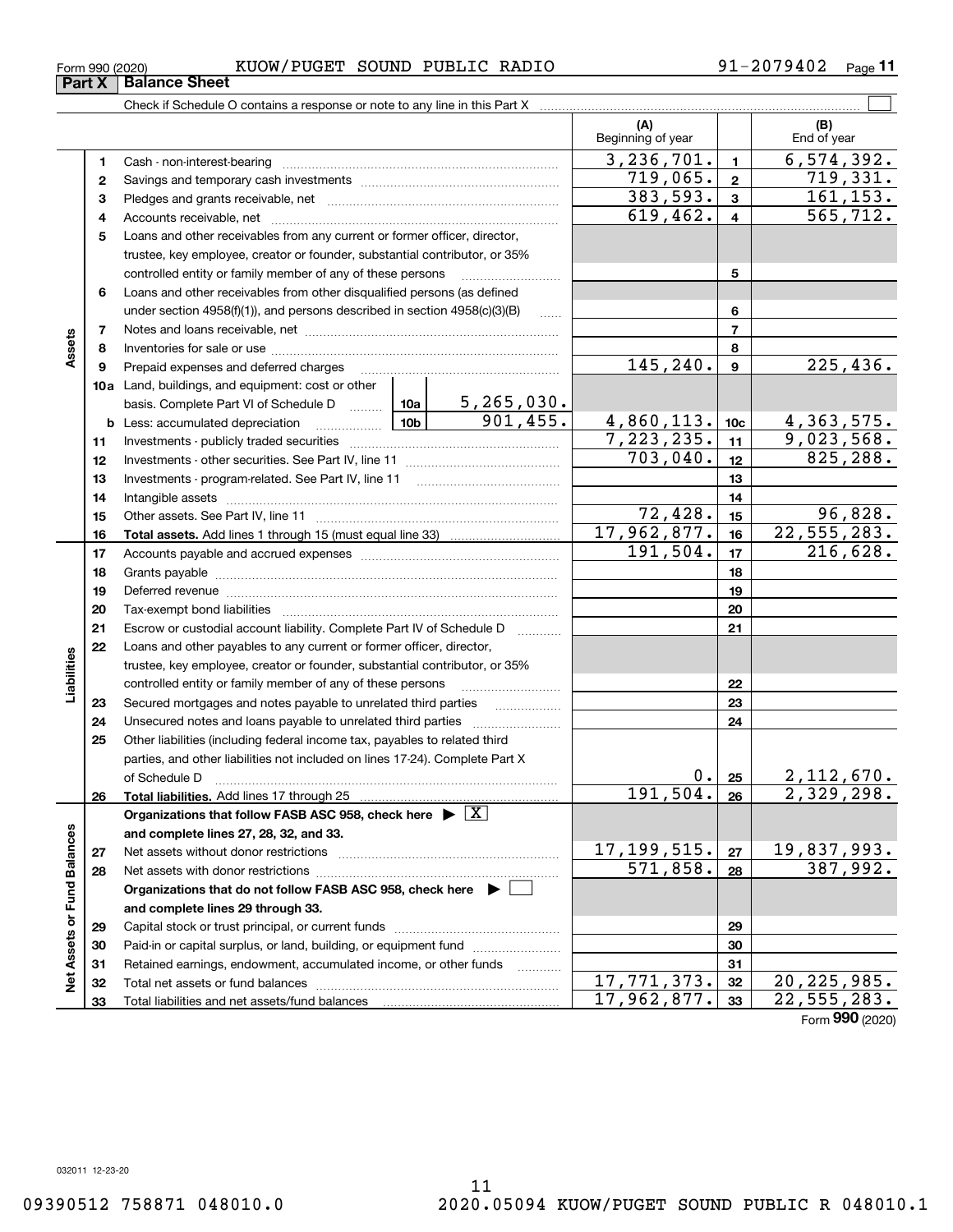| Part XI<br>18,781,434.<br>1<br>1<br>18,047,222.<br>$\mathbf{2}$<br>2<br>734,212.<br>3<br>Revenue less expenses. Subtract line 2 from line 1<br>з<br>$\overline{17,771,373}$ .<br>4<br>4<br>1,720,400.<br>5<br>5<br>Net unrealized gains (losses) on investments<br>6<br>6<br>$\overline{7}$<br>Investment expenses www.communication.com/www.communication.com/www.communication.com/www.communication.com<br>7<br>8<br>8<br>Prior period adjustments www.communication.communication.com/news/communication.com/news/communication.com/new<br>0.<br>9<br>Other changes in net assets or fund balances (explain on Schedule O)<br>9<br>Net assets or fund balances at end of year. Combine lines 3 through 9 (must equal Part X, line 32,<br>10<br>20, 225, 985.<br>10<br>Part XII Financial Statements and Reporting<br>Yes<br><b>No</b><br>$\boxed{\mathbf{X}}$ Accrual<br>Accounting method used to prepare the Form 990: <u>[</u> Cash<br>Other<br>1.<br>If the organization changed its method of accounting from a prior year or checked "Other," explain in Schedule O.<br>Х<br>2a Were the organization's financial statements compiled or reviewed by an independent accountant?<br>2a<br>If "Yes," check a box below to indicate whether the financial statements for the year were compiled or reviewed on a<br>separate basis, consolidated basis, or both:<br>Separate basis<br>Consolidated basis<br>Both consolidated and separate basis<br>х<br>b Were the organization's financial statements audited by an independent accountant?<br>2 <sub>b</sub><br>If "Yes," check a box below to indicate whether the financial statements for the year were audited on a separate basis,<br>consolidated basis, or both:<br>$\lfloor x \rfloor$ Separate basis<br>Consolidated basis<br>Both consolidated and separate basis<br>c If "Yes" to line 2a or 2b, does the organization have a committee that assumes responsibility for oversight of the audit,<br>х<br>2c<br>If the organization changed either its oversight process or selection process during the tax year, explain on Schedule O.<br>3a As a result of a federal award, was the organization required to undergo an audit or audits as set forth in the Single Audit<br>x<br>За<br>b If "Yes," did the organization undergo the required audit or audits? If the organization did not undergo the required audit<br>3b | KUOW/PUGET SOUND PUBLIC RADIO<br>Form 990 (2020) |  | 91-2079402 |  |      | Page 12 |  |  |
|---------------------------------------------------------------------------------------------------------------------------------------------------------------------------------------------------------------------------------------------------------------------------------------------------------------------------------------------------------------------------------------------------------------------------------------------------------------------------------------------------------------------------------------------------------------------------------------------------------------------------------------------------------------------------------------------------------------------------------------------------------------------------------------------------------------------------------------------------------------------------------------------------------------------------------------------------------------------------------------------------------------------------------------------------------------------------------------------------------------------------------------------------------------------------------------------------------------------------------------------------------------------------------------------------------------------------------------------------------------------------------------------------------------------------------------------------------------------------------------------------------------------------------------------------------------------------------------------------------------------------------------------------------------------------------------------------------------------------------------------------------------------------------------------------------------------------------------------------------------------------------------------------------------------------------------------------------------------------------------------------------------------------------------------------------------------------------------------------------------------------------------------------------------------------------------------------------------------------------------------------------------------------------------------------------------------------------------------------------------------------------------------------|--------------------------------------------------|--|------------|--|------|---------|--|--|
|                                                                                                                                                                                                                                                                                                                                                                                                                                                                                                                                                                                                                                                                                                                                                                                                                                                                                                                                                                                                                                                                                                                                                                                                                                                                                                                                                                                                                                                                                                                                                                                                                                                                                                                                                                                                                                                                                                                                                                                                                                                                                                                                                                                                                                                                                                                                                                                                   | <b>Reconciliation of Net Assets</b>              |  |            |  |      |         |  |  |
|                                                                                                                                                                                                                                                                                                                                                                                                                                                                                                                                                                                                                                                                                                                                                                                                                                                                                                                                                                                                                                                                                                                                                                                                                                                                                                                                                                                                                                                                                                                                                                                                                                                                                                                                                                                                                                                                                                                                                                                                                                                                                                                                                                                                                                                                                                                                                                                                   |                                                  |  |            |  |      |         |  |  |
|                                                                                                                                                                                                                                                                                                                                                                                                                                                                                                                                                                                                                                                                                                                                                                                                                                                                                                                                                                                                                                                                                                                                                                                                                                                                                                                                                                                                                                                                                                                                                                                                                                                                                                                                                                                                                                                                                                                                                                                                                                                                                                                                                                                                                                                                                                                                                                                                   |                                                  |  |            |  |      |         |  |  |
|                                                                                                                                                                                                                                                                                                                                                                                                                                                                                                                                                                                                                                                                                                                                                                                                                                                                                                                                                                                                                                                                                                                                                                                                                                                                                                                                                                                                                                                                                                                                                                                                                                                                                                                                                                                                                                                                                                                                                                                                                                                                                                                                                                                                                                                                                                                                                                                                   |                                                  |  |            |  |      |         |  |  |
|                                                                                                                                                                                                                                                                                                                                                                                                                                                                                                                                                                                                                                                                                                                                                                                                                                                                                                                                                                                                                                                                                                                                                                                                                                                                                                                                                                                                                                                                                                                                                                                                                                                                                                                                                                                                                                                                                                                                                                                                                                                                                                                                                                                                                                                                                                                                                                                                   |                                                  |  |            |  |      |         |  |  |
|                                                                                                                                                                                                                                                                                                                                                                                                                                                                                                                                                                                                                                                                                                                                                                                                                                                                                                                                                                                                                                                                                                                                                                                                                                                                                                                                                                                                                                                                                                                                                                                                                                                                                                                                                                                                                                                                                                                                                                                                                                                                                                                                                                                                                                                                                                                                                                                                   |                                                  |  |            |  |      |         |  |  |
|                                                                                                                                                                                                                                                                                                                                                                                                                                                                                                                                                                                                                                                                                                                                                                                                                                                                                                                                                                                                                                                                                                                                                                                                                                                                                                                                                                                                                                                                                                                                                                                                                                                                                                                                                                                                                                                                                                                                                                                                                                                                                                                                                                                                                                                                                                                                                                                                   |                                                  |  |            |  |      |         |  |  |
|                                                                                                                                                                                                                                                                                                                                                                                                                                                                                                                                                                                                                                                                                                                                                                                                                                                                                                                                                                                                                                                                                                                                                                                                                                                                                                                                                                                                                                                                                                                                                                                                                                                                                                                                                                                                                                                                                                                                                                                                                                                                                                                                                                                                                                                                                                                                                                                                   |                                                  |  |            |  |      |         |  |  |
|                                                                                                                                                                                                                                                                                                                                                                                                                                                                                                                                                                                                                                                                                                                                                                                                                                                                                                                                                                                                                                                                                                                                                                                                                                                                                                                                                                                                                                                                                                                                                                                                                                                                                                                                                                                                                                                                                                                                                                                                                                                                                                                                                                                                                                                                                                                                                                                                   |                                                  |  |            |  |      |         |  |  |
|                                                                                                                                                                                                                                                                                                                                                                                                                                                                                                                                                                                                                                                                                                                                                                                                                                                                                                                                                                                                                                                                                                                                                                                                                                                                                                                                                                                                                                                                                                                                                                                                                                                                                                                                                                                                                                                                                                                                                                                                                                                                                                                                                                                                                                                                                                                                                                                                   |                                                  |  |            |  |      |         |  |  |
|                                                                                                                                                                                                                                                                                                                                                                                                                                                                                                                                                                                                                                                                                                                                                                                                                                                                                                                                                                                                                                                                                                                                                                                                                                                                                                                                                                                                                                                                                                                                                                                                                                                                                                                                                                                                                                                                                                                                                                                                                                                                                                                                                                                                                                                                                                                                                                                                   |                                                  |  |            |  |      |         |  |  |
|                                                                                                                                                                                                                                                                                                                                                                                                                                                                                                                                                                                                                                                                                                                                                                                                                                                                                                                                                                                                                                                                                                                                                                                                                                                                                                                                                                                                                                                                                                                                                                                                                                                                                                                                                                                                                                                                                                                                                                                                                                                                                                                                                                                                                                                                                                                                                                                                   |                                                  |  |            |  |      |         |  |  |
|                                                                                                                                                                                                                                                                                                                                                                                                                                                                                                                                                                                                                                                                                                                                                                                                                                                                                                                                                                                                                                                                                                                                                                                                                                                                                                                                                                                                                                                                                                                                                                                                                                                                                                                                                                                                                                                                                                                                                                                                                                                                                                                                                                                                                                                                                                                                                                                                   |                                                  |  |            |  |      |         |  |  |
|                                                                                                                                                                                                                                                                                                                                                                                                                                                                                                                                                                                                                                                                                                                                                                                                                                                                                                                                                                                                                                                                                                                                                                                                                                                                                                                                                                                                                                                                                                                                                                                                                                                                                                                                                                                                                                                                                                                                                                                                                                                                                                                                                                                                                                                                                                                                                                                                   |                                                  |  |            |  |      |         |  |  |
|                                                                                                                                                                                                                                                                                                                                                                                                                                                                                                                                                                                                                                                                                                                                                                                                                                                                                                                                                                                                                                                                                                                                                                                                                                                                                                                                                                                                                                                                                                                                                                                                                                                                                                                                                                                                                                                                                                                                                                                                                                                                                                                                                                                                                                                                                                                                                                                                   |                                                  |  |            |  |      |         |  |  |
|                                                                                                                                                                                                                                                                                                                                                                                                                                                                                                                                                                                                                                                                                                                                                                                                                                                                                                                                                                                                                                                                                                                                                                                                                                                                                                                                                                                                                                                                                                                                                                                                                                                                                                                                                                                                                                                                                                                                                                                                                                                                                                                                                                                                                                                                                                                                                                                                   |                                                  |  |            |  |      |         |  |  |
|                                                                                                                                                                                                                                                                                                                                                                                                                                                                                                                                                                                                                                                                                                                                                                                                                                                                                                                                                                                                                                                                                                                                                                                                                                                                                                                                                                                                                                                                                                                                                                                                                                                                                                                                                                                                                                                                                                                                                                                                                                                                                                                                                                                                                                                                                                                                                                                                   |                                                  |  |            |  |      |         |  |  |
|                                                                                                                                                                                                                                                                                                                                                                                                                                                                                                                                                                                                                                                                                                                                                                                                                                                                                                                                                                                                                                                                                                                                                                                                                                                                                                                                                                                                                                                                                                                                                                                                                                                                                                                                                                                                                                                                                                                                                                                                                                                                                                                                                                                                                                                                                                                                                                                                   |                                                  |  |            |  |      |         |  |  |
|                                                                                                                                                                                                                                                                                                                                                                                                                                                                                                                                                                                                                                                                                                                                                                                                                                                                                                                                                                                                                                                                                                                                                                                                                                                                                                                                                                                                                                                                                                                                                                                                                                                                                                                                                                                                                                                                                                                                                                                                                                                                                                                                                                                                                                                                                                                                                                                                   |                                                  |  |            |  |      |         |  |  |
|                                                                                                                                                                                                                                                                                                                                                                                                                                                                                                                                                                                                                                                                                                                                                                                                                                                                                                                                                                                                                                                                                                                                                                                                                                                                                                                                                                                                                                                                                                                                                                                                                                                                                                                                                                                                                                                                                                                                                                                                                                                                                                                                                                                                                                                                                                                                                                                                   |                                                  |  |            |  |      |         |  |  |
|                                                                                                                                                                                                                                                                                                                                                                                                                                                                                                                                                                                                                                                                                                                                                                                                                                                                                                                                                                                                                                                                                                                                                                                                                                                                                                                                                                                                                                                                                                                                                                                                                                                                                                                                                                                                                                                                                                                                                                                                                                                                                                                                                                                                                                                                                                                                                                                                   |                                                  |  |            |  |      |         |  |  |
|                                                                                                                                                                                                                                                                                                                                                                                                                                                                                                                                                                                                                                                                                                                                                                                                                                                                                                                                                                                                                                                                                                                                                                                                                                                                                                                                                                                                                                                                                                                                                                                                                                                                                                                                                                                                                                                                                                                                                                                                                                                                                                                                                                                                                                                                                                                                                                                                   |                                                  |  |            |  |      |         |  |  |
|                                                                                                                                                                                                                                                                                                                                                                                                                                                                                                                                                                                                                                                                                                                                                                                                                                                                                                                                                                                                                                                                                                                                                                                                                                                                                                                                                                                                                                                                                                                                                                                                                                                                                                                                                                                                                                                                                                                                                                                                                                                                                                                                                                                                                                                                                                                                                                                                   |                                                  |  |            |  |      |         |  |  |
|                                                                                                                                                                                                                                                                                                                                                                                                                                                                                                                                                                                                                                                                                                                                                                                                                                                                                                                                                                                                                                                                                                                                                                                                                                                                                                                                                                                                                                                                                                                                                                                                                                                                                                                                                                                                                                                                                                                                                                                                                                                                                                                                                                                                                                                                                                                                                                                                   |                                                  |  |            |  |      |         |  |  |
|                                                                                                                                                                                                                                                                                                                                                                                                                                                                                                                                                                                                                                                                                                                                                                                                                                                                                                                                                                                                                                                                                                                                                                                                                                                                                                                                                                                                                                                                                                                                                                                                                                                                                                                                                                                                                                                                                                                                                                                                                                                                                                                                                                                                                                                                                                                                                                                                   |                                                  |  |            |  |      |         |  |  |
|                                                                                                                                                                                                                                                                                                                                                                                                                                                                                                                                                                                                                                                                                                                                                                                                                                                                                                                                                                                                                                                                                                                                                                                                                                                                                                                                                                                                                                                                                                                                                                                                                                                                                                                                                                                                                                                                                                                                                                                                                                                                                                                                                                                                                                                                                                                                                                                                   |                                                  |  |            |  |      |         |  |  |
|                                                                                                                                                                                                                                                                                                                                                                                                                                                                                                                                                                                                                                                                                                                                                                                                                                                                                                                                                                                                                                                                                                                                                                                                                                                                                                                                                                                                                                                                                                                                                                                                                                                                                                                                                                                                                                                                                                                                                                                                                                                                                                                                                                                                                                                                                                                                                                                                   |                                                  |  |            |  |      |         |  |  |
|                                                                                                                                                                                                                                                                                                                                                                                                                                                                                                                                                                                                                                                                                                                                                                                                                                                                                                                                                                                                                                                                                                                                                                                                                                                                                                                                                                                                                                                                                                                                                                                                                                                                                                                                                                                                                                                                                                                                                                                                                                                                                                                                                                                                                                                                                                                                                                                                   |                                                  |  |            |  |      |         |  |  |
|                                                                                                                                                                                                                                                                                                                                                                                                                                                                                                                                                                                                                                                                                                                                                                                                                                                                                                                                                                                                                                                                                                                                                                                                                                                                                                                                                                                                                                                                                                                                                                                                                                                                                                                                                                                                                                                                                                                                                                                                                                                                                                                                                                                                                                                                                                                                                                                                   |                                                  |  |            |  |      |         |  |  |
|                                                                                                                                                                                                                                                                                                                                                                                                                                                                                                                                                                                                                                                                                                                                                                                                                                                                                                                                                                                                                                                                                                                                                                                                                                                                                                                                                                                                                                                                                                                                                                                                                                                                                                                                                                                                                                                                                                                                                                                                                                                                                                                                                                                                                                                                                                                                                                                                   |                                                  |  |            |  |      |         |  |  |
|                                                                                                                                                                                                                                                                                                                                                                                                                                                                                                                                                                                                                                                                                                                                                                                                                                                                                                                                                                                                                                                                                                                                                                                                                                                                                                                                                                                                                                                                                                                                                                                                                                                                                                                                                                                                                                                                                                                                                                                                                                                                                                                                                                                                                                                                                                                                                                                                   |                                                  |  |            |  |      |         |  |  |
|                                                                                                                                                                                                                                                                                                                                                                                                                                                                                                                                                                                                                                                                                                                                                                                                                                                                                                                                                                                                                                                                                                                                                                                                                                                                                                                                                                                                                                                                                                                                                                                                                                                                                                                                                                                                                                                                                                                                                                                                                                                                                                                                                                                                                                                                                                                                                                                                   |                                                  |  |            |  |      |         |  |  |
|                                                                                                                                                                                                                                                                                                                                                                                                                                                                                                                                                                                                                                                                                                                                                                                                                                                                                                                                                                                                                                                                                                                                                                                                                                                                                                                                                                                                                                                                                                                                                                                                                                                                                                                                                                                                                                                                                                                                                                                                                                                                                                                                                                                                                                                                                                                                                                                                   |                                                  |  |            |  |      |         |  |  |
|                                                                                                                                                                                                                                                                                                                                                                                                                                                                                                                                                                                                                                                                                                                                                                                                                                                                                                                                                                                                                                                                                                                                                                                                                                                                                                                                                                                                                                                                                                                                                                                                                                                                                                                                                                                                                                                                                                                                                                                                                                                                                                                                                                                                                                                                                                                                                                                                   |                                                  |  |            |  | nnn. |         |  |  |

Form (2020) **990**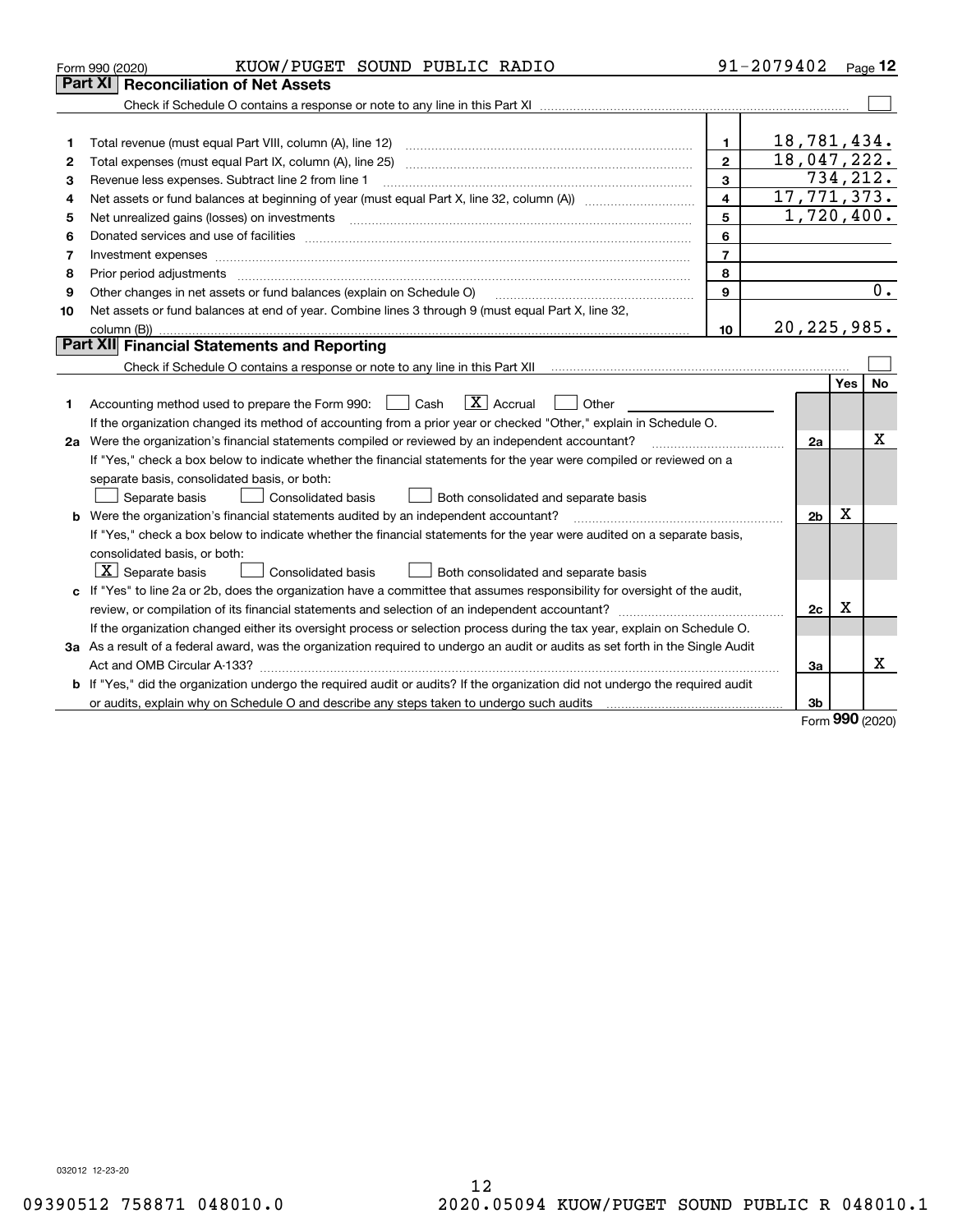| <b>SCHEDULE A</b> |
|-------------------|
|-------------------|

Department of the Treasury Internal Revenue Service

**(Form 990 or 990-EZ)**

# **Public Charity Status and Public Support**

**Complete if the organization is a section 501(c)(3) organization or a section 4947(a)(1) nonexempt charitable trust.**

| Attach to Form 990 or Form 990-EZ. |  |  |  |
|------------------------------------|--|--|--|
|                                    |  |  |  |

**| Go to www.irs.gov/Form990 for instructions and the latest information.**

| OMB No. 1545-0047                   |
|-------------------------------------|
| 2020                                |
| <b>Open to Public</b><br>Inspection |

|        | Name of the organization<br><b>Employer identification number</b> |                                                                                                                                                                                                                                  |          |                                                       |                                                                |     |                            |  |                            |
|--------|-------------------------------------------------------------------|----------------------------------------------------------------------------------------------------------------------------------------------------------------------------------------------------------------------------------|----------|-------------------------------------------------------|----------------------------------------------------------------|-----|----------------------------|--|----------------------------|
|        |                                                                   |                                                                                                                                                                                                                                  |          | KUOW/PUGET SOUND PUBLIC RADIO                         |                                                                |     |                            |  | 91-2079402                 |
| Part I |                                                                   | Reason for Public Charity Status. (All organizations must complete this part.) See instructions.                                                                                                                                 |          |                                                       |                                                                |     |                            |  |                            |
|        |                                                                   | The organization is not a private foundation because it is: (For lines 1 through 12, check only one box.)                                                                                                                        |          |                                                       |                                                                |     |                            |  |                            |
| 1      |                                                                   | A church, convention of churches, or association of churches described in section 170(b)(1)(A)(i).                                                                                                                               |          |                                                       |                                                                |     |                            |  |                            |
| 2      |                                                                   | A school described in section 170(b)(1)(A)(ii). (Attach Schedule E (Form 990 or 990-EZ).)                                                                                                                                        |          |                                                       |                                                                |     |                            |  |                            |
| з      |                                                                   | A hospital or a cooperative hospital service organization described in section $170(b)(1)(A)(iii)$ .                                                                                                                             |          |                                                       |                                                                |     |                            |  |                            |
| 4      |                                                                   | A medical research organization operated in conjunction with a hospital described in section 170(b)(1)(A)(iii). Enter the hospital's name,                                                                                       |          |                                                       |                                                                |     |                            |  |                            |
|        |                                                                   | city, and state:                                                                                                                                                                                                                 |          |                                                       |                                                                |     |                            |  |                            |
| 5      |                                                                   | An organization operated for the benefit of a college or university owned or operated by a governmental unit described in                                                                                                        |          |                                                       |                                                                |     |                            |  |                            |
|        |                                                                   | section 170(b)(1)(A)(iv). (Complete Part II.)                                                                                                                                                                                    |          |                                                       |                                                                |     |                            |  |                            |
| 6      |                                                                   | A federal, state, or local government or governmental unit described in section 170(b)(1)(A)(v).                                                                                                                                 |          |                                                       |                                                                |     |                            |  |                            |
|        | $7 \times$                                                        | An organization that normally receives a substantial part of its support from a governmental unit or from the general public described in                                                                                        |          |                                                       |                                                                |     |                            |  |                            |
|        |                                                                   | section 170(b)(1)(A)(vi). (Complete Part II.)                                                                                                                                                                                    |          |                                                       |                                                                |     |                            |  |                            |
| 8      |                                                                   | A community trust described in section 170(b)(1)(A)(vi). (Complete Part II.)                                                                                                                                                     |          |                                                       |                                                                |     |                            |  |                            |
| 9      |                                                                   | An agricultural research organization described in section 170(b)(1)(A)(ix) operated in conjunction with a land-grant college                                                                                                    |          |                                                       |                                                                |     |                            |  |                            |
|        |                                                                   | or university or a non-land-grant college of agriculture (see instructions). Enter the name, city, and state of the college or                                                                                                   |          |                                                       |                                                                |     |                            |  |                            |
|        |                                                                   | university:                                                                                                                                                                                                                      |          |                                                       |                                                                |     |                            |  |                            |
| 10     |                                                                   | An organization that normally receives (1) more than 33 1/3% of its support from contributions, membership fees, and gross receipts from                                                                                         |          |                                                       |                                                                |     |                            |  |                            |
|        |                                                                   | activities related to its exempt functions, subject to certain exceptions; and (2) no more than 33 1/3% of its support from gross investment                                                                                     |          |                                                       |                                                                |     |                            |  |                            |
|        |                                                                   | income and unrelated business taxable income (less section 511 tax) from businesses acquired by the organization after June 30, 1975.                                                                                            |          |                                                       |                                                                |     |                            |  |                            |
|        |                                                                   | See section 509(a)(2). (Complete Part III.)                                                                                                                                                                                      |          |                                                       |                                                                |     |                            |  |                            |
| 11     |                                                                   | An organization organized and operated exclusively to test for public safety. See section 509(a)(4).                                                                                                                             |          |                                                       |                                                                |     |                            |  |                            |
| 12     |                                                                   | An organization organized and operated exclusively for the benefit of, to perform the functions of, or to carry out the purposes of one or                                                                                       |          |                                                       |                                                                |     |                            |  |                            |
|        |                                                                   | more publicly supported organizations described in section 509(a)(1) or section 509(a)(2). See section 509(a)(3). Check the box in                                                                                               |          |                                                       |                                                                |     |                            |  |                            |
|        |                                                                   | lines 12a through 12d that describes the type of supporting organization and complete lines 12e, 12f, and 12g.                                                                                                                   |          |                                                       |                                                                |     |                            |  |                            |
| a      |                                                                   | Type I. A supporting organization operated, supervised, or controlled by its supported organization(s), typically by giving                                                                                                      |          |                                                       |                                                                |     |                            |  |                            |
|        |                                                                   | the supported organization(s) the power to regularly appoint or elect a majority of the directors or trustees of the supporting                                                                                                  |          |                                                       |                                                                |     |                            |  |                            |
|        |                                                                   | organization. You must complete Part IV, Sections A and B.                                                                                                                                                                       |          |                                                       |                                                                |     |                            |  |                            |
| b      |                                                                   | Type II. A supporting organization supervised or controlled in connection with its supported organization(s), by having                                                                                                          |          |                                                       |                                                                |     |                            |  |                            |
|        |                                                                   | control or management of the supporting organization vested in the same persons that control or manage the supported                                                                                                             |          |                                                       |                                                                |     |                            |  |                            |
|        |                                                                   | organization(s). You must complete Part IV, Sections A and C.                                                                                                                                                                    |          |                                                       |                                                                |     |                            |  |                            |
| с      |                                                                   | Type III functionally integrated. A supporting organization operated in connection with, and functionally integrated with,<br>its supported organization(s) (see instructions). You must complete Part IV, Sections A, D, and E. |          |                                                       |                                                                |     |                            |  |                            |
| d      |                                                                   | Type III non-functionally integrated. A supporting organization operated in connection with its supported organization(s)                                                                                                        |          |                                                       |                                                                |     |                            |  |                            |
|        |                                                                   | that is not functionally integrated. The organization generally must satisfy a distribution requirement and an attentiveness                                                                                                     |          |                                                       |                                                                |     |                            |  |                            |
|        |                                                                   | requirement (see instructions). You must complete Part IV, Sections A and D, and Part V.                                                                                                                                         |          |                                                       |                                                                |     |                            |  |                            |
| е      |                                                                   | Check this box if the organization received a written determination from the IRS that it is a Type I, Type II, Type III                                                                                                          |          |                                                       |                                                                |     |                            |  |                            |
|        |                                                                   | functionally integrated, or Type III non-functionally integrated supporting organization.                                                                                                                                        |          |                                                       |                                                                |     |                            |  |                            |
| f      |                                                                   | Enter the number of supported organizations                                                                                                                                                                                      |          |                                                       |                                                                |     |                            |  |                            |
|        |                                                                   | Provide the following information about the supported organization(s).                                                                                                                                                           |          |                                                       |                                                                |     |                            |  |                            |
|        |                                                                   | (i) Name of supported                                                                                                                                                                                                            | (ii) EIN | (iii) Type of organization                            | (iv) Is the organization listed<br>in your governing document? |     | (v) Amount of monetary     |  | (vi) Amount of other       |
|        |                                                                   | organization                                                                                                                                                                                                                     |          | (described on lines 1-10<br>above (see instructions)) | Yes                                                            | No. | support (see instructions) |  | support (see instructions) |
|        |                                                                   |                                                                                                                                                                                                                                  |          |                                                       |                                                                |     |                            |  |                            |
|        |                                                                   |                                                                                                                                                                                                                                  |          |                                                       |                                                                |     |                            |  |                            |
|        |                                                                   |                                                                                                                                                                                                                                  |          |                                                       |                                                                |     |                            |  |                            |
|        |                                                                   |                                                                                                                                                                                                                                  |          |                                                       |                                                                |     |                            |  |                            |
|        |                                                                   |                                                                                                                                                                                                                                  |          |                                                       |                                                                |     |                            |  |                            |
|        |                                                                   |                                                                                                                                                                                                                                  |          |                                                       |                                                                |     |                            |  |                            |
|        |                                                                   |                                                                                                                                                                                                                                  |          |                                                       |                                                                |     |                            |  |                            |
|        |                                                                   |                                                                                                                                                                                                                                  |          |                                                       |                                                                |     |                            |  |                            |
|        |                                                                   |                                                                                                                                                                                                                                  |          |                                                       |                                                                |     |                            |  |                            |
| Total  |                                                                   |                                                                                                                                                                                                                                  |          |                                                       |                                                                |     |                            |  |                            |
|        |                                                                   |                                                                                                                                                                                                                                  |          |                                                       |                                                                |     |                            |  |                            |

LHA For Paperwork Reduction Act Notice, see the Instructions for Form 990 or 990-EZ. <sub>032021</sub> o1-25-21 Schedule A (Form 990 or 990-EZ) 2020 13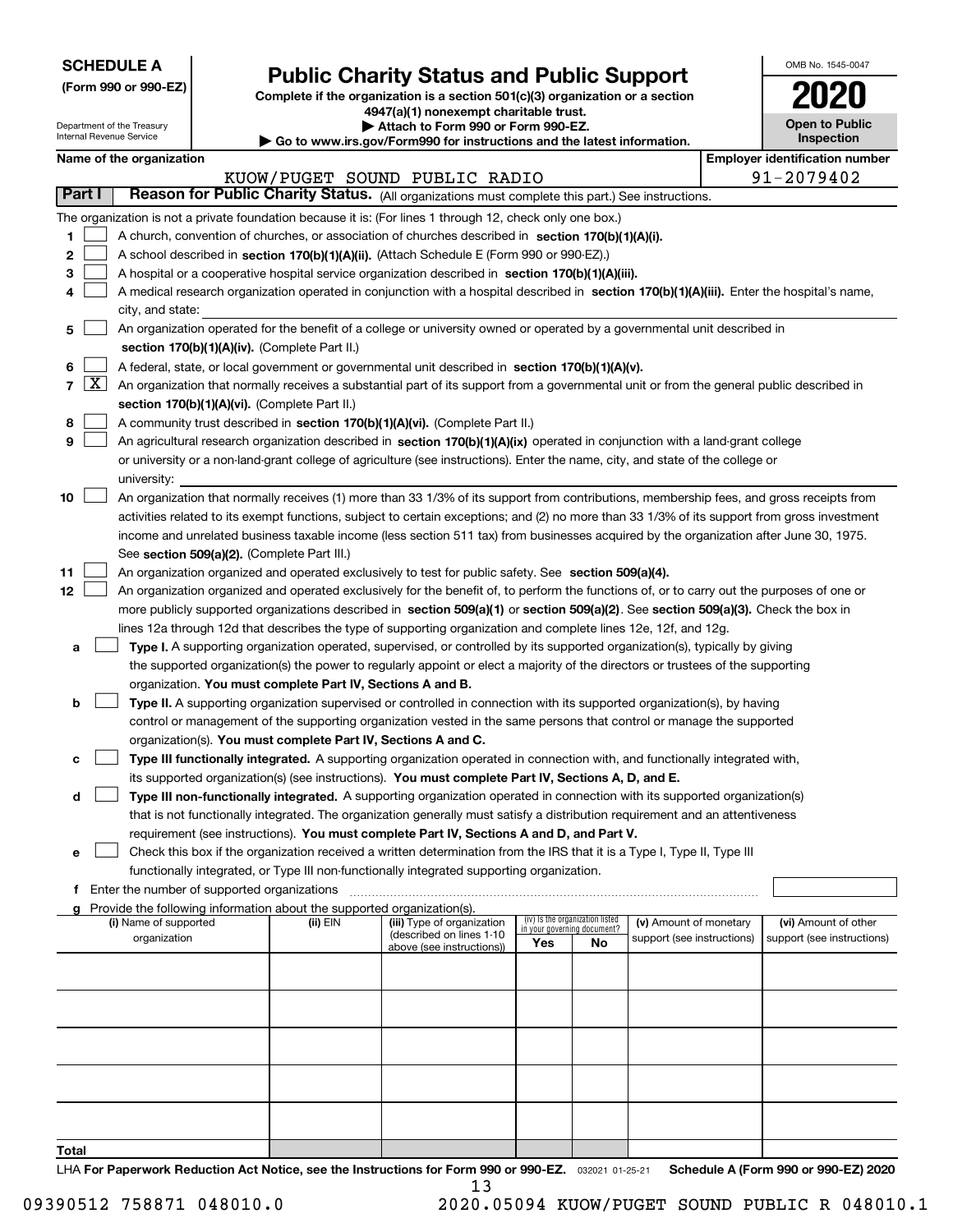### Schedule A (Form 990 or 990-EZ) 2020 Page KUOW/PUGET SOUND PUBLIC RADIO 91-2079402 **Part II Support Schedule for Organizations Described in Sections 170(b)(1)(A)(iv) and 170(b)(1)(A)(vi)**

**2**

(Complete only if you checked the box on line 5, 7, or 8 of Part I or if the organization failed to qualify under Part III. If the organization fails to qualify under the tests listed below, please complete Part III.)

|    | <b>Section A. Public Support</b>                                                                                                               |                                                        |          |            |                                                        |          |                                                        |
|----|------------------------------------------------------------------------------------------------------------------------------------------------|--------------------------------------------------------|----------|------------|--------------------------------------------------------|----------|--------------------------------------------------------|
|    | Calendar year (or fiscal year beginning in)                                                                                                    | (a) 2016                                               | (b) 2017 | $(c)$ 2018 | $(d)$ 2019                                             | (e) 2020 | (f) Total                                              |
|    | 1 Gifts, grants, contributions, and                                                                                                            |                                                        |          |            |                                                        |          |                                                        |
|    | membership fees received. (Do not                                                                                                              |                                                        |          |            |                                                        |          |                                                        |
|    | include any "unusual grants.")                                                                                                                 | 14610038.16588044.18129614.19099961.18498525.86926182. |          |            |                                                        |          |                                                        |
|    | 2 Tax revenues levied for the organ-                                                                                                           |                                                        |          |            |                                                        |          |                                                        |
|    | ization's benefit and either paid to                                                                                                           |                                                        |          |            |                                                        |          |                                                        |
|    | or expended on its behalf                                                                                                                      |                                                        |          |            |                                                        |          |                                                        |
|    | 3 The value of services or facilities                                                                                                          |                                                        |          |            |                                                        |          |                                                        |
|    | furnished by a governmental unit to                                                                                                            |                                                        |          |            |                                                        |          |                                                        |
|    | the organization without charge                                                                                                                |                                                        |          |            |                                                        |          | 14610038.16588044.18129614.19099961.18498525.86926182. |
|    | 4 Total. Add lines 1 through 3                                                                                                                 |                                                        |          |            |                                                        |          |                                                        |
|    | 5 The portion of total contributions                                                                                                           |                                                        |          |            |                                                        |          |                                                        |
|    | by each person (other than a                                                                                                                   |                                                        |          |            |                                                        |          |                                                        |
|    | governmental unit or publicly                                                                                                                  |                                                        |          |            |                                                        |          |                                                        |
|    | supported organization) included<br>on line 1 that exceeds 2% of the                                                                           |                                                        |          |            |                                                        |          |                                                        |
|    | amount shown on line 11,                                                                                                                       |                                                        |          |            |                                                        |          |                                                        |
|    | column (f)                                                                                                                                     |                                                        |          |            |                                                        |          | <u>749,036.</u>                                        |
|    | 6 Public support. Subtract line 5 from line 4.                                                                                                 |                                                        |          |            |                                                        |          | 86177146.                                              |
|    | <b>Section B. Total Support</b>                                                                                                                |                                                        |          |            |                                                        |          |                                                        |
|    | Calendar year (or fiscal year beginning in)                                                                                                    | (a) 2016                                               | (b) 2017 | $(c)$ 2018 | $(d)$ 2019                                             | (e) 2020 | (f) Total                                              |
|    | <b>7</b> Amounts from line 4                                                                                                                   |                                                        |          |            | 14610038.16588044.18129614.19099961.18498525.86926182. |          |                                                        |
|    | 8 Gross income from interest,                                                                                                                  |                                                        |          |            |                                                        |          |                                                        |
|    | dividends, payments received on                                                                                                                |                                                        |          |            |                                                        |          |                                                        |
|    | securities loans, rents, royalties,                                                                                                            |                                                        |          |            |                                                        |          |                                                        |
|    | and income from similar sources                                                                                                                | 195, 334.                                              | 451,912. | 209,450.   | 203, 482.                                              | 179,315. | 1239493.                                               |
|    | <b>9</b> Net income from unrelated business                                                                                                    |                                                        |          |            |                                                        |          |                                                        |
|    | activities, whether or not the                                                                                                                 |                                                        |          |            |                                                        |          |                                                        |
|    | business is regularly carried on                                                                                                               |                                                        |          |            |                                                        | 103,594. | 103,594.                                               |
|    | 10 Other income. Do not include gain                                                                                                           |                                                        |          |            |                                                        |          |                                                        |
|    | or loss from the sale of capital                                                                                                               |                                                        |          |            |                                                        |          |                                                        |
|    | assets (Explain in Part VI.)                                                                                                                   |                                                        |          |            |                                                        |          |                                                        |
|    | <b>11 Total support.</b> Add lines 7 through 10                                                                                                |                                                        |          |            |                                                        |          | 88269269.                                              |
|    | 12 Gross receipts from related activities, etc. (see instructions)                                                                             |                                                        |          |            |                                                        | 12       |                                                        |
|    | 13 First 5 years. If the Form 990 is for the organization's first, second, third, fourth, or fifth tax year as a section 501(c)(3)             |                                                        |          |            |                                                        |          |                                                        |
|    | organization, check this box and stop here                                                                                                     |                                                        |          |            |                                                        |          |                                                        |
|    | <b>Section C. Computation of Public Support Percentage</b>                                                                                     |                                                        |          |            |                                                        |          |                                                        |
|    |                                                                                                                                                |                                                        |          |            |                                                        | 14       | 97.63<br>$\frac{9}{6}$                                 |
|    |                                                                                                                                                |                                                        |          |            |                                                        | 15       | 97.62<br>%                                             |
|    | 16a 33 1/3% support test - 2020. If the organization did not check the box on line 13, and line 14 is 33 1/3% or more, check this box and      |                                                        |          |            |                                                        |          |                                                        |
|    | stop here. The organization qualifies as a publicly supported organization                                                                     |                                                        |          |            |                                                        |          | $\blacktriangleright$ $\vert$ X                        |
|    | b 33 1/3% support test - 2019. If the organization did not check a box on line 13 or 16a, and line 15 is 33 1/3% or more, check this box       |                                                        |          |            |                                                        |          |                                                        |
|    | and stop here. The organization qualifies as a publicly supported organization                                                                 |                                                        |          |            |                                                        |          |                                                        |
|    | 17a 10% -facts-and-circumstances test - 2020. If the organization did not check a box on line 13, 16a, or 16b, and line 14 is 10% or more,     |                                                        |          |            |                                                        |          |                                                        |
|    | and if the organization meets the facts-and-circumstances test, check this box and stop here. Explain in Part VI how the organization          |                                                        |          |            |                                                        |          |                                                        |
|    | meets the facts-and-circumstances test. The organization qualifies as a publicly supported organization                                        |                                                        |          |            |                                                        |          |                                                        |
|    | <b>b 10% -facts-and-circumstances test - 2019.</b> If the organization did not check a box on line 13, 16a, 16b, or 17a, and line 15 is 10% or |                                                        |          |            |                                                        |          |                                                        |
|    | more, and if the organization meets the facts-and-circumstances test, check this box and stop here. Explain in Part VI how the                 |                                                        |          |            |                                                        |          |                                                        |
|    | organization meets the facts-and-circumstances test. The organization qualifies as a publicly supported organization                           |                                                        |          |            |                                                        |          |                                                        |
| 18 | Private foundation. If the organization did not check a box on line 13, 16a, 16b, 17a, or 17b, check this box and see instructions             |                                                        |          |            |                                                        |          | Schedule A (Form 990 or 990-EZ) 2020                   |

**Schedule A (Form 990 or 990-EZ) 2020**

032022 01-25-21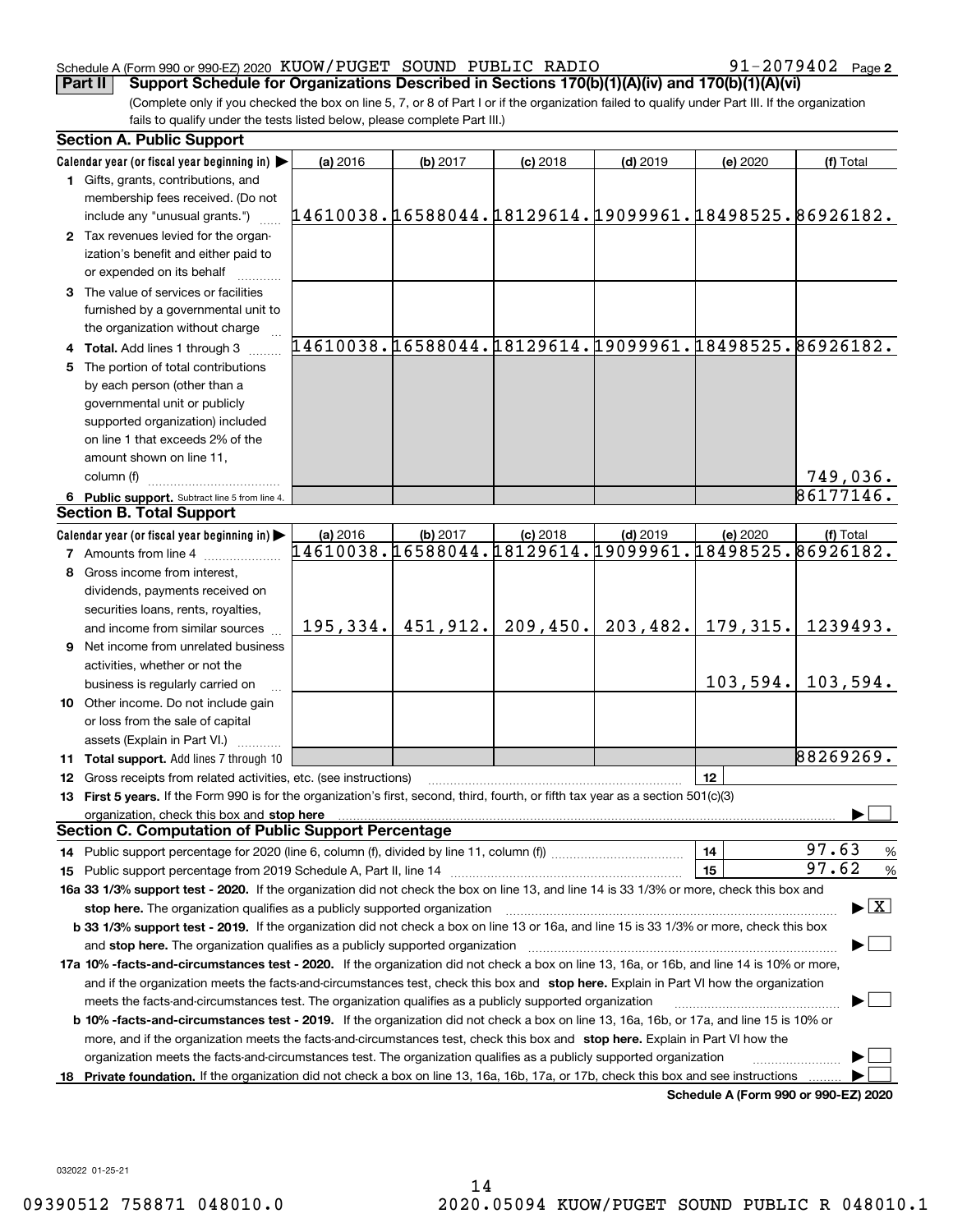### Schedule A (Form 990 or 990-EZ) 2020 Page KUOW/PUGET SOUND PUBLIC RADIO 91-2079402 **Part III Support Schedule for Organizations Described in Section 509(a)(2)**

(Complete only if you checked the box on line 10 of Part I or if the organization failed to qualify under Part II. If the organization fails to qualify under the tests listed below, please complete Part II.)

|     | <b>Section A. Public Support</b>                                                                                                                                                                |          |          |            |            |          |                                      |
|-----|-------------------------------------------------------------------------------------------------------------------------------------------------------------------------------------------------|----------|----------|------------|------------|----------|--------------------------------------|
|     | Calendar year (or fiscal year beginning in) $\blacktriangleright$                                                                                                                               | (a) 2016 | (b) 2017 | $(c)$ 2018 | $(d)$ 2019 | (e) 2020 | (f) Total                            |
|     | 1 Gifts, grants, contributions, and                                                                                                                                                             |          |          |            |            |          |                                      |
|     | membership fees received. (Do not                                                                                                                                                               |          |          |            |            |          |                                      |
|     | include any "unusual grants.")                                                                                                                                                                  |          |          |            |            |          |                                      |
|     | <b>2</b> Gross receipts from admissions,<br>merchandise sold or services per-<br>formed, or facilities furnished in<br>any activity that is related to the<br>organization's tax-exempt purpose |          |          |            |            |          |                                      |
|     | 3 Gross receipts from activities that<br>are not an unrelated trade or bus-                                                                                                                     |          |          |            |            |          |                                      |
|     | iness under section 513                                                                                                                                                                         |          |          |            |            |          |                                      |
|     | 4 Tax revenues levied for the organ-<br>ization's benefit and either paid to                                                                                                                    |          |          |            |            |          |                                      |
|     | or expended on its behalf                                                                                                                                                                       |          |          |            |            |          |                                      |
|     | 5 The value of services or facilities<br>furnished by a governmental unit to                                                                                                                    |          |          |            |            |          |                                      |
|     | the organization without charge                                                                                                                                                                 |          |          |            |            |          |                                      |
|     | <b>6 Total.</b> Add lines 1 through 5                                                                                                                                                           |          |          |            |            |          |                                      |
|     | 7a Amounts included on lines 1, 2, and<br>3 received from disqualified persons                                                                                                                  |          |          |            |            |          |                                      |
|     | <b>b</b> Amounts included on lines 2 and 3 received<br>from other than disqualified persons that<br>exceed the greater of \$5,000 or 1% of the<br>amount on line 13 for the year                |          |          |            |            |          |                                      |
|     | c Add lines 7a and 7b                                                                                                                                                                           |          |          |            |            |          |                                      |
|     | 8 Public support. (Subtract line 7c from line 6.)<br><b>Section B. Total Support</b>                                                                                                            |          |          |            |            |          |                                      |
|     | Calendar year (or fiscal year beginning in)                                                                                                                                                     | (a) 2016 | (b) 2017 | $(c)$ 2018 | $(d)$ 2019 | (e) 2020 | (f) Total                            |
|     | 9 Amounts from line 6                                                                                                                                                                           |          |          |            |            |          |                                      |
|     | <b>10a</b> Gross income from interest,<br>dividends, payments received on<br>securities loans, rents, royalties,<br>and income from similar sources                                             |          |          |            |            |          |                                      |
|     | <b>b</b> Unrelated business taxable income<br>(less section 511 taxes) from businesses                                                                                                          |          |          |            |            |          |                                      |
|     | acquired after June 30, 1975                                                                                                                                                                    |          |          |            |            |          |                                      |
|     | c Add lines 10a and 10b                                                                                                                                                                         |          |          |            |            |          |                                      |
|     | 11 Net income from unrelated business<br>activities not included in line 10b,<br>whether or not the business is<br>regularly carried on                                                         |          |          |            |            |          |                                      |
|     | 12 Other income. Do not include gain<br>or loss from the sale of capital<br>assets (Explain in Part VI.)                                                                                        |          |          |            |            |          |                                      |
|     | 13 Total support. (Add lines 9, 10c, 11, and 12.)                                                                                                                                               |          |          |            |            |          |                                      |
|     | 14 First 5 years. If the Form 990 is for the organization's first, second, third, fourth, or fifth tax year as a section 501(c)(3) organization,                                                |          |          |            |            |          |                                      |
|     |                                                                                                                                                                                                 |          |          |            |            |          |                                      |
|     | <b>Section C. Computation of Public Support Percentage</b>                                                                                                                                      |          |          |            |            |          |                                      |
|     |                                                                                                                                                                                                 |          |          |            |            | 15       | %                                    |
| 16. | Public support percentage from 2019 Schedule A, Part III, line 15                                                                                                                               |          |          |            |            | 16       | %                                    |
|     | Section D. Computation of Investment Income Percentage                                                                                                                                          |          |          |            |            |          |                                      |
|     | 17 Investment income percentage for 2020 (line 10c, column (f), divided by line 13, column (f))<br>18 Investment income percentage from 2019 Schedule A, Part III, line 17                      |          |          |            |            | 17<br>18 | %<br>%                               |
|     | 19a 33 1/3% support tests - 2020. If the organization did not check the box on line 14, and line 15 is more than 33 1/3%, and line 17 is not                                                    |          |          |            |            |          |                                      |
|     | more than 33 1/3%, check this box and stop here. The organization qualifies as a publicly supported organization                                                                                |          |          |            |            |          |                                      |
|     | b 33 1/3% support tests - 2019. If the organization did not check a box on line 14 or line 19a, and line 16 is more than 33 1/3%, and                                                           |          |          |            |            |          |                                      |
|     | line 18 is not more than 33 1/3%, check this box and stop here. The organization qualifies as a publicly supported organization                                                                 |          |          |            |            |          |                                      |
| 20  | <b>Private foundation.</b> If the organization did not check a box on line 14, 19a, or 19b, check this box and see instructions                                                                 |          |          |            |            |          | .                                    |
|     | 032023 01-25-21                                                                                                                                                                                 |          |          |            |            |          | Schedule A (Form 990 or 990-EZ) 2020 |
|     |                                                                                                                                                                                                 |          | 15       |            |            |          |                                      |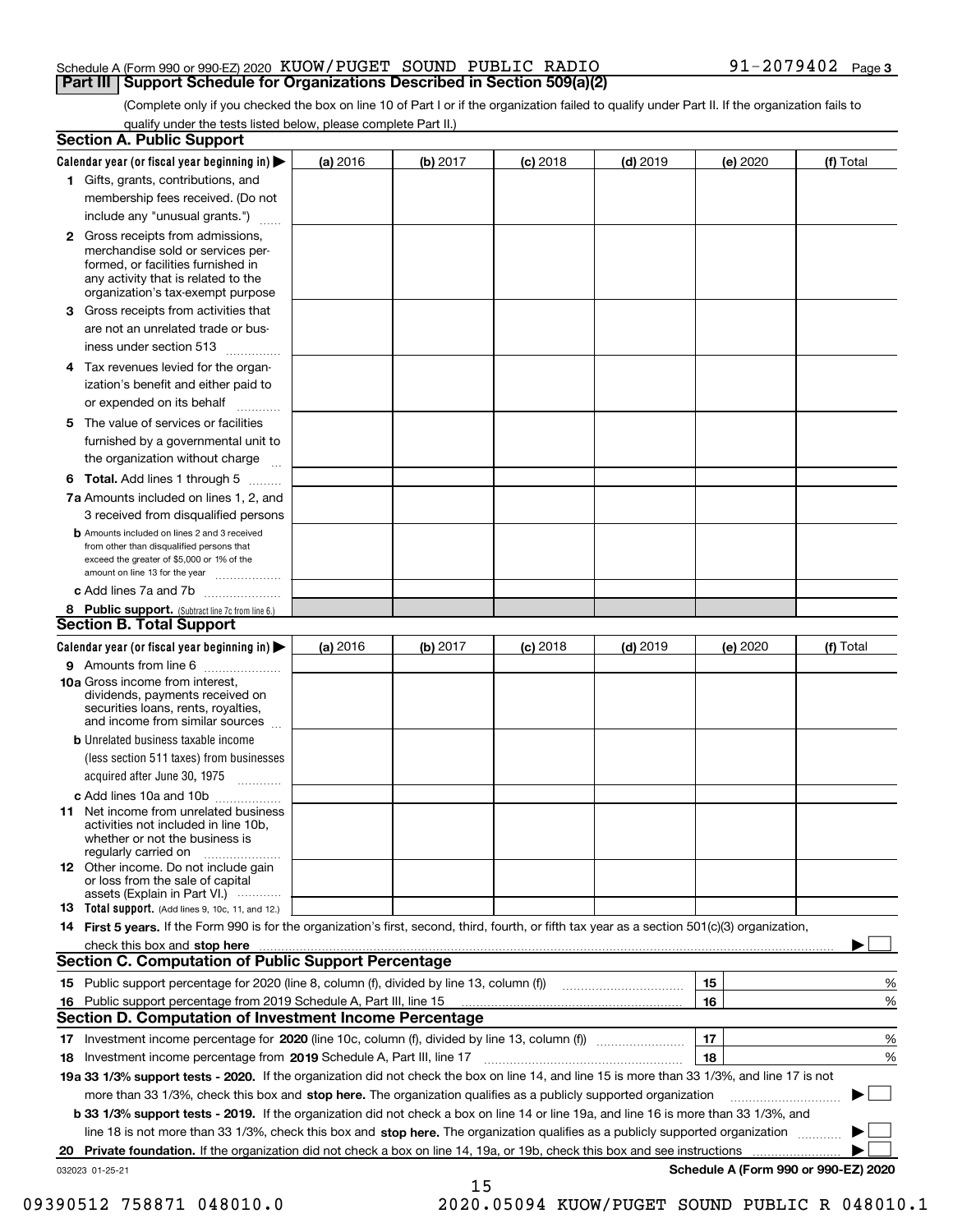### Schedule A (Form 990 or 990-EZ) 2020 Page KUOW/PUGET SOUND PUBLIC RADIO 91-2079402

## **Part IV Supporting Organizations**

(Complete only if you checked a box in line 12 on Part I. If you checked box 12a, Part I, complete Sections A and B. If you checked box 12b, Part I, complete Sections A and C. If you checked box 12c, Part I, complete Sections A, D, and E. If you checked box 12d, Part I, complete Sections A and D, and complete Part V.)

### **Section A. All Supporting Organizations**

- **1** Are all of the organization's supported organizations listed by name in the organization's governing documents? If "No," describe in **Part VI** how the supported organizations are designated. If designated by *class or purpose, describe the designation. If historic and continuing relationship, explain.*
- **2** Did the organization have any supported organization that does not have an IRS determination of status under section 509(a)(1) or (2)? If "Yes," explain in Part VI how the organization determined that the supported *organization was described in section 509(a)(1) or (2).*
- **3a** Did the organization have a supported organization described in section 501(c)(4), (5), or (6)? If "Yes," answer *lines 3b and 3c below.*
- **b** Did the organization confirm that each supported organization qualified under section 501(c)(4), (5), or (6) and satisfied the public support tests under section 509(a)(2)? If "Yes," describe in **Part VI** when and how the *organization made the determination.*
- **c**Did the organization ensure that all support to such organizations was used exclusively for section 170(c)(2)(B) purposes? If "Yes," explain in **Part VI** what controls the organization put in place to ensure such use.
- **4a***If* Was any supported organization not organized in the United States ("foreign supported organization")? *"Yes," and if you checked box 12a or 12b in Part I, answer lines 4b and 4c below.*
- **b** Did the organization have ultimate control and discretion in deciding whether to make grants to the foreign supported organization? If "Yes," describe in **Part VI** how the organization had such control and discretion *despite being controlled or supervised by or in connection with its supported organizations.*
- **c** Did the organization support any foreign supported organization that does not have an IRS determination under sections 501(c)(3) and 509(a)(1) or (2)? If "Yes," explain in **Part VI** what controls the organization used *to ensure that all support to the foreign supported organization was used exclusively for section 170(c)(2)(B) purposes.*
- **5a** Did the organization add, substitute, or remove any supported organizations during the tax year? If "Yes," answer lines 5b and 5c below (if applicable). Also, provide detail in **Part VI,** including (i) the names and EIN *numbers of the supported organizations added, substituted, or removed; (ii) the reasons for each such action; (iii) the authority under the organization's organizing document authorizing such action; and (iv) how the action was accomplished (such as by amendment to the organizing document).*
- **b** Type I or Type II only. Was any added or substituted supported organization part of a class already designated in the organization's organizing document?
- **cSubstitutions only.**  Was the substitution the result of an event beyond the organization's control?
- **6** Did the organization provide support (whether in the form of grants or the provision of services or facilities) to **Part VI.** *If "Yes," provide detail in* support or benefit one or more of the filing organization's supported organizations? anyone other than (i) its supported organizations, (ii) individuals that are part of the charitable class benefited by one or more of its supported organizations, or (iii) other supporting organizations that also
- **7**Did the organization provide a grant, loan, compensation, or other similar payment to a substantial contributor *If "Yes," complete Part I of Schedule L (Form 990 or 990-EZ).* regard to a substantial contributor? (as defined in section 4958(c)(3)(C)), a family member of a substantial contributor, or a 35% controlled entity with
- **8** Did the organization make a loan to a disqualified person (as defined in section 4958) not described in line 7? *If "Yes," complete Part I of Schedule L (Form 990 or 990-EZ).*
- **9a** Was the organization controlled directly or indirectly at any time during the tax year by one or more in section 509(a)(1) or (2))? If "Yes," *provide detail in* <code>Part VI.</code> disqualified persons, as defined in section 4946 (other than foundation managers and organizations described
- **b** Did one or more disqualified persons (as defined in line 9a) hold a controlling interest in any entity in which the supporting organization had an interest? If "Yes," provide detail in P**art VI**.
- **c**Did a disqualified person (as defined in line 9a) have an ownership interest in, or derive any personal benefit from, assets in which the supporting organization also had an interest? If "Yes," provide detail in P**art VI.**
- **10a** Was the organization subject to the excess business holdings rules of section 4943 because of section supporting organizations)? If "Yes," answer line 10b below. 4943(f) (regarding certain Type II supporting organizations, and all Type III non-functionally integrated
- **b** Did the organization have any excess business holdings in the tax year? (Use Schedule C, Form 4720, to *determine whether the organization had excess business holdings.)*

16

032024 01-25-21

**3a3b3c4a4b4c5a 5b5c6789a 9b9c**

**Schedule A (Form 990 or 990-EZ) 2020**

**10a**

**10b**

**1**

**2**

**YesNo**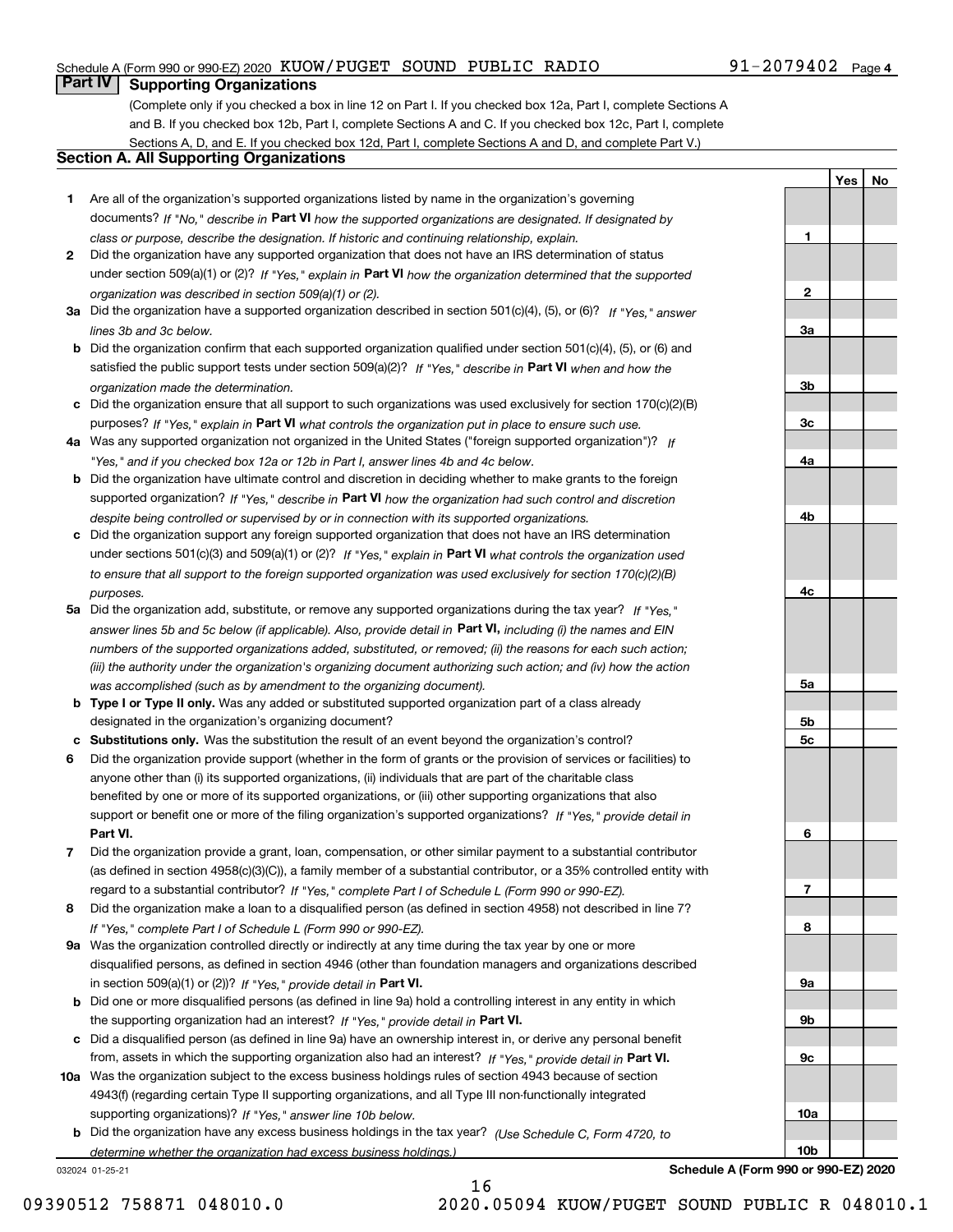### Schedule A (Form 990 or 990-EZ) 2020 Page KUOW/PUGET SOUND PUBLIC RADIO 91-2079402

|    | Part IV<br><b>Supporting Organizations (continued)</b>                                                                                                                                                                                                    |                |     |    |
|----|-----------------------------------------------------------------------------------------------------------------------------------------------------------------------------------------------------------------------------------------------------------|----------------|-----|----|
|    |                                                                                                                                                                                                                                                           |                | Yes | No |
| 11 | Has the organization accepted a gift or contribution from any of the following persons?                                                                                                                                                                   |                |     |    |
|    | a A person who directly or indirectly controls, either alone or together with persons described in lines 11b and                                                                                                                                          |                |     |    |
|    | 11c below, the governing body of a supported organization?                                                                                                                                                                                                | 11a            |     |    |
|    | <b>b</b> A family member of a person described in line 11a above?                                                                                                                                                                                         | 11b            |     |    |
|    | c A 35% controlled entity of a person described in line 11a or 11b above? If "Yes" to line 11a, 11b, or 11c, provide                                                                                                                                      |                |     |    |
|    | detail in Part VI.                                                                                                                                                                                                                                        | 11c            |     |    |
|    | <b>Section B. Type I Supporting Organizations</b>                                                                                                                                                                                                         |                |     |    |
|    |                                                                                                                                                                                                                                                           |                | Yes | No |
| 1  | Did the governing body, members of the governing body, officers acting in their official capacity, or membership of one or                                                                                                                                |                |     |    |
|    | more supported organizations have the power to regularly appoint or elect at least a majority of the organization's officers,                                                                                                                             |                |     |    |
|    | directors, or trustees at all times during the tax year? If "No," describe in Part VI how the supported organization(s)<br>effectively operated, supervised, or controlled the organization's activities. If the organization had more than one supported |                |     |    |
|    | organization, describe how the powers to appoint and/or remove officers, directors, or trustees were allocated among the                                                                                                                                  |                |     |    |
|    | supported organizations and what conditions or restrictions, if any, applied to such powers during the tax year.                                                                                                                                          | 1              |     |    |
| 2  | Did the organization operate for the benefit of any supported organization other than the supported                                                                                                                                                       |                |     |    |
|    | organization(s) that operated, supervised, or controlled the supporting organization? If "Yes," explain in                                                                                                                                                |                |     |    |
|    | Part VI how providing such benefit carried out the purposes of the supported organization(s) that operated,                                                                                                                                               |                |     |    |
|    | supervised, or controlled the supporting organization.                                                                                                                                                                                                    | $\overline{2}$ |     |    |
|    | <b>Section C. Type II Supporting Organizations</b>                                                                                                                                                                                                        |                |     |    |
|    |                                                                                                                                                                                                                                                           |                | Yes | No |
| 1. | Were a majority of the organization's directors or trustees during the tax year also a majority of the directors                                                                                                                                          |                |     |    |
|    | or trustees of each of the organization's supported organization(s)? If "No." describe in Part VI how control                                                                                                                                             |                |     |    |
|    | or management of the supporting organization was vested in the same persons that controlled or managed                                                                                                                                                    |                |     |    |
|    | the supported organization(s).<br>Section D. All Type III Supporting Organizations                                                                                                                                                                        | 1              |     |    |
|    |                                                                                                                                                                                                                                                           |                |     |    |
|    |                                                                                                                                                                                                                                                           |                | Yes | No |
| 1. | Did the organization provide to each of its supported organizations, by the last day of the fifth month of the                                                                                                                                            |                |     |    |
|    | organization's tax year, (i) a written notice describing the type and amount of support provided during the prior tax                                                                                                                                     |                |     |    |
|    | year, (ii) a copy of the Form 990 that was most recently filed as of the date of notification, and (iii) copies of the                                                                                                                                    |                |     |    |
|    | organization's governing documents in effect on the date of notification, to the extent not previously provided?                                                                                                                                          | 1              |     |    |
| 2  | Were any of the organization's officers, directors, or trustees either (i) appointed or elected by the supported                                                                                                                                          |                |     |    |
|    | organization(s) or (ii) serving on the governing body of a supported organization? If "No," explain in Part VI how                                                                                                                                        |                |     |    |
| 3  | the organization maintained a close and continuous working relationship with the supported organization(s).<br>By reason of the relationship described in line 2, above, did the organization's supported organizations have a                            | 2              |     |    |
|    | significant voice in the organization's investment policies and in directing the use of the organization's                                                                                                                                                |                |     |    |
|    | income or assets at all times during the tax year? If "Yes," describe in Part VI the role the organization's                                                                                                                                              |                |     |    |
|    |                                                                                                                                                                                                                                                           | 3              |     |    |
|    | supported organizations played in this regard.<br>Section E. Type III Functionally Integrated Supporting Organizations                                                                                                                                    |                |     |    |
| 1  | Check the box next to the method that the organization used to satisfy the Integral Part Test during the year (see instructions).                                                                                                                         |                |     |    |
| а  | The organization satisfied the Activities Test. Complete line 2 below.                                                                                                                                                                                    |                |     |    |
| b  | The organization is the parent of each of its supported organizations. Complete line 3 below.                                                                                                                                                             |                |     |    |
| c  | The organization supported a governmental entity. Describe in Part VI how you supported a governmental entity (see instructions).                                                                                                                         |                |     |    |
| 2  | Activities Test. Answer lines 2a and 2b below.                                                                                                                                                                                                            |                | Yes | No |
| а  | Did substantially all of the organization's activities during the tax year directly further the exempt purposes of                                                                                                                                        |                |     |    |
|    | the supported organization(s) to which the organization was responsive? If "Yes," then in Part VI identify                                                                                                                                                |                |     |    |
|    |                                                                                                                                                                                                                                                           |                |     |    |
|    |                                                                                                                                                                                                                                                           |                |     |    |
|    | those supported organizations and explain how these activities directly furthered their exempt purposes,                                                                                                                                                  |                |     |    |
|    | how the organization was responsive to those supported organizations, and how the organization determined<br>that these activities constituted substantially all of its activities.                                                                       | 2a             |     |    |

- **Part VI**  *the reasons for the organization's position that its supported organization(s) would have engaged in* one or more of the organization's supported organization(s) would have been engaged in? If "Yes," e*xplain in these activities but for the organization's involvement.*
- **3** Parent of Supported Organizations. Answer lines 3a and 3b below.

**a** Did the organization have the power to regularly appoint or elect a majority of the officers, directors, or trustees of each of the supported organizations? If "Yes" or "No" provide details in **Part VI.** 

032025 01-25-21 **b** Did the organization exercise a substantial degree of direction over the policies, programs, and activities of each of its supported organizations? If "Yes," describe in Part VI the role played by the organization in this regard.

17

**Schedule A (Form 990 or 990-EZ) 2020**

**2b**

**3a**

**3b**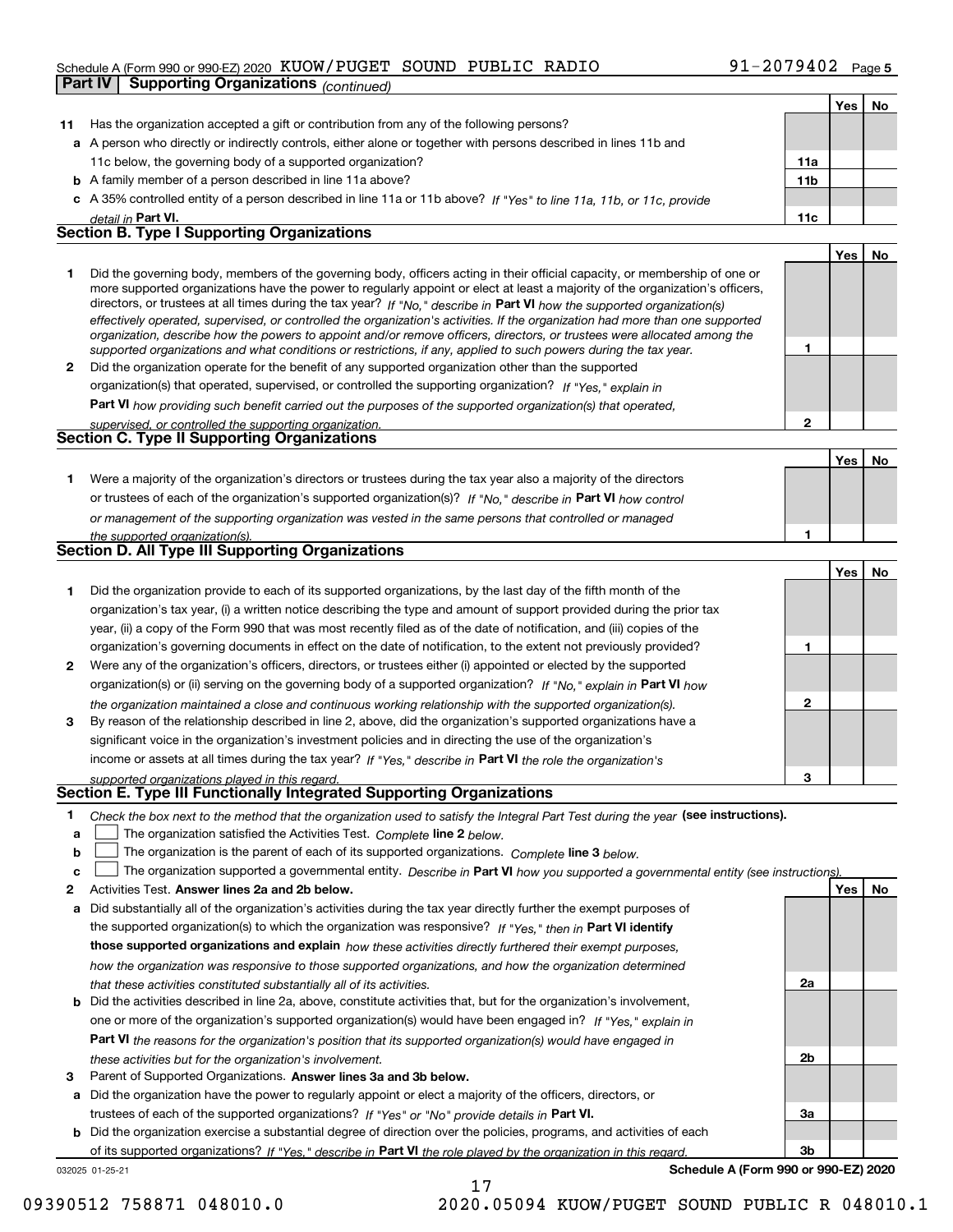### Schedule A (Form 990 or 990-EZ) 2020 Page KUOW/PUGET SOUND PUBLIC RADIO 91-2079402 **Part V Type III Non-Functionally Integrated 509(a)(3) Supporting Organizations**

### 1 Check here if the organization satisfied the Integral Part Test as a qualifying trust on Nov. 20, 1970 (explain in Part VI). See instructions. All other Type III non-functionally integrated supporting organizations must complete Sections A through E.

|    | Section A - Adjusted Net Income                                                                                                   |                | (A) Prior Year | (B) Current Year<br>(optional) |
|----|-----------------------------------------------------------------------------------------------------------------------------------|----------------|----------------|--------------------------------|
| 1. | Net short-term capital gain                                                                                                       | 1              |                |                                |
| 2  | Recoveries of prior-year distributions                                                                                            | $\overline{2}$ |                |                                |
| 3  | Other gross income (see instructions)                                                                                             | 3              |                |                                |
| 4  | Add lines 1 through 3.                                                                                                            | 4              |                |                                |
| 5  | Depreciation and depletion                                                                                                        | 5              |                |                                |
| 6  | Portion of operating expenses paid or incurred for production or                                                                  |                |                |                                |
|    | collection of gross income or for management, conservation, or                                                                    |                |                |                                |
|    | maintenance of property held for production of income (see instructions)                                                          | 6              |                |                                |
| 7  | Other expenses (see instructions)                                                                                                 | $\overline{7}$ |                |                                |
| 8  | Adjusted Net Income (subtract lines 5, 6, and 7 from line 4)                                                                      | 8              |                |                                |
|    | <b>Section B - Minimum Asset Amount</b>                                                                                           |                | (A) Prior Year | (B) Current Year<br>(optional) |
| 1  | Aggregate fair market value of all non-exempt-use assets (see                                                                     |                |                |                                |
|    | instructions for short tax year or assets held for part of year):                                                                 |                |                |                                |
|    | <b>a</b> Average monthly value of securities                                                                                      | 1a             |                |                                |
|    | <b>b</b> Average monthly cash balances                                                                                            | 1 <sub>b</sub> |                |                                |
|    | c Fair market value of other non-exempt-use assets                                                                                | 1c             |                |                                |
|    | <b>d</b> Total (add lines 1a, 1b, and 1c)                                                                                         | 1d             |                |                                |
|    | e Discount claimed for blockage or other factors                                                                                  |                |                |                                |
|    | (explain in detail in Part VI):                                                                                                   |                |                |                                |
| 2  | Acquisition indebtedness applicable to non-exempt-use assets                                                                      | $\mathbf{2}$   |                |                                |
| 3  | Subtract line 2 from line 1d.                                                                                                     | 3              |                |                                |
| 4  | Cash deemed held for exempt use. Enter 0.015 of line 3 (for greater amount,                                                       |                |                |                                |
|    | see instructions)                                                                                                                 | 4              |                |                                |
| 5  | Net value of non-exempt-use assets (subtract line 4 from line 3)                                                                  | 5              |                |                                |
| 6  | Multiply line 5 by 0.035.                                                                                                         | 6              |                |                                |
| 7  | Recoveries of prior-year distributions                                                                                            | 7              |                |                                |
| 8  | Minimum Asset Amount (add line 7 to line 6)                                                                                       | 8              |                |                                |
|    | <b>Section C - Distributable Amount</b>                                                                                           |                |                | <b>Current Year</b>            |
| 1  | Adjusted net income for prior year (from Section A, line 8, column A)                                                             | 1              |                |                                |
| 2  | Enter 0.85 of line 1.                                                                                                             | $\mathbf{2}$   |                |                                |
| 3  | Minimum asset amount for prior year (from Section B, line 8, column A)                                                            | 3              |                |                                |
| 4  | Enter greater of line 2 or line 3.                                                                                                | 4              |                |                                |
| 5  | Income tax imposed in prior year                                                                                                  | 5              |                |                                |
| 6  | <b>Distributable Amount.</b> Subtract line 5 from line 4, unless subject to                                                       |                |                |                                |
|    | emergency temporary reduction (see instructions).                                                                                 | 6              |                |                                |
| 7  | Check here if the current year is the organization's first as a non-functionally integrated Type III supporting organization (see |                |                |                                |

instructions).

**1**

**Schedule A (Form 990 or 990-EZ) 2020**

032026 01-25-21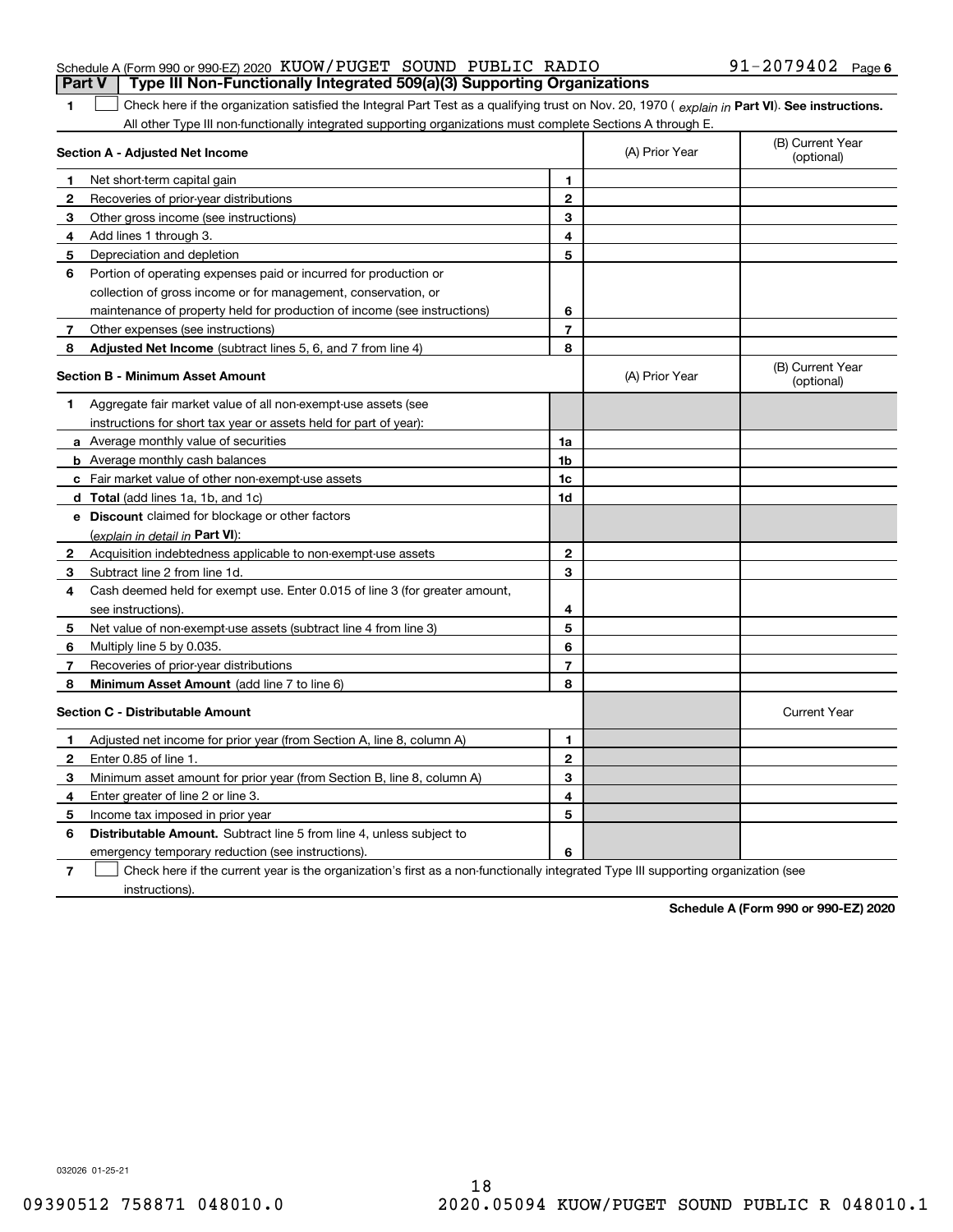### Schedule A (Form 990 or 990-EZ) 2020 Page KUOW/PUGET SOUND PUBLIC RADIO 91-2079402

|    | Type III Non-Functionally Integrated 509(a)(3) Supporting Organizations<br>Part V          |                             | (continued)                           |    |                                         |
|----|--------------------------------------------------------------------------------------------|-----------------------------|---------------------------------------|----|-----------------------------------------|
|    | <b>Section D - Distributions</b>                                                           |                             |                                       |    | <b>Current Year</b>                     |
|    | Amounts paid to supported organizations to accomplish exempt purposes                      |                             |                                       | 1  |                                         |
| 2  | Amounts paid to perform activity that directly furthers exempt purposes of supported       |                             |                                       |    |                                         |
|    | organizations, in excess of income from activity                                           |                             |                                       | 2  |                                         |
| 3  | Administrative expenses paid to accomplish exempt purposes of supported organizations      |                             |                                       | 3  |                                         |
| 4  | Amounts paid to acquire exempt-use assets                                                  |                             |                                       | 4  |                                         |
| 5  | Qualified set aside amounts (prior IRS approval required - provide details in Part VI)     |                             |                                       | 5  |                                         |
| 6  | Other distributions ( <i>describe in</i> Part VI). See instructions.                       |                             |                                       | 6  |                                         |
| 7  | Total annual distributions. Add lines 1 through 6.                                         |                             |                                       | 7  |                                         |
| 8  | Distributions to attentive supported organizations to which the organization is responsive |                             |                                       |    |                                         |
|    | (provide details in Part VI). See instructions.                                            |                             |                                       | 8  |                                         |
| 9  | Distributable amount for 2020 from Section C, line 6                                       |                             |                                       | 9  |                                         |
| 10 | Line 8 amount divided by line 9 amount                                                     |                             |                                       | 10 |                                         |
|    |                                                                                            | (i)                         | (ii)                                  |    | (iii)                                   |
|    | <b>Section E - Distribution Allocations</b> (see instructions)                             | <b>Excess Distributions</b> | <b>Underdistributions</b><br>Pre-2020 |    | <b>Distributable</b><br>Amount for 2020 |
| 1  | Distributable amount for 2020 from Section C, line 6                                       |                             |                                       |    |                                         |
| 2  | Underdistributions, if any, for years prior to 2020 (reason-                               |                             |                                       |    |                                         |
|    | able cause required - explain in Part VI). See instructions.                               |                             |                                       |    |                                         |
| 3  | Excess distributions carryover, if any, to 2020                                            |                             |                                       |    |                                         |
|    | a From 2015                                                                                |                             |                                       |    |                                         |
|    | $b$ From 2016                                                                              |                             |                                       |    |                                         |
|    | $c$ From 2017                                                                              |                             |                                       |    |                                         |
|    | <b>d</b> From 2018                                                                         |                             |                                       |    |                                         |
|    | e From 2019                                                                                |                             |                                       |    |                                         |
|    | f Total of lines 3a through 3e                                                             |                             |                                       |    |                                         |
|    | g Applied to underdistributions of prior years                                             |                             |                                       |    |                                         |
|    | <b>h</b> Applied to 2020 distributable amount                                              |                             |                                       |    |                                         |
|    | Carryover from 2015 not applied (see instructions)                                         |                             |                                       |    |                                         |
|    | Remainder. Subtract lines 3g, 3h, and 3i from line 3f.                                     |                             |                                       |    |                                         |
| 4  | Distributions for 2020 from Section D.                                                     |                             |                                       |    |                                         |
|    | line $7:$                                                                                  |                             |                                       |    |                                         |
|    | a Applied to underdistributions of prior years                                             |                             |                                       |    |                                         |
|    | <b>b</b> Applied to 2020 distributable amount                                              |                             |                                       |    |                                         |
|    | <b>c</b> Remainder. Subtract lines 4a and 4b from line 4.                                  |                             |                                       |    |                                         |
| 5  | Remaining underdistributions for years prior to 2020, if                                   |                             |                                       |    |                                         |
|    | any. Subtract lines 3g and 4a from line 2. For result greater                              |                             |                                       |    |                                         |
|    | than zero, explain in Part VI. See instructions.                                           |                             |                                       |    |                                         |
| 6  | Remaining underdistributions for 2020. Subtract lines 3h                                   |                             |                                       |    |                                         |
|    | and 4b from line 1. For result greater than zero, explain in                               |                             |                                       |    |                                         |
|    | <b>Part VI.</b> See instructions.                                                          |                             |                                       |    |                                         |
| 7  | Excess distributions carryover to 2021. Add lines 3j                                       |                             |                                       |    |                                         |
|    | and 4c.                                                                                    |                             |                                       |    |                                         |
| 8  | Breakdown of line 7:                                                                       |                             |                                       |    |                                         |
|    | a Excess from 2016                                                                         |                             |                                       |    |                                         |
|    | <b>b</b> Excess from 2017                                                                  |                             |                                       |    |                                         |
|    | c Excess from 2018                                                                         |                             |                                       |    |                                         |
|    | d Excess from 2019                                                                         |                             |                                       |    |                                         |
|    | e Excess from 2020                                                                         |                             |                                       |    |                                         |

**Schedule A (Form 990 or 990-EZ) 2020**

032027 01-25-21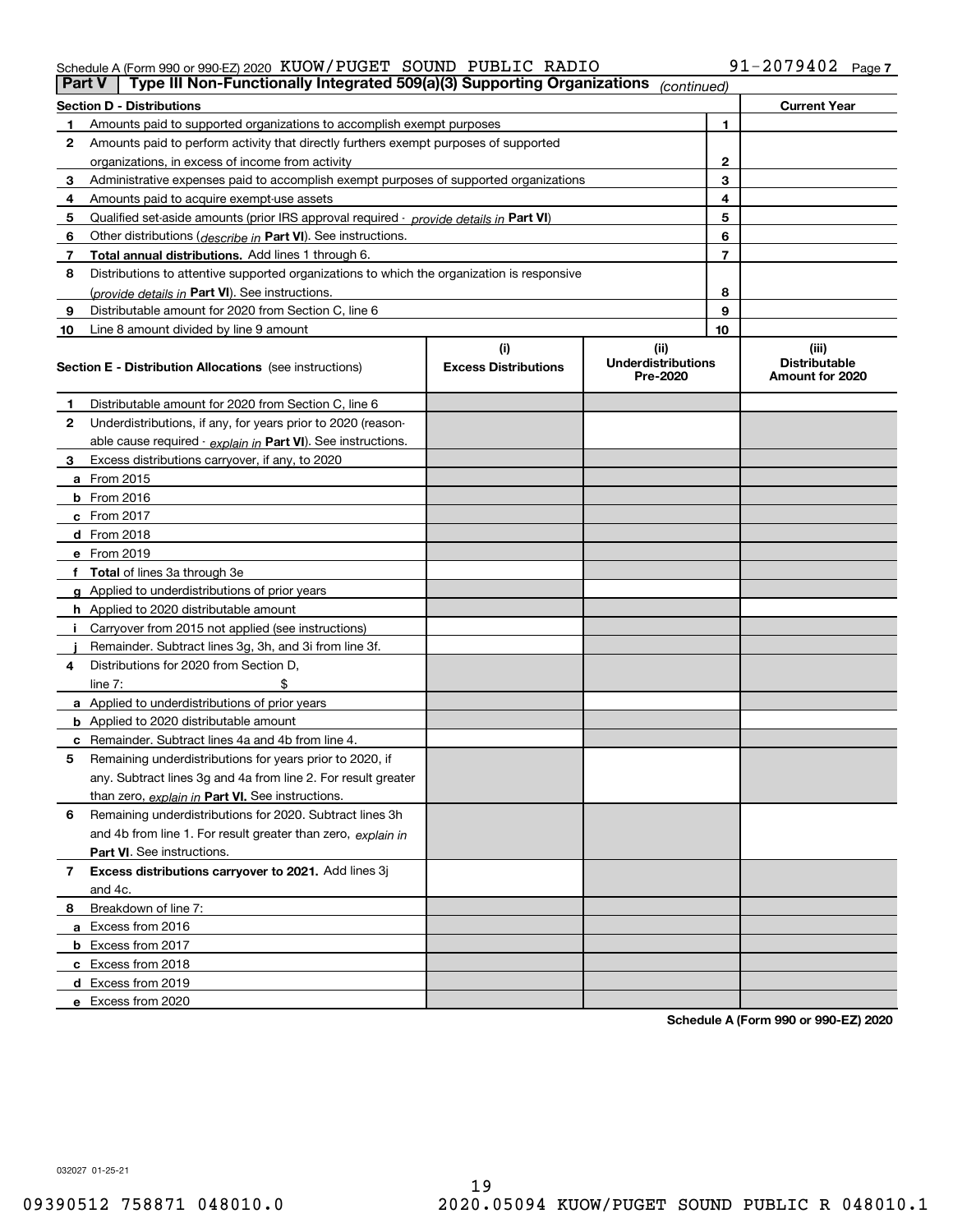|                 | Schedule A (Form 990 or 990-EZ) 2020 KUOW / PUGET SOUND PUBLIC RADIO                                                                                                                                                                                                                                                                                                                                                              |    | $91 - 2079402$ Page 8                |  |
|-----------------|-----------------------------------------------------------------------------------------------------------------------------------------------------------------------------------------------------------------------------------------------------------------------------------------------------------------------------------------------------------------------------------------------------------------------------------|----|--------------------------------------|--|
| <b>Part VI</b>  | Supplemental Information. Provide the explanations required by Part II, line 10; Part II, line 17a or 17b; Part III, line 12;<br>Part IV, Section A, lines 1, 2, 3b, 3c, 4b, 4c, 5a, 6, 9a, 9b, 9c, 11a, 11b, and 11c; Part IV, Section B, lines 1 and 2; Part IV, Section C,<br>line 1; Part IV, Section D, lines 2 and 3; Part IV, Section E, lines 1c, 2a, 2b, 3a, and 3b; Part V, line 1; Part V, Section B, line 1e; Part V, |    |                                      |  |
|                 | Section D, lines 5, 6, and 8; and Part V, Section E, lines 2, 5, and 6. Also complete this part for any additional information.<br>(See instructions.)                                                                                                                                                                                                                                                                            |    |                                      |  |
|                 |                                                                                                                                                                                                                                                                                                                                                                                                                                   |    |                                      |  |
|                 |                                                                                                                                                                                                                                                                                                                                                                                                                                   |    |                                      |  |
|                 |                                                                                                                                                                                                                                                                                                                                                                                                                                   |    |                                      |  |
|                 |                                                                                                                                                                                                                                                                                                                                                                                                                                   |    |                                      |  |
|                 |                                                                                                                                                                                                                                                                                                                                                                                                                                   |    |                                      |  |
|                 |                                                                                                                                                                                                                                                                                                                                                                                                                                   |    |                                      |  |
|                 |                                                                                                                                                                                                                                                                                                                                                                                                                                   |    |                                      |  |
|                 |                                                                                                                                                                                                                                                                                                                                                                                                                                   |    |                                      |  |
|                 |                                                                                                                                                                                                                                                                                                                                                                                                                                   |    |                                      |  |
|                 |                                                                                                                                                                                                                                                                                                                                                                                                                                   |    |                                      |  |
|                 |                                                                                                                                                                                                                                                                                                                                                                                                                                   |    |                                      |  |
|                 |                                                                                                                                                                                                                                                                                                                                                                                                                                   |    |                                      |  |
|                 |                                                                                                                                                                                                                                                                                                                                                                                                                                   |    |                                      |  |
|                 |                                                                                                                                                                                                                                                                                                                                                                                                                                   |    |                                      |  |
|                 |                                                                                                                                                                                                                                                                                                                                                                                                                                   |    |                                      |  |
|                 |                                                                                                                                                                                                                                                                                                                                                                                                                                   |    |                                      |  |
|                 |                                                                                                                                                                                                                                                                                                                                                                                                                                   |    |                                      |  |
|                 |                                                                                                                                                                                                                                                                                                                                                                                                                                   |    |                                      |  |
|                 |                                                                                                                                                                                                                                                                                                                                                                                                                                   |    |                                      |  |
|                 |                                                                                                                                                                                                                                                                                                                                                                                                                                   |    |                                      |  |
|                 |                                                                                                                                                                                                                                                                                                                                                                                                                                   |    |                                      |  |
|                 |                                                                                                                                                                                                                                                                                                                                                                                                                                   |    |                                      |  |
|                 |                                                                                                                                                                                                                                                                                                                                                                                                                                   |    |                                      |  |
|                 |                                                                                                                                                                                                                                                                                                                                                                                                                                   |    |                                      |  |
|                 |                                                                                                                                                                                                                                                                                                                                                                                                                                   |    |                                      |  |
|                 |                                                                                                                                                                                                                                                                                                                                                                                                                                   |    |                                      |  |
|                 |                                                                                                                                                                                                                                                                                                                                                                                                                                   |    |                                      |  |
|                 |                                                                                                                                                                                                                                                                                                                                                                                                                                   |    |                                      |  |
|                 |                                                                                                                                                                                                                                                                                                                                                                                                                                   |    |                                      |  |
|                 |                                                                                                                                                                                                                                                                                                                                                                                                                                   |    |                                      |  |
|                 |                                                                                                                                                                                                                                                                                                                                                                                                                                   |    |                                      |  |
|                 |                                                                                                                                                                                                                                                                                                                                                                                                                                   |    |                                      |  |
|                 |                                                                                                                                                                                                                                                                                                                                                                                                                                   |    |                                      |  |
|                 |                                                                                                                                                                                                                                                                                                                                                                                                                                   |    |                                      |  |
|                 |                                                                                                                                                                                                                                                                                                                                                                                                                                   |    |                                      |  |
|                 |                                                                                                                                                                                                                                                                                                                                                                                                                                   |    |                                      |  |
|                 |                                                                                                                                                                                                                                                                                                                                                                                                                                   |    |                                      |  |
| 032028 01-25-21 |                                                                                                                                                                                                                                                                                                                                                                                                                                   | 20 | Schedule A (Form 990 or 990-EZ) 2020 |  |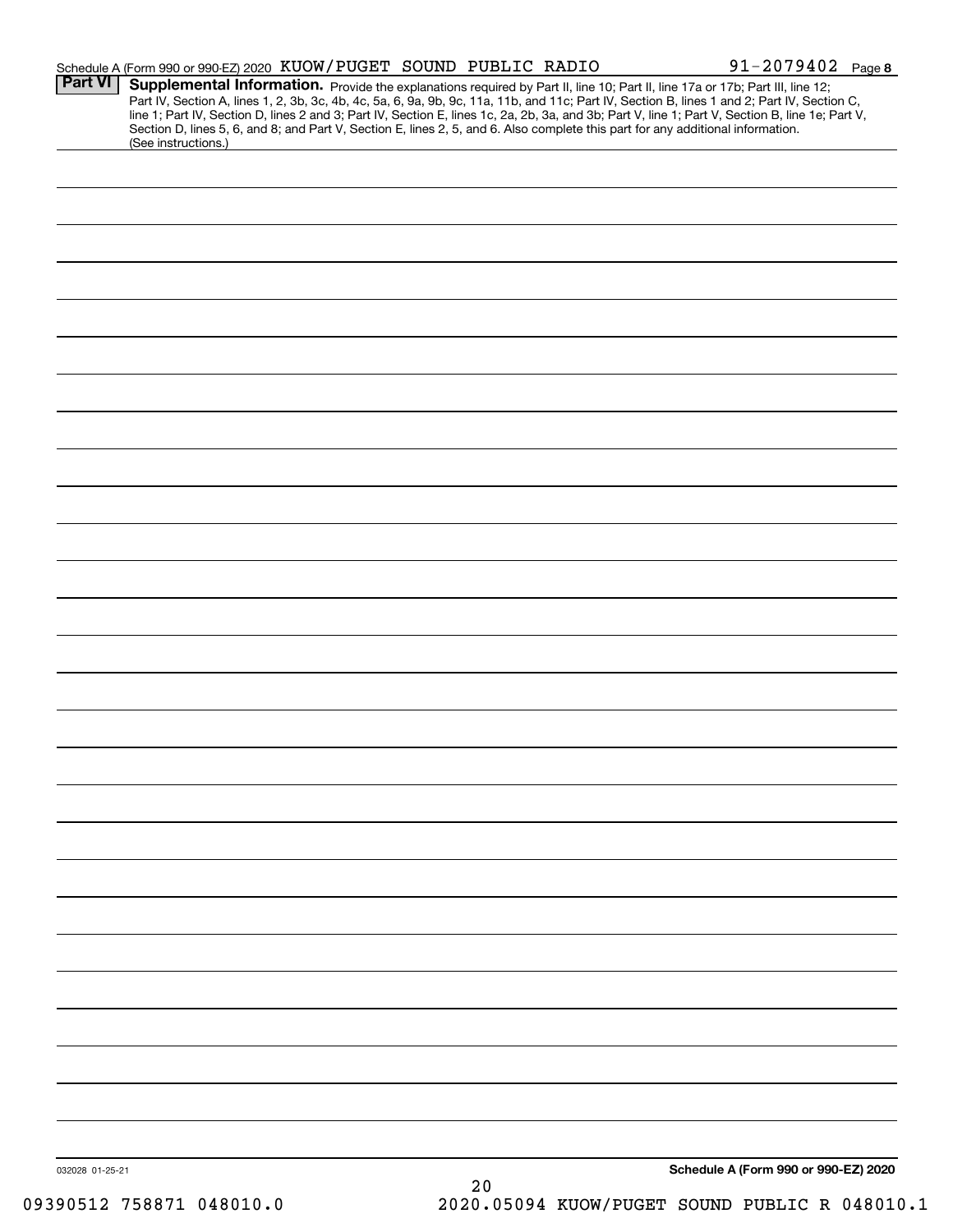Department of the Treasury Internal Revenue Service **(Form 990, 990-EZ, or 990-PF)**

Name of the organization

\*\* PUBLIC DISCLOSURE COPY \*\*

## **Schedule B Schedule of Contributors**

**| Attach to Form 990, Form 990-EZ, or Form 990-PF. | Go to www.irs.gov/Form990 for the latest information.** OMB No. 1545-0047

**2020**

**Employer identification number**

| $\frac{1}{2}$ |      |
|---------------|------|
|               |      |
|               |      |
|               | ---- |

**Organization type** (check one):

| KUOW/PUGET SOUND PUBLIC RADIO |  |  |
|-------------------------------|--|--|
|                               |  |  |

91-2079402

| Filers of:         | Section:                                                                    |
|--------------------|-----------------------------------------------------------------------------|
| Form 990 or 990-FZ | $\lfloor x \rfloor$ 501(c)( 3) (enter number) organization                  |
|                    | $4947(a)(1)$ nonexempt charitable trust not treated as a private foundation |
|                    | 527 political organization                                                  |
| Form 990-PF        | 501(c)(3) exempt private foundation                                         |
|                    | 4947(a)(1) nonexempt charitable trust treated as a private foundation       |
|                    | 501(c)(3) taxable private foundation                                        |

Check if your organization is covered by the **General Rule** or a **Special Rule. Note:**  Only a section 501(c)(7), (8), or (10) organization can check boxes for both the General Rule and a Special Rule. See instructions.

### **General Rule**

 $\mathcal{L}^{\text{max}}$ 

For an organization filing Form 990, 990-EZ, or 990-PF that received, during the year, contributions totaling \$5,000 or more (in money or property) from any one contributor. Complete Parts I and II. See instructions for determining a contributor's total contributions.

### **Special Rules**

any one contributor, during the year, total contributions of the greater of  $\,$  (1) \$5,000; or **(2)** 2% of the amount on (i) Form 990, Part VIII, line 1h;  $\boxed{\textbf{X}}$  For an organization described in section 501(c)(3) filing Form 990 or 990-EZ that met the 33 1/3% support test of the regulations under sections 509(a)(1) and 170(b)(1)(A)(vi), that checked Schedule A (Form 990 or 990-EZ), Part II, line 13, 16a, or 16b, and that received from or (ii) Form 990-EZ, line 1. Complete Parts I and II.

For an organization described in section 501(c)(7), (8), or (10) filing Form 990 or 990-EZ that received from any one contributor, during the year, total contributions of more than \$1,000 exclusively for religious, charitable, scientific, literary, or educational purposes, or for the prevention of cruelty to children or animals. Complete Parts I (entering "N/A" in column (b) instead of the contributor name and address), II, and III.  $\mathcal{L}^{\text{max}}$ 

purpose. Don't complete any of the parts unless the **General Rule** applies to this organization because it received *nonexclusively* year, contributions <sub>exclusively</sub> for religious, charitable, etc., purposes, but no such contributions totaled more than \$1,000. If this box is checked, enter here the total contributions that were received during the year for an  $\;$ exclusively religious, charitable, etc., For an organization described in section 501(c)(7), (8), or (10) filing Form 990 or 990-EZ that received from any one contributor, during the religious, charitable, etc., contributions totaling \$5,000 or more during the year  $\Box$ — $\Box$   $\Box$  $\mathcal{L}^{\text{max}}$ 

**Caution:**  An organization that isn't covered by the General Rule and/or the Special Rules doesn't file Schedule B (Form 990, 990-EZ, or 990-PF),  **must** but it answer "No" on Part IV, line 2, of its Form 990; or check the box on line H of its Form 990-EZ or on its Form 990-PF, Part I, line 2, to certify that it doesn't meet the filing requirements of Schedule B (Form 990, 990-EZ, or 990-PF).

**For Paperwork Reduction Act Notice, see the instructions for Form 990, 990-EZ, or 990-PF. Schedule B (Form 990, 990-EZ, or 990-PF) (2020)** LHA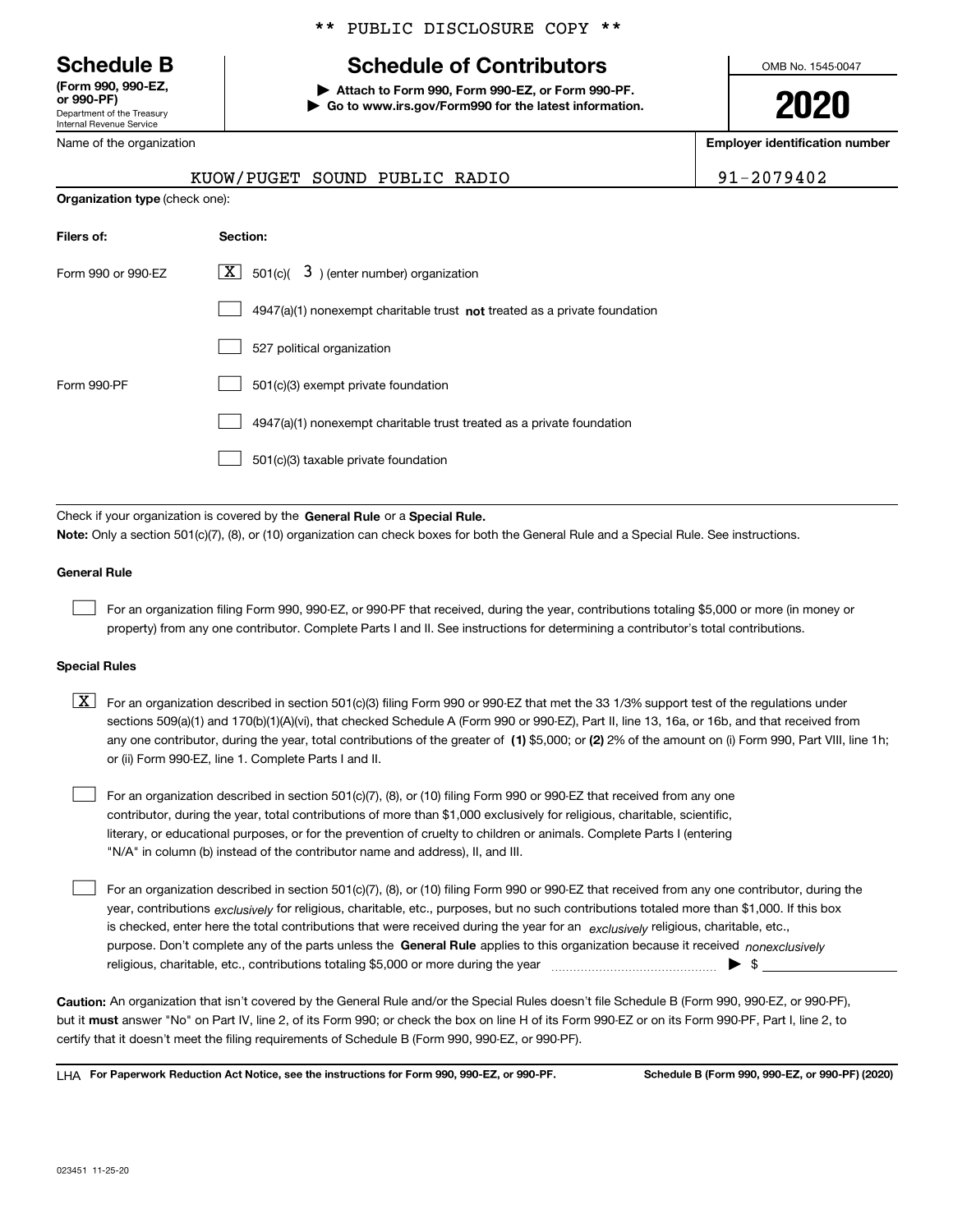**Employer identification number**

**(d) Type of contribution**

 $\boxed{\text{X}}$ 

**Person**

### KUOW/PUGET SOUND PUBLIC RADIO | 91-2079402

**(a) No.(b) Name, address, and ZIP + 4 (c) Total contributions** Chedule B (Form 990, 990-EZ, or 990-PF) (2020)<br>
lame of organization<br> **2013 - 2013 - 2019 Mart I is additional space is needed.**<br> **2014 - 2019 402**<br> **2014 - 2019 402**<br>
Part I **Contributors** (see instructions). Use duplicat \$ $\begin{array}{c|c|c|c|c|c} 1 & \hspace{1.5cm} & \hspace{1.5cm} & \hspace{1.5cm} & \hspace{1.5cm} & \hspace{1.5cm} & \hspace{1.5cm} & \hspace{1.5cm} & \hspace{1.5cm} & \hspace{1.5cm} & \hspace{1.5cm} & \hspace{1.5cm} & \hspace{1.5cm} & \hspace{1.5cm} & \hspace{1.5cm} & \hspace{1.5cm} & \hspace{1.5cm} & \hspace{1.5cm} & \hspace{1.5cm} & \hspace{1.5cm} & \hspace{1.5cm} &$ 1,331,539.

|                  |                                   | 1,331,539.<br>$\frac{1}{2}$       | Payroll<br>Noncash<br>(Complete Part II for                                                                  |
|------------------|-----------------------------------|-----------------------------------|--------------------------------------------------------------------------------------------------------------|
|                  |                                   |                                   | noncash contributions.)                                                                                      |
| (a)<br>No.       | (b)<br>Name, address, and ZIP + 4 | (c)<br><b>Total contributions</b> | (d)<br>Type of contribution                                                                                  |
| $\boldsymbol{2}$ |                                   | 648,377.<br>\$                    | x<br>Person<br>Payroll<br>Noncash<br>(Complete Part II for<br>noncash contributions.)                        |
| (a)<br>No.       | (b)<br>Name, address, and ZIP + 4 | (c)<br><b>Total contributions</b> | (d)<br>Type of contribution                                                                                  |
|                  |                                   | \$                                | Person<br>Payroll<br>Noncash<br>(Complete Part II for<br>noncash contributions.)                             |
| (a)<br>No.       | (b)<br>Name, address, and ZIP + 4 | (c)<br><b>Total contributions</b> | (d)<br>Type of contribution                                                                                  |
|                  |                                   | \$                                | Person<br>Payroll<br>Noncash<br>(Complete Part II for<br>noncash contributions.)                             |
| (a)<br>No.       | (b)<br>Name, address, and ZIP + 4 | (c)<br><b>Total contributions</b> | (d)<br>Type of contribution                                                                                  |
|                  |                                   | \$                                | Person<br>Payroll<br>Noncash<br>$\overline{\phantom{a}}$<br>(Complete Part II for<br>noncash contributions.) |
| (a)<br>No.       | (b)<br>Name, address, and ZIP + 4 | (c)<br><b>Total contributions</b> | (d)<br>Type of contribution                                                                                  |
|                  |                                   | \$                                | Person<br>Payroll<br>Noncash<br>(Complete Part II for<br>noncash contributions.)                             |

023452 11-25-20 **Schedule B (Form 990, 990-EZ, or 990-PF) (2020)**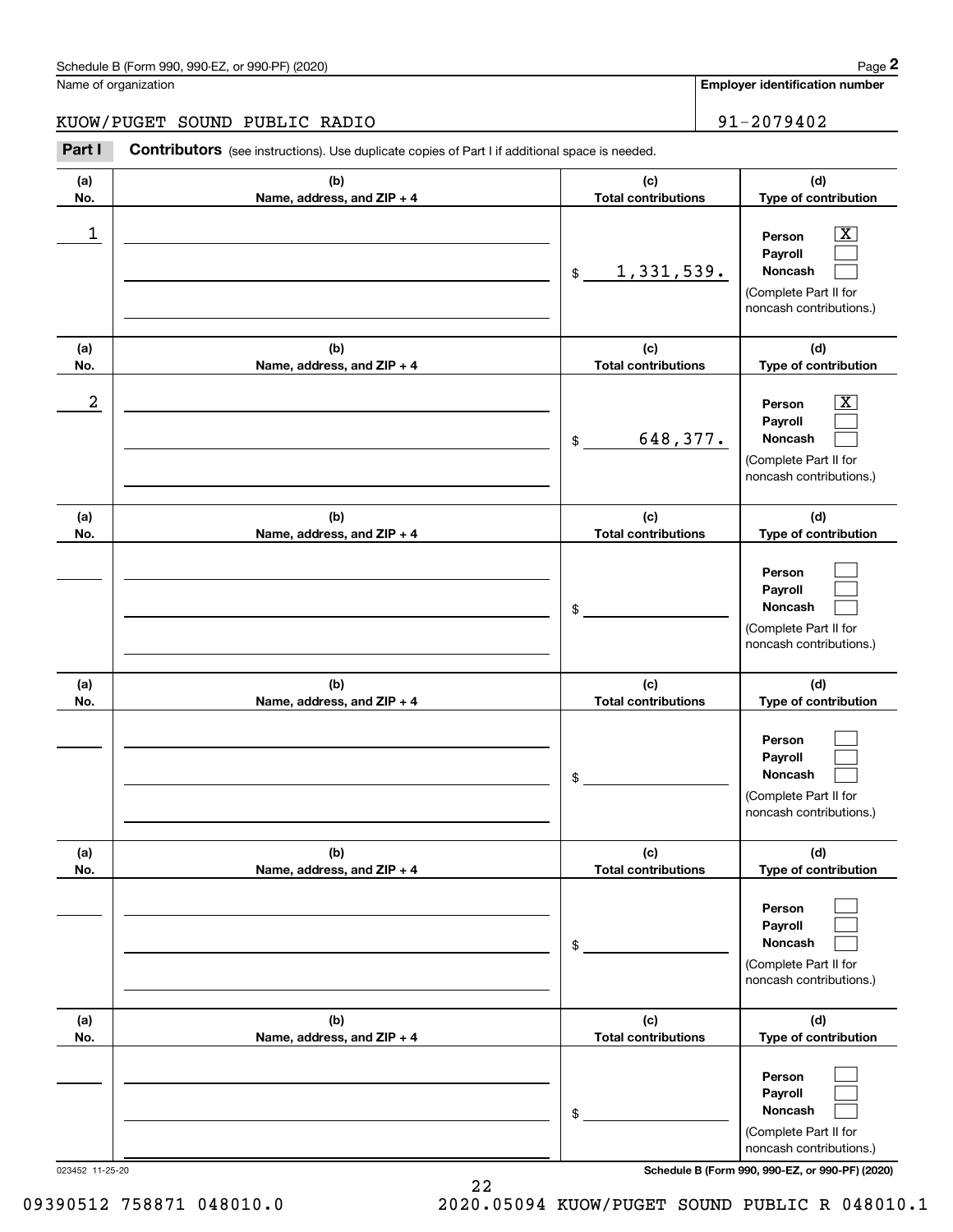| Schedule B (Form 990, 990-EZ, or 990-PF) (2020) | Page |
|-------------------------------------------------|------|
|-------------------------------------------------|------|

Name of organization

**Employer identification number**

KUOW/PUGET SOUND PUBLIC RADIO | 91-2079402

Chedule B (Form 990, 990-EZ, or 990-PF) (2020)<br>
lame of organization<br> **3Part II | Noncash Property** (see instructions). Use duplicate copies of Part II if additional space is needed.<br> **3Part II | Noncash Property** (see ins

| (a)<br>No.<br>from<br>Part I | (b)<br>Description of noncash property given | (c)<br>FMV (or estimate)<br>(See instructions.) | (d)<br>Date received                            |
|------------------------------|----------------------------------------------|-------------------------------------------------|-------------------------------------------------|
|                              |                                              | $\frac{1}{2}$                                   |                                                 |
| (a)<br>No.<br>from<br>Part I | (b)<br>Description of noncash property given | (c)<br>FMV (or estimate)<br>(See instructions.) | (d)<br>Date received                            |
|                              |                                              | $\frac{1}{2}$                                   |                                                 |
| (a)<br>No.<br>from<br>Part I | (b)<br>Description of noncash property given | (c)<br>FMV (or estimate)<br>(See instructions.) | (d)<br>Date received                            |
|                              |                                              | $\frac{1}{2}$                                   |                                                 |
| (a)<br>No.<br>from<br>Part I | (b)<br>Description of noncash property given | (c)<br>FMV (or estimate)<br>(See instructions.) | (d)<br>Date received                            |
|                              |                                              | $\frac{1}{2}$                                   |                                                 |
| (a)<br>No.<br>from<br>Part I | (b)<br>Description of noncash property given | (c)<br>FMV (or estimate)<br>(See instructions.) | (d)<br>Date received                            |
|                              |                                              | \$                                              |                                                 |
| (a)<br>No.<br>from<br>Part I | (b)<br>Description of noncash property given | (c)<br>FMV (or estimate)<br>(See instructions.) | (d)<br>Date received                            |
|                              |                                              | \$                                              |                                                 |
| 023453 11-25-20              |                                              |                                                 | Schedule B (Form 990, 990-EZ, or 990-PF) (2020) |

23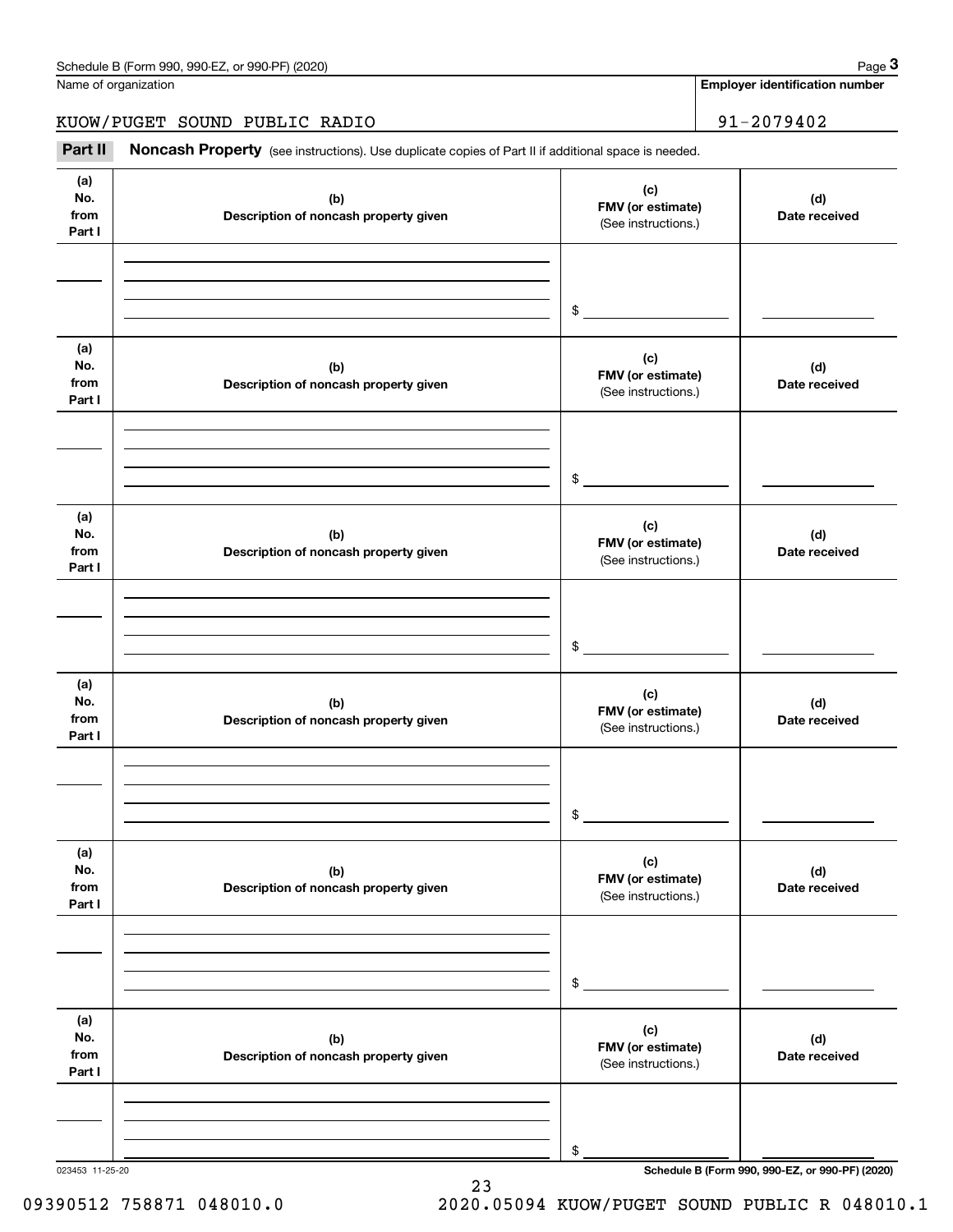|                 | Schedule B (Form 990, 990-EZ, or 990-PF) (2020)                                                                                                                                                                                                      |                      | Page 4                                                                                                                                                         |
|-----------------|------------------------------------------------------------------------------------------------------------------------------------------------------------------------------------------------------------------------------------------------------|----------------------|----------------------------------------------------------------------------------------------------------------------------------------------------------------|
|                 | Name of organization                                                                                                                                                                                                                                 |                      | <b>Employer identification number</b>                                                                                                                          |
|                 | KUOW/PUGET SOUND PUBLIC RADIO                                                                                                                                                                                                                        |                      | 91-2079402                                                                                                                                                     |
| Part III        | from any one contributor. Complete columns (a) through (e) and the following line entry. For organizations                                                                                                                                           |                      | Exclusively religious, charitable, etc., contributions to organizations described in section 501(c)(7), (8), or (10) that total more than \$1,000 for the year |
|                 | completing Part III, enter the total of exclusively religious, charitable, etc., contributions of \$1,000 or less for the year. (Enter this info. once.) $\blacktriangleright$ \$<br>Use duplicate copies of Part III if additional space is needed. |                      |                                                                                                                                                                |
| (a) No.         |                                                                                                                                                                                                                                                      |                      |                                                                                                                                                                |
| from<br>Part I  | (b) Purpose of gift                                                                                                                                                                                                                                  | (c) Use of gift      | (d) Description of how gift is held                                                                                                                            |
|                 |                                                                                                                                                                                                                                                      |                      |                                                                                                                                                                |
|                 |                                                                                                                                                                                                                                                      |                      |                                                                                                                                                                |
|                 |                                                                                                                                                                                                                                                      |                      |                                                                                                                                                                |
|                 |                                                                                                                                                                                                                                                      | (e) Transfer of gift |                                                                                                                                                                |
|                 | Transferee's name, address, and ZIP + 4                                                                                                                                                                                                              |                      | Relationship of transferor to transferee                                                                                                                       |
|                 |                                                                                                                                                                                                                                                      |                      |                                                                                                                                                                |
|                 |                                                                                                                                                                                                                                                      |                      |                                                                                                                                                                |
|                 |                                                                                                                                                                                                                                                      |                      |                                                                                                                                                                |
| (a) No.<br>from | (b) Purpose of gift                                                                                                                                                                                                                                  | (c) Use of gift      | (d) Description of how gift is held                                                                                                                            |
| Part I          |                                                                                                                                                                                                                                                      |                      |                                                                                                                                                                |
|                 |                                                                                                                                                                                                                                                      |                      |                                                                                                                                                                |
|                 |                                                                                                                                                                                                                                                      |                      |                                                                                                                                                                |
|                 |                                                                                                                                                                                                                                                      | (e) Transfer of gift |                                                                                                                                                                |
|                 |                                                                                                                                                                                                                                                      |                      |                                                                                                                                                                |
|                 | Transferee's name, address, and ZIP + 4                                                                                                                                                                                                              |                      | Relationship of transferor to transferee                                                                                                                       |
|                 |                                                                                                                                                                                                                                                      |                      |                                                                                                                                                                |
|                 |                                                                                                                                                                                                                                                      |                      |                                                                                                                                                                |
| (a) No.         |                                                                                                                                                                                                                                                      |                      |                                                                                                                                                                |
| from<br>Part I  | (b) Purpose of gift                                                                                                                                                                                                                                  | (c) Use of gift      | (d) Description of how gift is held                                                                                                                            |
|                 |                                                                                                                                                                                                                                                      |                      |                                                                                                                                                                |
|                 |                                                                                                                                                                                                                                                      |                      |                                                                                                                                                                |
|                 |                                                                                                                                                                                                                                                      |                      |                                                                                                                                                                |
|                 |                                                                                                                                                                                                                                                      | (e) Transfer of gift |                                                                                                                                                                |
|                 | Transferee's name, address, and ZIP + 4                                                                                                                                                                                                              |                      | Relationship of transferor to transferee                                                                                                                       |
|                 |                                                                                                                                                                                                                                                      |                      |                                                                                                                                                                |
|                 |                                                                                                                                                                                                                                                      |                      |                                                                                                                                                                |
|                 |                                                                                                                                                                                                                                                      |                      |                                                                                                                                                                |
| (a) No.<br>from | (b) Purpose of gift                                                                                                                                                                                                                                  | (c) Use of gift      | (d) Description of how gift is held                                                                                                                            |
| Part I          |                                                                                                                                                                                                                                                      |                      |                                                                                                                                                                |
|                 |                                                                                                                                                                                                                                                      |                      |                                                                                                                                                                |
|                 |                                                                                                                                                                                                                                                      |                      |                                                                                                                                                                |
|                 |                                                                                                                                                                                                                                                      | (e) Transfer of gift |                                                                                                                                                                |
|                 |                                                                                                                                                                                                                                                      |                      |                                                                                                                                                                |
|                 | Transferee's name, address, and ZIP + 4                                                                                                                                                                                                              |                      | Relationship of transferor to transferee                                                                                                                       |
|                 |                                                                                                                                                                                                                                                      |                      |                                                                                                                                                                |
|                 |                                                                                                                                                                                                                                                      |                      |                                                                                                                                                                |
|                 |                                                                                                                                                                                                                                                      |                      |                                                                                                                                                                |

24

**Schedule B (Form 990, 990-EZ, or 990-PF) (2020)**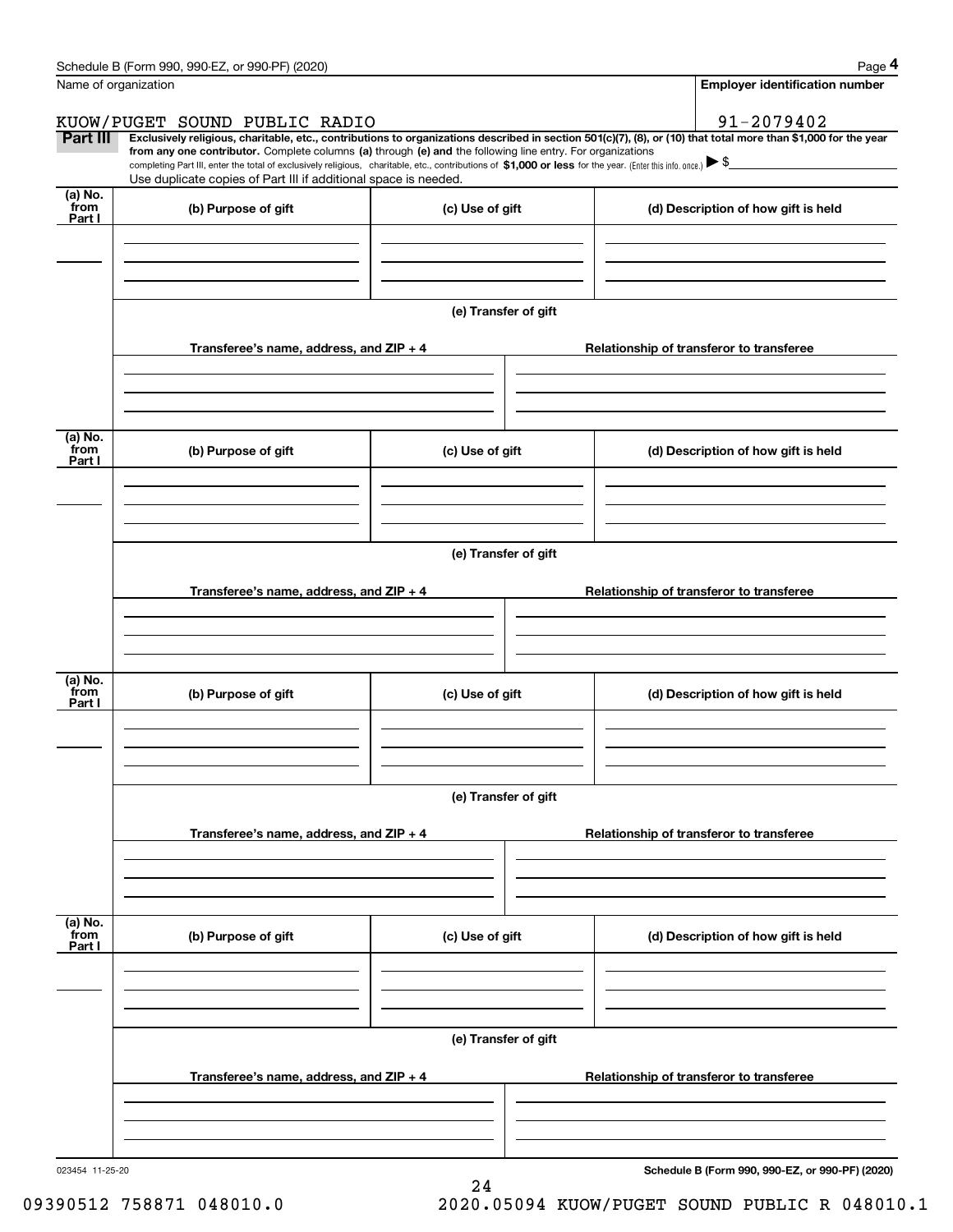| <b>SCHEDULE D</b> |
|-------------------|
|-------------------|

## **Supplemental Financial Statements**

(Form 990)<br>
Pepartment of the Treasury<br>
Department of the Treasury<br>
Department of the Treasury<br>
Department of the Treasury<br> **Co to www.irs.gov/Form990 for instructions and the latest information.**<br> **Co to www.irs.gov/Form9** 



Department of the Treasury Internal Revenue Service

## **Name of the organization Employer identification number**

|          | KUOW/PUGET SOUND PUBLIC RADIO                                                                                                                  |                         |  | 91-2079402                                                                                           |
|----------|------------------------------------------------------------------------------------------------------------------------------------------------|-------------------------|--|------------------------------------------------------------------------------------------------------|
| Part I   | Organizations Maintaining Donor Advised Funds or Other Similar Funds or Accounts. Complete if the                                              |                         |  |                                                                                                      |
|          | organization answered "Yes" on Form 990, Part IV, line 6.                                                                                      |                         |  |                                                                                                      |
|          |                                                                                                                                                | (a) Donor advised funds |  | (b) Funds and other accounts                                                                         |
| 1        |                                                                                                                                                |                         |  |                                                                                                      |
| 2        | Aggregate value of contributions to (during year)                                                                                              |                         |  |                                                                                                      |
| з        | Aggregate value of grants from (during year)                                                                                                   |                         |  |                                                                                                      |
| 4        |                                                                                                                                                |                         |  |                                                                                                      |
| 5        | Did the organization inform all donors and donor advisors in writing that the assets held in donor advised funds                               |                         |  |                                                                                                      |
|          |                                                                                                                                                |                         |  | Yes<br>No                                                                                            |
| 6        | Did the organization inform all grantees, donors, and donor advisors in writing that grant funds can be used only                              |                         |  |                                                                                                      |
|          | for charitable purposes and not for the benefit of the donor or donor advisor, or for any other purpose conferring                             |                         |  |                                                                                                      |
|          | impermissible private benefit?                                                                                                                 |                         |  | Yes<br>No                                                                                            |
| Part II  | Conservation Easements. Complete if the organization answered "Yes" on Form 990, Part IV, line 7.                                              |                         |  |                                                                                                      |
| 1        | Purpose(s) of conservation easements held by the organization (check all that apply).                                                          |                         |  |                                                                                                      |
|          | Preservation of land for public use (for example, recreation or education)                                                                     |                         |  |                                                                                                      |
|          |                                                                                                                                                |                         |  | Preservation of a historically important land area<br>Preservation of a certified historic structure |
|          | Protection of natural habitat                                                                                                                  |                         |  |                                                                                                      |
|          | Preservation of open space                                                                                                                     |                         |  |                                                                                                      |
| 2        | Complete lines 2a through 2d if the organization held a qualified conservation contribution in the form of a conservation easement on the last |                         |  |                                                                                                      |
|          | day of the tax year.                                                                                                                           |                         |  | Held at the End of the Tax Year                                                                      |
|          |                                                                                                                                                |                         |  | 2a                                                                                                   |
|          | <b>b</b> Total acreage restricted by conservation easements                                                                                    |                         |  | 2b                                                                                                   |
|          |                                                                                                                                                |                         |  | 2c                                                                                                   |
|          | d Number of conservation easements included in (c) acquired after 7/25/06, and not on a historic structure                                     |                         |  |                                                                                                      |
|          |                                                                                                                                                |                         |  | 2d                                                                                                   |
| 3        | Number of conservation easements modified, transferred, released, extinguished, or terminated by the organization during the tax               |                         |  |                                                                                                      |
|          | year                                                                                                                                           |                         |  |                                                                                                      |
| 4        | Number of states where property subject to conservation easement is located >                                                                  |                         |  |                                                                                                      |
| 5        | Does the organization have a written policy regarding the periodic monitoring, inspection, handling of                                         |                         |  |                                                                                                      |
|          | Yes<br><b>No</b><br>violations, and enforcement of the conservation easements it holds?                                                        |                         |  |                                                                                                      |
| 6        | Staff and volunteer hours devoted to monitoring, inspecting, handling of violations, and enforcing conservation easements during the year      |                         |  |                                                                                                      |
|          |                                                                                                                                                |                         |  |                                                                                                      |
| 7        | Amount of expenses incurred in monitoring, inspecting, handling of violations, and enforcing conservation easements during the year            |                         |  |                                                                                                      |
|          | ▶ \$                                                                                                                                           |                         |  |                                                                                                      |
| 8        | Does each conservation easement reported on line 2(d) above satisfy the requirements of section 170(h)(4)(B)(i)                                |                         |  |                                                                                                      |
|          |                                                                                                                                                |                         |  | Yes<br>No                                                                                            |
| 9        | In Part XIII, describe how the organization reports conservation easements in its revenue and expense statement and                            |                         |  |                                                                                                      |
|          | balance sheet, and include, if applicable, the text of the footnote to the organization's financial statements that describes the              |                         |  |                                                                                                      |
|          | organization's accounting for conservation easements.                                                                                          |                         |  |                                                                                                      |
| Part III | Organizations Maintaining Collections of Art, Historical Treasures, or Other Similar Assets.                                                   |                         |  |                                                                                                      |
|          | Complete if the organization answered "Yes" on Form 990, Part IV, line 8.                                                                      |                         |  |                                                                                                      |
|          | 1a If the organization elected, as permitted under FASB ASC 958, not to report in its revenue statement and balance sheet works                |                         |  |                                                                                                      |
|          | of art, historical treasures, or other similar assets held for public exhibition, education, or research in furtherance of public              |                         |  |                                                                                                      |
|          | service, provide in Part XIII the text of the footnote to its financial statements that describes these items.                                 |                         |  |                                                                                                      |
|          | b If the organization elected, as permitted under FASB ASC 958, to report in its revenue statement and balance sheet works of                  |                         |  |                                                                                                      |
|          | art, historical treasures, or other similar assets held for public exhibition, education, or research in furtherance of public service,        |                         |  |                                                                                                      |
|          | provide the following amounts relating to these items:                                                                                         |                         |  |                                                                                                      |
|          | (i)                                                                                                                                            |                         |  | $\frac{1}{2}$                                                                                        |
|          | (ii) Assets included in Form 990, Part X                                                                                                       |                         |  | $\triangleright$ \$                                                                                  |
| 2        | If the organization received or held works of art, historical treasures, or other similar assets for financial gain, provide                   |                         |  |                                                                                                      |
|          | the following amounts required to be reported under FASB ASC 958 relating to these items:                                                      |                         |  |                                                                                                      |
| a        |                                                                                                                                                |                         |  |                                                                                                      |
|          |                                                                                                                                                |                         |  | $\blacktriangleright$ \$                                                                             |
|          |                                                                                                                                                |                         |  |                                                                                                      |

032051 12-01-20

| 25 |          |                 |  |
|----|----------|-----------------|--|
|    | 0. 05001 | <b>TZTTへTJT</b> |  |

**For Paperwork Reduction Act Notice, see the Instructions for Form 990. Schedule D (Form 990) 2020** LHA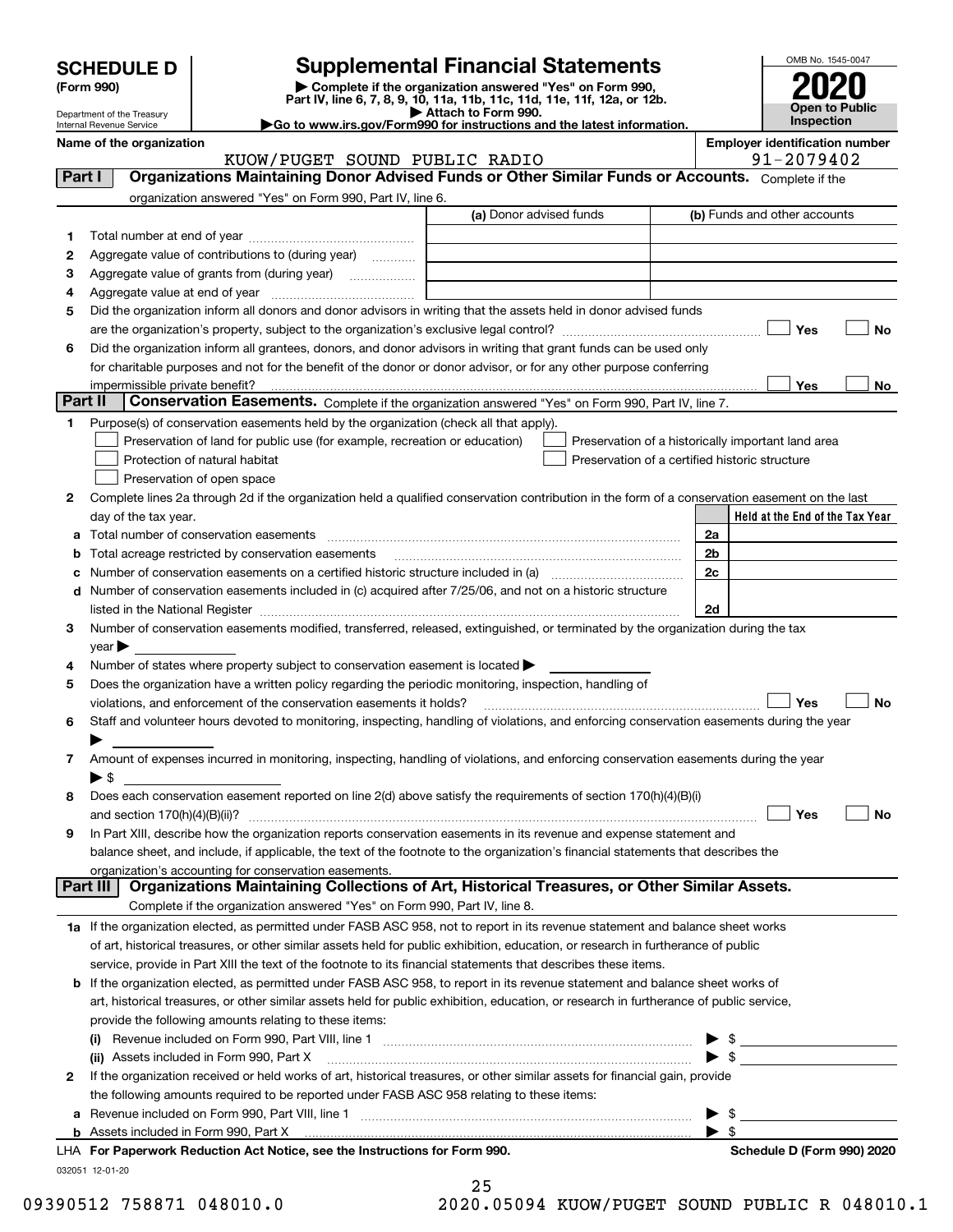|          | Schedule D (Form 990) 2020                                                                                                                                                                                                     | KUOW/PUGET SOUND PUBLIC RADIO |                |                                                                                                                                                                                                                                |            |                      |              | $91 - 2079402$ Page 2      |                                |             |
|----------|--------------------------------------------------------------------------------------------------------------------------------------------------------------------------------------------------------------------------------|-------------------------------|----------------|--------------------------------------------------------------------------------------------------------------------------------------------------------------------------------------------------------------------------------|------------|----------------------|--------------|----------------------------|--------------------------------|-------------|
| Part III | Organizations Maintaining Collections of Art, Historical Treasures, or Other Similar Assets (continued)                                                                                                                        |                               |                |                                                                                                                                                                                                                                |            |                      |              |                            |                                |             |
| З        | Using the organization's acquisition, accession, and other records, check any of the following that make significant use of its                                                                                                |                               |                |                                                                                                                                                                                                                                |            |                      |              |                            |                                |             |
|          | collection items (check all that apply):                                                                                                                                                                                       |                               |                |                                                                                                                                                                                                                                |            |                      |              |                            |                                |             |
| a        | Public exhibition                                                                                                                                                                                                              |                               |                | Loan or exchange program                                                                                                                                                                                                       |            |                      |              |                            |                                |             |
| b        | Scholarly research                                                                                                                                                                                                             |                               |                | Other and the control of the control of the control of the control of the control of the control of the control of the control of the control of the control of the control of the control of the control of the control of th |            |                      |              |                            |                                |             |
| c        | Preservation for future generations                                                                                                                                                                                            |                               |                |                                                                                                                                                                                                                                |            |                      |              |                            |                                |             |
| 4        | Provide a description of the organization's collections and explain how they further the organization's exempt purpose in Part XIII.                                                                                           |                               |                |                                                                                                                                                                                                                                |            |                      |              |                            |                                |             |
| 5        | During the year, did the organization solicit or receive donations of art, historical treasures, or other similar assets                                                                                                       |                               |                |                                                                                                                                                                                                                                |            |                      |              |                            |                                |             |
|          | to be sold to raise funds rather than to be maintained as part of the organization's collection?                                                                                                                               |                               |                |                                                                                                                                                                                                                                |            |                      |              | Yes                        |                                | No.         |
|          | <b>Part IV</b><br>Escrow and Custodial Arrangements. Complete if the organization answered "Yes" on Form 990, Part IV, line 9, or                                                                                              |                               |                |                                                                                                                                                                                                                                |            |                      |              |                            |                                |             |
|          | reported an amount on Form 990, Part X, line 21.                                                                                                                                                                               |                               |                |                                                                                                                                                                                                                                |            |                      |              |                            |                                |             |
|          | 1a Is the organization an agent, trustee, custodian or other intermediary for contributions or other assets not included                                                                                                       |                               |                |                                                                                                                                                                                                                                |            |                      |              |                            |                                |             |
|          |                                                                                                                                                                                                                                |                               |                |                                                                                                                                                                                                                                |            |                      |              | Yes                        |                                | No          |
|          | <b>b</b> If "Yes," explain the arrangement in Part XIII and complete the following table:                                                                                                                                      |                               |                |                                                                                                                                                                                                                                |            |                      |              |                            |                                |             |
|          |                                                                                                                                                                                                                                |                               |                |                                                                                                                                                                                                                                |            |                      |              | Amount                     |                                |             |
|          |                                                                                                                                                                                                                                |                               |                |                                                                                                                                                                                                                                |            | 1c                   |              |                            |                                |             |
|          | Additions during the year manufactured and an annual contract of the year manufactured and all the year manufactured and all the year manufactured and all the year manufactured and all the year manufactured and all the yea |                               |                |                                                                                                                                                                                                                                |            | 1d                   |              |                            |                                |             |
|          | Distributions during the year manufactured and an account of the state of the state of the state of the state o                                                                                                                |                               |                |                                                                                                                                                                                                                                |            | 1e                   |              |                            |                                |             |
|          |                                                                                                                                                                                                                                |                               |                |                                                                                                                                                                                                                                |            | 1f                   |              |                            |                                |             |
|          | 2a Did the organization include an amount on Form 990, Part X, line 21, for escrow or custodial account liability?                                                                                                             |                               |                |                                                                                                                                                                                                                                |            |                      |              | Yes                        |                                | No          |
|          | <b>b</b> If "Yes," explain the arrangement in Part XIII. Check here if the explanation has been provided on Part XIII                                                                                                          |                               |                |                                                                                                                                                                                                                                |            |                      |              |                            |                                |             |
| Part V   | Endowment Funds. Complete if the organization answered "Yes" on Form 990, Part IV, line 10.                                                                                                                                    |                               |                |                                                                                                                                                                                                                                |            |                      |              |                            |                                |             |
|          |                                                                                                                                                                                                                                | (a) Current year              | (b) Prior year | (c) Two years back                                                                                                                                                                                                             |            | (d) Three years back |              | (e) Four years back        |                                |             |
| 1a       | Beginning of year balance                                                                                                                                                                                                      | 4,231,699.                    | 4,470,655.     | 4,535,481.                                                                                                                                                                                                                     |            |                      | 4, 195, 162. |                            | 3,795,053.                     |             |
| b        |                                                                                                                                                                                                                                |                               |                |                                                                                                                                                                                                                                |            |                      |              |                            |                                |             |
|          | Net investment earnings, gains, and losses                                                                                                                                                                                     | 1,178,585.                    | $-238,956.$    |                                                                                                                                                                                                                                | $-64,826.$ |                      | 340, 319.    |                            | 400,109.                       |             |
|          |                                                                                                                                                                                                                                |                               |                |                                                                                                                                                                                                                                |            |                      |              |                            |                                |             |
|          | e Other expenditures for facilities                                                                                                                                                                                            |                               |                |                                                                                                                                                                                                                                |            |                      |              |                            |                                |             |
|          | and programs                                                                                                                                                                                                                   |                               |                |                                                                                                                                                                                                                                |            |                      |              |                            |                                |             |
|          |                                                                                                                                                                                                                                |                               |                |                                                                                                                                                                                                                                |            |                      |              |                            |                                |             |
| g        | End of year balance                                                                                                                                                                                                            | 5,410,284.                    | 4,231,699.     |                                                                                                                                                                                                                                | 4,470,655. |                      | 4,535,481.   |                            | 4, 195, 162.                   |             |
| 2        | Provide the estimated percentage of the current year end balance (line 1g, column (a)) held as:                                                                                                                                |                               |                |                                                                                                                                                                                                                                |            |                      |              |                            |                                |             |
|          | Board designated or quasi-endowment                                                                                                                                                                                            | 100                           | %              |                                                                                                                                                                                                                                |            |                      |              |                            |                                |             |
| b        | Permanent endowment > 0000                                                                                                                                                                                                     | %                             |                |                                                                                                                                                                                                                                |            |                      |              |                            |                                |             |
| c        | .0000<br>Term endowment $\blacktriangleright$                                                                                                                                                                                  | %                             |                |                                                                                                                                                                                                                                |            |                      |              |                            |                                |             |
|          | The percentages on lines 2a, 2b, and 2c should equal 100%.                                                                                                                                                                     |                               |                |                                                                                                                                                                                                                                |            |                      |              |                            |                                |             |
|          | 3a Are there endowment funds not in the possession of the organization that are held and administered for the organization                                                                                                     |                               |                |                                                                                                                                                                                                                                |            |                      |              |                            |                                |             |
|          | by:                                                                                                                                                                                                                            |                               |                |                                                                                                                                                                                                                                |            |                      |              |                            | Yes                            | No          |
|          | (i)                                                                                                                                                                                                                            |                               |                |                                                                                                                                                                                                                                |            |                      |              | 3a(i)                      |                                | X           |
|          |                                                                                                                                                                                                                                |                               |                |                                                                                                                                                                                                                                |            |                      |              | 3a(ii)                     |                                | $\mathbf X$ |
|          |                                                                                                                                                                                                                                |                               |                |                                                                                                                                                                                                                                |            |                      |              | 3b                         |                                |             |
|          | Describe in Part XIII the intended uses of the organization's endowment funds.                                                                                                                                                 |                               |                |                                                                                                                                                                                                                                |            |                      |              |                            |                                |             |
|          | Land, Buildings, and Equipment.<br>Part VI                                                                                                                                                                                     |                               |                |                                                                                                                                                                                                                                |            |                      |              |                            |                                |             |
|          | Complete if the organization answered "Yes" on Form 990, Part IV, line 11a. See Form 990, Part X, line 10.                                                                                                                     |                               |                |                                                                                                                                                                                                                                |            |                      |              |                            |                                |             |
|          | Description of property                                                                                                                                                                                                        | (a) Cost or other             |                | (b) Cost or other                                                                                                                                                                                                              |            | (c) Accumulated      |              | (d) Book value             |                                |             |
|          |                                                                                                                                                                                                                                | basis (investment)            |                | basis (other)                                                                                                                                                                                                                  |            | depreciation         |              |                            |                                |             |
|          |                                                                                                                                                                                                                                |                               |                | 5,600.                                                                                                                                                                                                                         |            |                      |              |                            |                                | 5,600.      |
| b        |                                                                                                                                                                                                                                |                               |                |                                                                                                                                                                                                                                |            |                      |              |                            |                                |             |
|          |                                                                                                                                                                                                                                |                               |                | 2,618,644.                                                                                                                                                                                                                     |            | 346,529.             |              | 2, 272, 115.               |                                |             |
|          |                                                                                                                                                                                                                                |                               |                | 1,049,516.                                                                                                                                                                                                                     |            | 283,784.             |              |                            | $\overline{7}$ 65,7 <u>32.</u> |             |
|          |                                                                                                                                                                                                                                |                               |                | 1,591,270.                                                                                                                                                                                                                     |            | 271,142.             |              | 1,320,128.                 |                                |             |
|          | Total. Add lines 1a through 1e. (Column (d) must equal Form 990. Part X. column (B). line 10c.)                                                                                                                                |                               |                |                                                                                                                                                                                                                                |            |                      |              | 4,363,575.                 |                                |             |
|          |                                                                                                                                                                                                                                |                               |                |                                                                                                                                                                                                                                |            |                      |              | Schedule D (Form 990) 2020 |                                |             |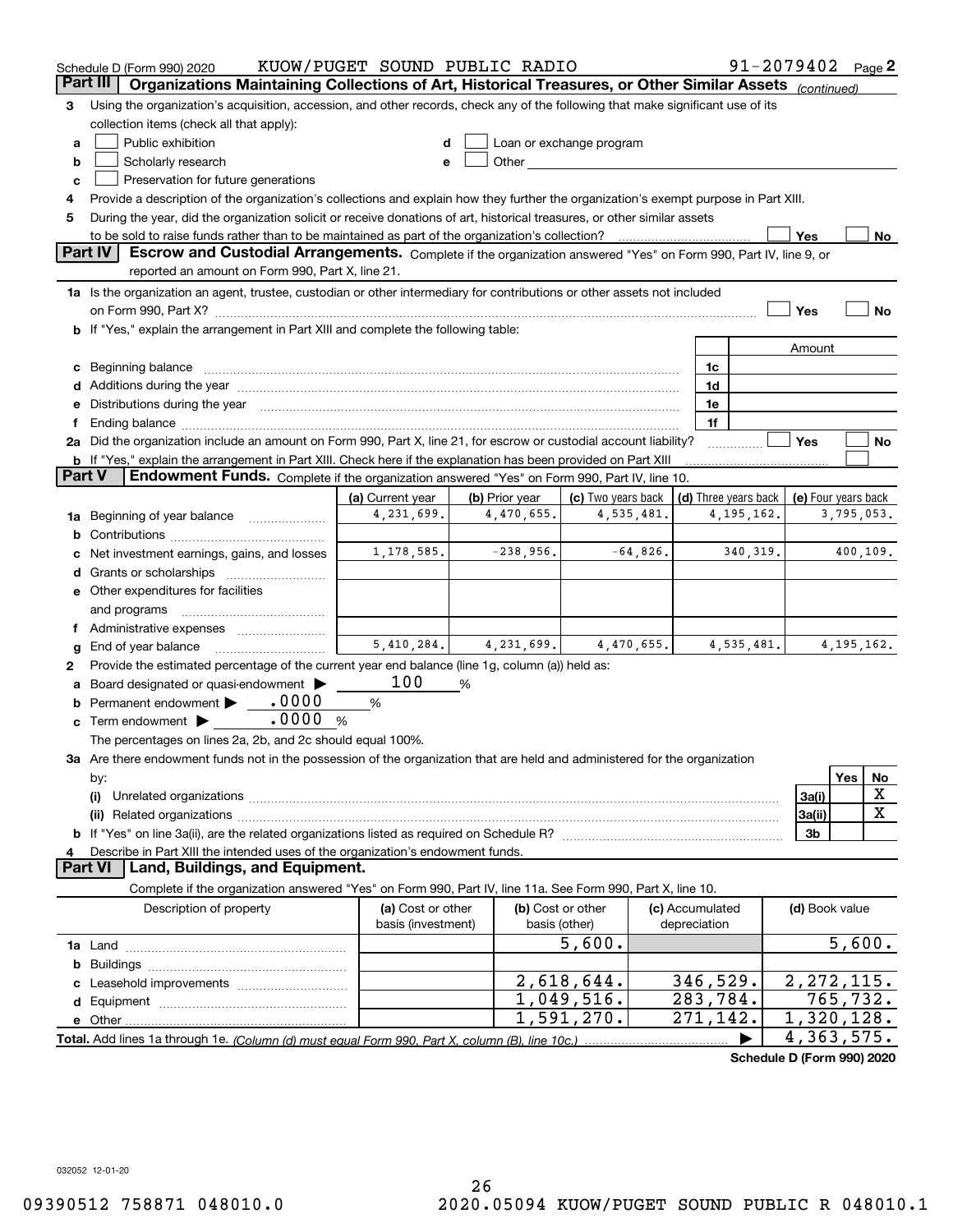| 91-2079402<br>KUOW/PUGET SOUND PUBLIC RADIO<br>Schedule D (Form 990) 2020 | Page |  |
|---------------------------------------------------------------------------|------|--|
|---------------------------------------------------------------------------|------|--|

### **Part VII Investments - Other Securities.**

Complete if the organization answered "Yes" on Form 990, Part IV, line 11b. See Form 990, Part X, line 12.

| (a) Description of security or category (including name of security)                          | (b) Book value | (c) Method of valuation: Cost or end-of-year market value |
|-----------------------------------------------------------------------------------------------|----------------|-----------------------------------------------------------|
| (1) Financial derivatives                                                                     |                |                                                           |
| (2) Closely held equity interests<br>                                                         |                |                                                           |
| $(3)$ Other                                                                                   |                |                                                           |
| (A)                                                                                           |                |                                                           |
| (B)                                                                                           |                |                                                           |
| (C)                                                                                           |                |                                                           |
| (D)                                                                                           |                |                                                           |
| (E)                                                                                           |                |                                                           |
| (F)                                                                                           |                |                                                           |
| (G)                                                                                           |                |                                                           |
| (H)                                                                                           |                |                                                           |
| <b>Total.</b> (Col. (b) must equal Form 990, Part X, col. (B) line 12.) $\blacktriangleright$ |                |                                                           |

### **Part VIII Investments - Program Related.**

Complete if the organization answered "Yes" on Form 990, Part IV, line 11c. See Form 990, Part X, line 13.

| (a) Description of investment                                                          | (b) Book value | (c) Method of valuation: Cost or end-of-year market value |
|----------------------------------------------------------------------------------------|----------------|-----------------------------------------------------------|
| (1)                                                                                    |                |                                                           |
| (2)                                                                                    |                |                                                           |
| $\frac{1}{2}$                                                                          |                |                                                           |
| (4)                                                                                    |                |                                                           |
| (5)                                                                                    |                |                                                           |
| (6)                                                                                    |                |                                                           |
| (7)                                                                                    |                |                                                           |
| (8)                                                                                    |                |                                                           |
| (9)                                                                                    |                |                                                           |
| Total. (Col. (b) must equal Form 990, Part X, col. (B) line 13.) $\blacktriangleright$ |                |                                                           |

### **Part IX Other Assets.**

Complete if the organization answered "Yes" on Form 990, Part IV, line 11d. See Form 990, Part X, line 15.

| (a) Description                                                                                                                       | (b) Book value |
|---------------------------------------------------------------------------------------------------------------------------------------|----------------|
| (1)                                                                                                                                   |                |
| (2)                                                                                                                                   |                |
| (3)                                                                                                                                   |                |
| (4)                                                                                                                                   |                |
| (5)                                                                                                                                   |                |
| (6)                                                                                                                                   |                |
|                                                                                                                                       |                |
| (8)                                                                                                                                   |                |
| (9)                                                                                                                                   |                |
|                                                                                                                                       |                |
| Total. (Column (b) must equal Form 990, Part X, col. (B) line 15.) ………………………………………………………………………………………<br>  Part X   Other Liabilities. |                |

**1.(a)** Description of liability **Book value** Book value Book value Book value Book value **Total.**  *(Column (b) must equal Form 990, Part X, col. (B) line 25.)* Complete if the organization answered "Yes" on Form 990, Part IV, line 11e or 11f. See Form 990, Part X, line 25. (1)(2)(3)(4)(5)(6)(7)(8)(9)Federal income taxes  $\blacktriangleright$ PAYMENT PROTECTION PROGRAM LOAN 2,112,670. 2,112,670.

**2.**Liability for uncertain tax positions. In Part XIII, provide the text of the footnote to the organization's financial statements that reports the

organization's liability for uncertain tax positions under FASB ASC 740. Check here if the text of the footnote has been provided in Part XIII

**Schedule D (Form 990) 2020**

 $\mathcal{L}^{\text{max}}$ 

032053 12-01-20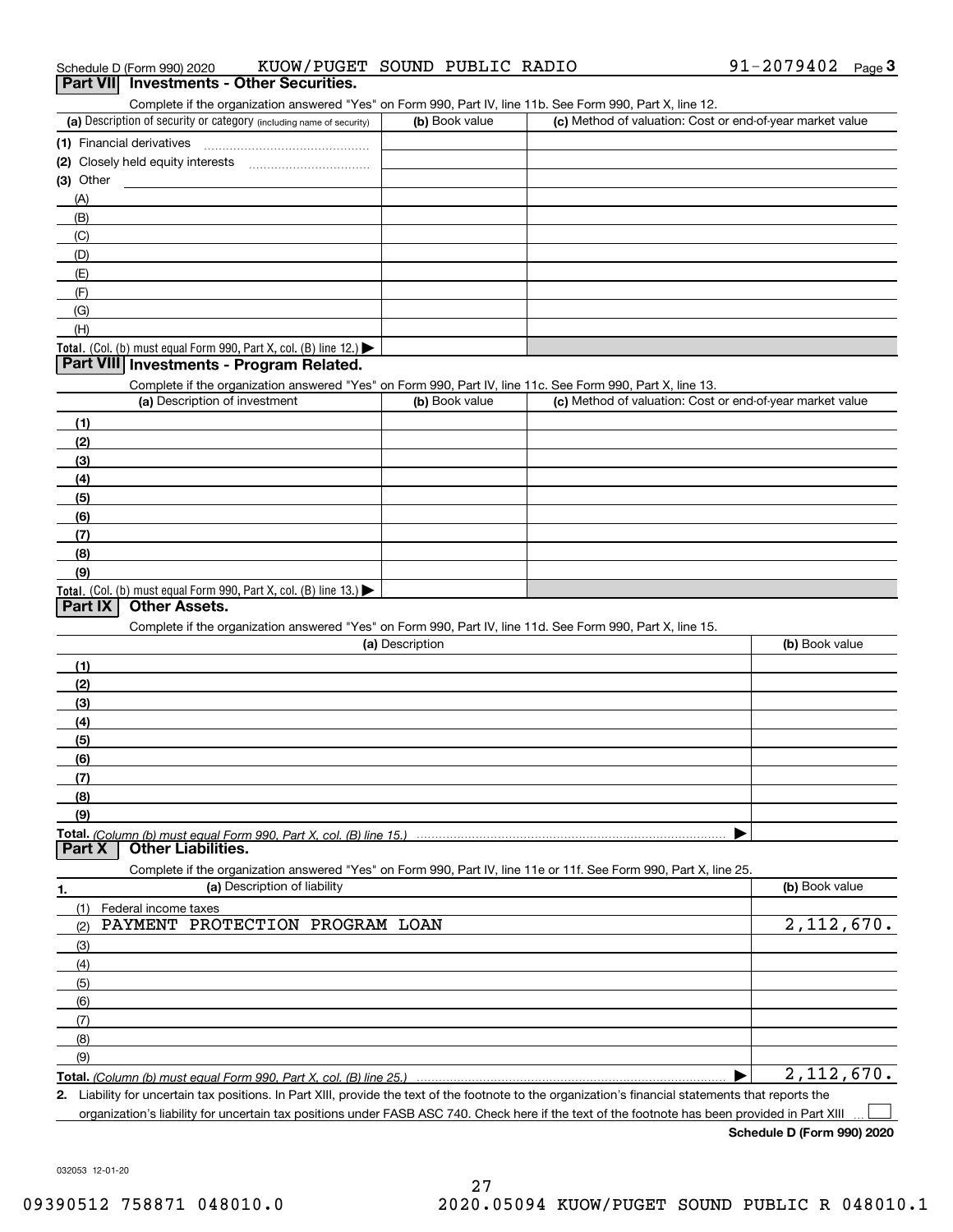|    | 91-2079402<br>KUOW/PUGET SOUND PUBLIC RADIO<br>Schedule D (Form 990) 2020<br>Page $4$                                                                                                                                              |                |            |                |                          |  |
|----|------------------------------------------------------------------------------------------------------------------------------------------------------------------------------------------------------------------------------------|----------------|------------|----------------|--------------------------|--|
|    | Part XI<br>Reconciliation of Revenue per Audited Financial Statements With Revenue per Return.                                                                                                                                     |                |            |                |                          |  |
|    | Complete if the organization answered "Yes" on Form 990, Part IV, line 12a.                                                                                                                                                        |                |            |                |                          |  |
| 1  | Total revenue, gains, and other support per audited financial statements                                                                                                                                                           |                |            | $\blacksquare$ | $\overline{20,671,442.}$ |  |
| 2  | Amounts included on line 1 but not on Form 990, Part VIII, line 12:                                                                                                                                                                |                |            |                |                          |  |
| a  | Net unrealized gains (losses) on investments [11] matter contracts and the unrealized gains (losses) on investments                                                                                                                | 2a             | 1,720,400. |                |                          |  |
| b  |                                                                                                                                                                                                                                    | 2 <sub>b</sub> | 169,608.   |                |                          |  |
|    |                                                                                                                                                                                                                                    | 2c             |            |                |                          |  |
|    |                                                                                                                                                                                                                                    | 2d             |            |                |                          |  |
| e  | Add lines 2a through 2d                                                                                                                                                                                                            |                |            | 2e             | 1,890,008.               |  |
| 3  |                                                                                                                                                                                                                                    |                |            | $\overline{3}$ | 18,781,434.              |  |
| 4  | Amounts included on Form 990, Part VIII, line 12, but not on line 1:                                                                                                                                                               |                |            |                |                          |  |
| a  |                                                                                                                                                                                                                                    | 4a             |            |                |                          |  |
|    | Other (Describe in Part XIII.) <b>Construction Contract Construction</b> Construction Construction Construction Const                                                                                                              | 4b             |            |                |                          |  |
|    | Add lines 4a and 4b                                                                                                                                                                                                                |                |            | 4c             | 0.                       |  |
| 5  |                                                                                                                                                                                                                                    |                |            |                | 18,781,434.              |  |
|    | Part XII   Reconciliation of Expenses per Audited Financial Statements With Expenses per Return.                                                                                                                                   |                |            |                |                          |  |
|    | Complete if the organization answered "Yes" on Form 990, Part IV, line 12a.                                                                                                                                                        |                |            |                |                          |  |
| 1. | Total expenses and losses per audited financial statements [11] [12] manuscription control expenses and losses per audited financial statements [12] [12] manuscription of the statements [12] manuscription of the statements     |                |            | $\blacksquare$ | 18, 216, 830.            |  |
| 2  | Amounts included on line 1 but not on Form 990, Part IX, line 25:                                                                                                                                                                  |                |            |                |                          |  |
| a  | Donated services and use of facilities [111] matter contracts and use of facilities [11] matter contracts and use of facilities [11] matter contracts and use of facilities [11] matter contracts and the Donate Service and D     | 2a             | 169,608.   |                |                          |  |
|    |                                                                                                                                                                                                                                    | 2 <sub>b</sub> |            |                |                          |  |
|    |                                                                                                                                                                                                                                    | 2c             |            |                |                          |  |
|    |                                                                                                                                                                                                                                    | 2d             |            |                |                          |  |
| е  | Add lines 2a through 2d <b>must be a constructed as the constant of the construction</b> and the state of the state of the state of the state of the state of the state of the state of the state of the state of the state of the |                |            | 2e             | 169,608.                 |  |
| 3  |                                                                                                                                                                                                                                    |                |            | 3              | 18,047,222.              |  |
| 4  | Amounts included on Form 990, Part IX, line 25, but not on line 1:                                                                                                                                                                 |                |            |                |                          |  |
| a  | Investment expenses not included on Form 990, Part VIII, line 7b [111] [11] [12]                                                                                                                                                   | 4a             |            |                |                          |  |
|    |                                                                                                                                                                                                                                    | 4 <sub>b</sub> |            |                |                          |  |
|    | c Add lines 4a and 4b                                                                                                                                                                                                              |                |            | 4c             |                          |  |
| 5  |                                                                                                                                                                                                                                    |                |            | 5              | 18,047,222.              |  |
|    | Part XIII Supplemental Information.                                                                                                                                                                                                |                |            |                |                          |  |
|    | Provide the descriptions required for Part II, lines 3, 5, and 9; Part III, lines 1a and 4; Part IV, lines 1b and 2b; Part V, line 4; Part X, line 2; Part XI,                                                                     |                |            |                |                          |  |

riptions required for Part II, lines 3, 5, and 9; Part III, lines 1a and 4; Part IV, lines 1b and 2b; Part V, li lines 2d and 4b; and Part XII, lines 2d and 4b. Also complete this part to provide any additional information.

### PART V, LINE 4:

THE INCOME WILL BE USED TO SUPPORT KUOW OPERATIONS.

032054 12-01-20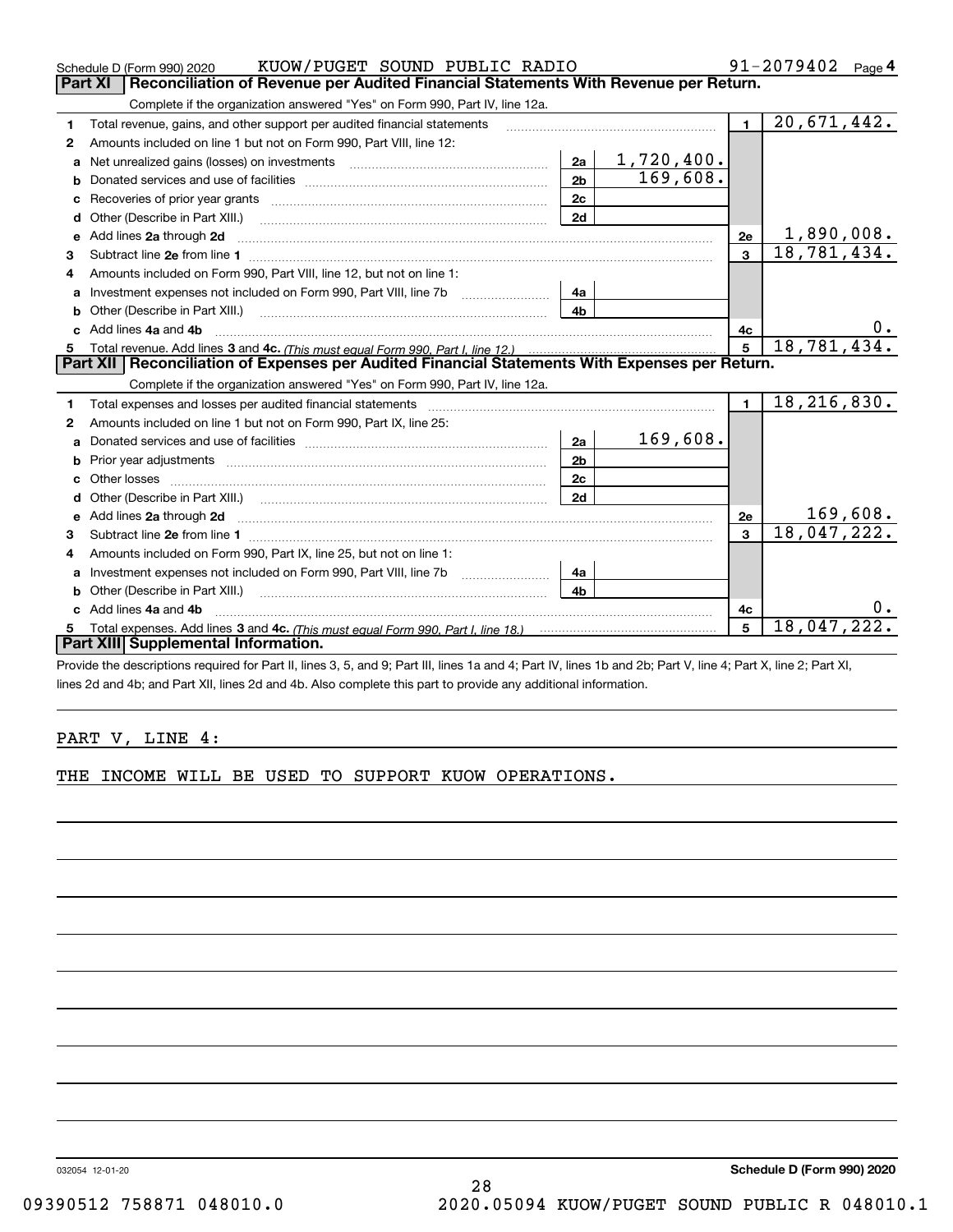### **SCHEDULE M (Form 990)**

## **Noncash Contributions**

OMB No. 1545-0047

**Open to Public Inspection**

| Department of the Treasury |
|----------------------------|
| Internal Revenue Service   |

**Complete if the organizations answered "Yes" on Form 990, Part IV, lines 29 or 30.** <sup>J</sup>**2020 Attach to Form 990.** J

 **Go to www.irs.gov/Form990 for instructions and the latest information.** J

## Name of the organization

### KUOW/PUGET SOUND PUBLIC RADIO

| <b>Employer identification number</b> |  |
|---------------------------------------|--|

| _______________________________ |
|---------------------------------|
| 91-2079402                      |

| Part | <b>Types of Property</b>                                                                                                       |                        |                               |                                                 |                                                       |     |     |    |
|------|--------------------------------------------------------------------------------------------------------------------------------|------------------------|-------------------------------|-------------------------------------------------|-------------------------------------------------------|-----|-----|----|
|      |                                                                                                                                | (a)                    | (b)                           | (c)                                             | (d)                                                   |     |     |    |
|      |                                                                                                                                | Check if<br>applicable | Number of<br>contributions or | Noncash contribution<br>amounts reported on     | Method of determining<br>noncash contribution amounts |     |     |    |
|      |                                                                                                                                |                        |                               | litems contributed Form 990, Part VIII, line 1g |                                                       |     |     |    |
| 1    |                                                                                                                                |                        |                               |                                                 |                                                       |     |     |    |
| 2    | Art - Historical treasures                                                                                                     |                        |                               |                                                 |                                                       |     |     |    |
| З    | Art - Fractional interests                                                                                                     |                        |                               |                                                 |                                                       |     |     |    |
| 4    | Books and publications                                                                                                         |                        |                               |                                                 |                                                       |     |     |    |
| 5    | Clothing and household goods                                                                                                   |                        |                               |                                                 |                                                       |     |     |    |
| 6    |                                                                                                                                | $\mathbf X$            | 1,824                         |                                                 | 1,999,107. AUCTION PRICE                              |     |     |    |
| 7    |                                                                                                                                |                        |                               |                                                 |                                                       |     |     |    |
| 8    | Intellectual property                                                                                                          |                        |                               |                                                 |                                                       |     |     |    |
| 9    | Securities - Publicly traded                                                                                                   |                        |                               |                                                 |                                                       |     |     |    |
| 10   | Securities - Closely held stock                                                                                                |                        |                               |                                                 |                                                       |     |     |    |
| 11   | Securities - Partnership, LLC, or                                                                                              |                        |                               |                                                 |                                                       |     |     |    |
|      | trust interests                                                                                                                |                        |                               |                                                 |                                                       |     |     |    |
| 12   | Securities - Miscellaneous                                                                                                     |                        |                               |                                                 |                                                       |     |     |    |
| 13   | Qualified conservation contribution -                                                                                          |                        |                               |                                                 |                                                       |     |     |    |
|      | Historic structures                                                                                                            |                        |                               |                                                 |                                                       |     |     |    |
| 14   | Qualified conservation contribution - Other                                                                                    |                        |                               |                                                 |                                                       |     |     |    |
| 15   | Real estate - Residential                                                                                                      |                        |                               |                                                 |                                                       |     |     |    |
| 16   | Real estate - Commercial                                                                                                       |                        |                               |                                                 |                                                       |     |     |    |
| 17   |                                                                                                                                |                        |                               |                                                 |                                                       |     |     |    |
| 18   |                                                                                                                                |                        |                               |                                                 |                                                       |     |     |    |
| 19   |                                                                                                                                |                        |                               |                                                 |                                                       |     |     |    |
| 20   | Drugs and medical supplies                                                                                                     |                        |                               |                                                 |                                                       |     |     |    |
| 21   |                                                                                                                                |                        |                               |                                                 |                                                       |     |     |    |
| 22   | Historical artifacts                                                                                                           |                        |                               |                                                 |                                                       |     |     |    |
| 23   |                                                                                                                                |                        |                               |                                                 |                                                       |     |     |    |
| 24   |                                                                                                                                |                        |                               |                                                 |                                                       |     |     |    |
| 25   | Other                                                                                                                          |                        |                               |                                                 |                                                       |     |     |    |
| 26   | Other<br>$\overline{\phantom{a}}$ )                                                                                            |                        |                               |                                                 |                                                       |     |     |    |
| 27   | $\overline{\phantom{a}}$ )<br>Other<br>▶                                                                                       |                        |                               |                                                 |                                                       |     |     |    |
| 28   | Other                                                                                                                          |                        |                               |                                                 |                                                       |     |     |    |
| 29   | Number of Forms 8283 received by the organization during the tax year for contributions                                        |                        |                               |                                                 |                                                       |     |     |    |
|      | for which the organization completed Form 8283, Part V, Donee Acknowledgement                                                  |                        |                               | 29                                              |                                                       |     |     |    |
|      |                                                                                                                                |                        |                               |                                                 |                                                       |     | Yes | No |
|      | 30a During the year, did the organization receive by contribution any property reported in Part I, lines 1 through 28, that it |                        |                               |                                                 |                                                       |     |     |    |
|      | must hold for at least three years from the date of the initial contribution, and which isn't required to be used for          |                        |                               |                                                 |                                                       |     |     |    |
|      | exempt purposes for the entire holding period?                                                                                 |                        |                               |                                                 |                                                       | 30a |     | х  |
|      | <b>b</b> If "Yes," describe the arrangement in Part II.                                                                        |                        |                               |                                                 |                                                       |     |     |    |
| 31   | Does the organization have a gift acceptance policy that requires the review of any nonstandard contributions?                 |                        |                               |                                                 | .                                                     | 31  | х   |    |
|      | 32a Does the organization hire or use third parties or related organizations to solicit, process, or sell noncash              |                        |                               |                                                 |                                                       |     |     |    |
|      | contributions?                                                                                                                 |                        |                               |                                                 |                                                       | 32a |     | х  |
|      | <b>b</b> If "Yes," describe in Part II.                                                                                        |                        |                               |                                                 |                                                       |     |     |    |
| 33   | If the organization didn't report an amount in column (c) for a type of property for which column (a) is checked,              |                        |                               |                                                 |                                                       |     |     |    |
|      | describe in Part II.                                                                                                           |                        |                               |                                                 |                                                       |     |     |    |
| LHA  | For Paperwork Reduction Act Notice, see the Instructions for Form 990.                                                         |                        |                               |                                                 | Schedule M (Form 990) 2020                            |     |     |    |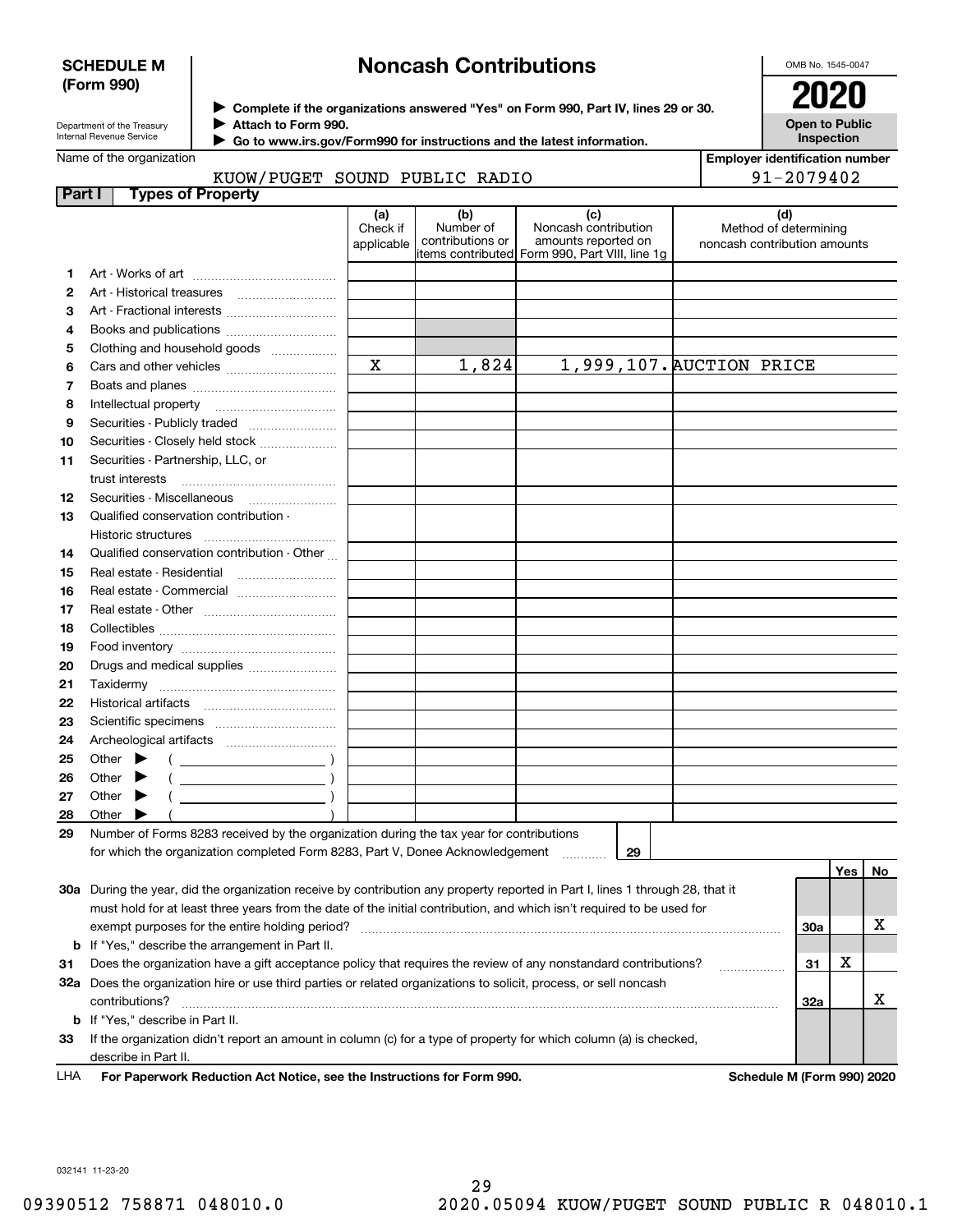| Part II         | <b>Supplemental Information.</b> Provide the information required by Part I, lines 30b, 32b, and 33, and whether the organization is reporting in Part I, column (b), the number of contributions, the number of items received, or |
|-----------------|-------------------------------------------------------------------------------------------------------------------------------------------------------------------------------------------------------------------------------------|
|                 |                                                                                                                                                                                                                                     |
|                 |                                                                                                                                                                                                                                     |
|                 |                                                                                                                                                                                                                                     |
|                 |                                                                                                                                                                                                                                     |
|                 |                                                                                                                                                                                                                                     |
|                 |                                                                                                                                                                                                                                     |
|                 |                                                                                                                                                                                                                                     |
|                 |                                                                                                                                                                                                                                     |
|                 |                                                                                                                                                                                                                                     |
|                 |                                                                                                                                                                                                                                     |
|                 |                                                                                                                                                                                                                                     |
|                 |                                                                                                                                                                                                                                     |
|                 |                                                                                                                                                                                                                                     |
|                 |                                                                                                                                                                                                                                     |
|                 |                                                                                                                                                                                                                                     |
|                 |                                                                                                                                                                                                                                     |
|                 |                                                                                                                                                                                                                                     |
|                 |                                                                                                                                                                                                                                     |
|                 |                                                                                                                                                                                                                                     |
|                 |                                                                                                                                                                                                                                     |
|                 |                                                                                                                                                                                                                                     |
|                 |                                                                                                                                                                                                                                     |
|                 |                                                                                                                                                                                                                                     |
|                 |                                                                                                                                                                                                                                     |
|                 |                                                                                                                                                                                                                                     |
|                 |                                                                                                                                                                                                                                     |
|                 |                                                                                                                                                                                                                                     |
|                 |                                                                                                                                                                                                                                     |
|                 |                                                                                                                                                                                                                                     |
|                 |                                                                                                                                                                                                                                     |
|                 |                                                                                                                                                                                                                                     |
|                 |                                                                                                                                                                                                                                     |
|                 |                                                                                                                                                                                                                                     |
|                 |                                                                                                                                                                                                                                     |
| 032142 11-23-20 | Schedule M (Form 990) 2020                                                                                                                                                                                                          |

Schedule M (Form 990) 2020  ${\rm KUOW/PUGET}$  SOUND PUBLIC RADIO 9 $1\text{--}2079402$  Page

**2**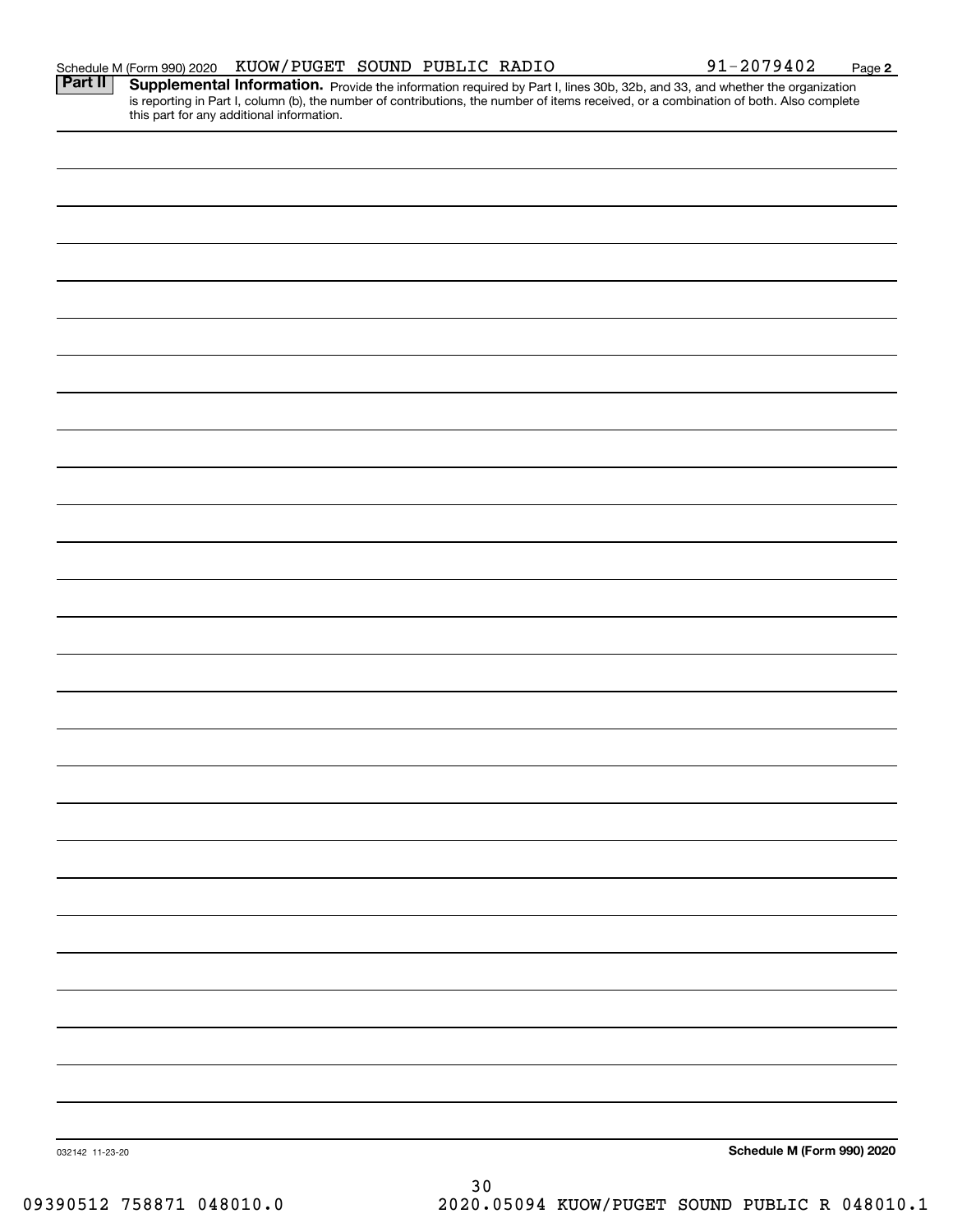**(Form 990 or 990-EZ)**

Department of the Treasury Internal Revenue Service Name of the organization

**Complete to provide information for responses to specific questions on SCHEDULE O Supplemental Information to Form 990 or 990-EZ**

**Form 990 or 990-EZ or to provide any additional information. | Attach to Form 990 or 990-EZ. | Go to www.irs.gov/Form990 for the latest information.**



**Employer identification number**

KUOW/PUGET SOUND PUBLIC RADIO 91-2079402

FORM 990, PART VI, SECTION A, LINE 2:

ONE BOARD MEMBER (RANDY HODGINS) IS THE EMPLOYER OF ANOTHER BOARD MEMBER

(CARYN G. MATHES).

FORM 990, PART VI, SECTION B, LINE 11B:

THE 990 WILL BE REVIEWED BY MANAGEMENT AND THEN PRESENTED TO THE FINANCE

COMMITTEE FOR REVIEW. IT WILL THEN BE SUBMITTED TO THE FULL BOARD.

FORM 990, PART VI, SECTION B, LINE 12C:

ANNUALLY, BOARD MEMBERS AND KEY EMPLOYEES ARE ASKED QUESTIONS CONCERNING

CONFLICTS OF INTEREST ON A QUESTIONNAIRE WHICH THEY MUST SIGN AND RETURN TO

KUOW. THEY ARE ALSO ASKED AT EACH MEETING IF ANY AGENDA TOPICS PRESENT A

CONFLICT BEFORE THE MEETING PROCEEDS.

FORM 990, PART VI, SECTION B, LINE 15:

AN EXECUTIVE SEARCH FIRM WAS ENGAGED TO RECRUIT A NEW PRESIDENT/GENERAL

MANAGER IN THE FALL OF 2013. SINCE BEING HIRED THE PRESIDENT'S

COMPENSATION IS DETERMINED BY THE UNIVERSITY OF WASHINGTON.

MILLIMAN STUDY ASSISTED IN DETERMINING COMPENSATION LEVELS FOR STAFF IN CONJUNCTION WITH UW GUIDELINES.

FORM 990, PART VI, SECTION C, LINE 19:

DOCUMENTS ARE AVAILABLE THROUGH THE PUBLIC INFORMATION REQUEST PROCEDURE

THROUGH THE UNIVERSITY OF WASHINGTON, AUDITED FINANCIALS AND OUR MOST

RECENT 990 REPORT ARE AVAILABLE ON OUR WEBSITE.

032211 11-20-20 LHA For Paperwork Reduction Act Notice, see the Instructions for Form 990 or 990-EZ. Schedule O (Form 990 or 990-EZ) 2020

31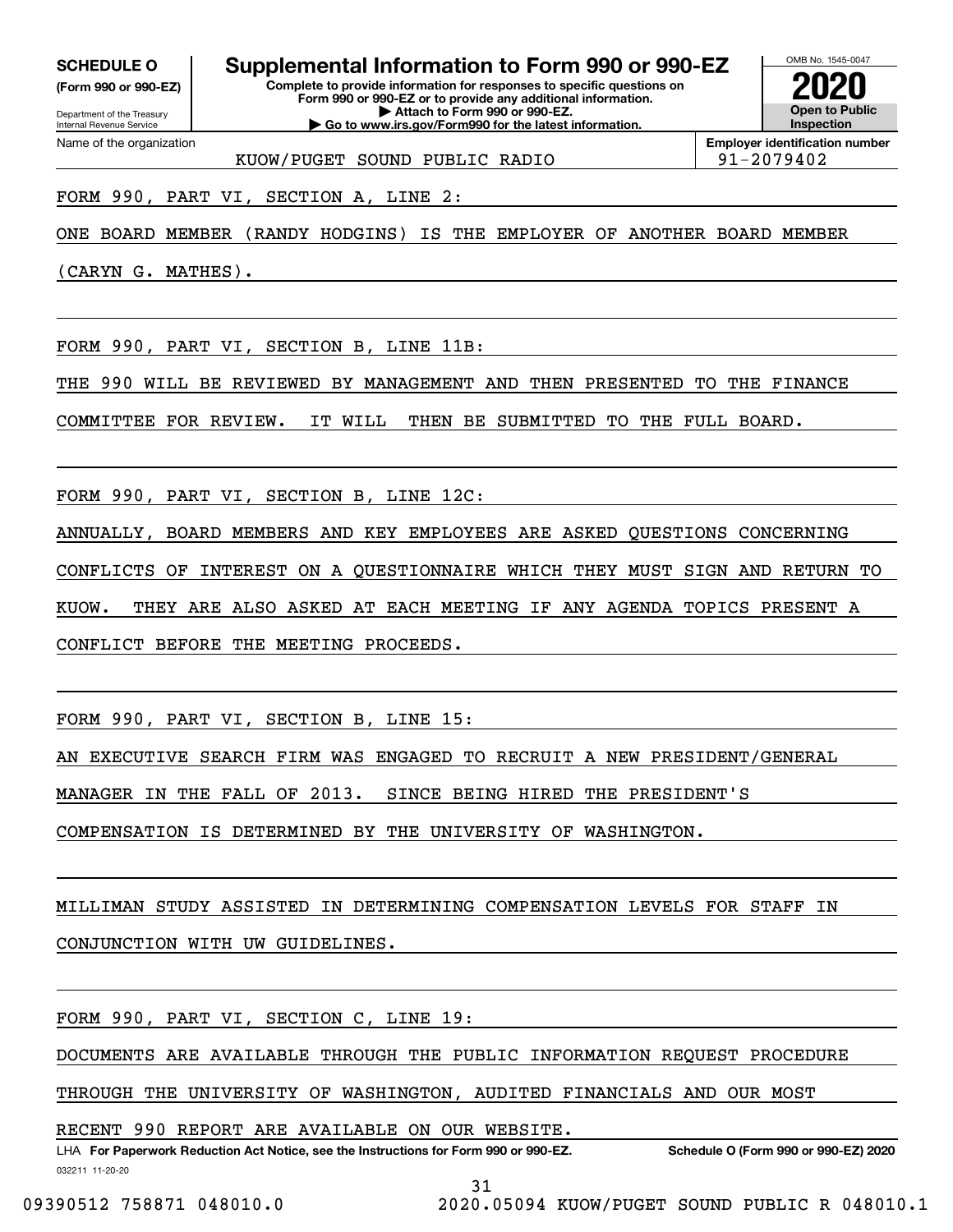| Schedule O (Form 990 or 990-EZ) 2020                                                                                                      | Page 2                                              |
|-------------------------------------------------------------------------------------------------------------------------------------------|-----------------------------------------------------|
| Name of the organization<br>KUOW/PUGET SOUND PUBLIC RADIO                                                                                 | <b>Employer identification number</b><br>91-2079402 |
|                                                                                                                                           |                                                     |
| FORM 990, PART VII, SECTION A                                                                                                             |                                                     |
| FOLLOWING LIST OF KEY PERSONNEL, INCLUDING OFFICERS AND<br>THE                                                                            | HIGHLY                                              |
| COMPENSATED EMPLOYEES, ARE INCLUDED<br>THE FUNCTIONAL EXPENSE STATEMENT<br>IN                                                             |                                                     |
| AS<br>"REIMBURSEMENT FOR WAGES/BENEFITS".<br>ALL EMPLOYEES ARE EMPLOYEES OF                                                               |                                                     |
| THE<br>UNIVERSITY OF WASHINGTON, BUT PROVIDE SERVICE TO KUOW.                                                                             | THESE                                               |
| PAYMENTS BY KUOW FOR SALARIES HAVE BEEN<br>INCLUDED<br>IN                                                                                 | THE FINANCIAL                                       |
| STATEMENTS UNDER SALARIES AND<br>BENEFITS.<br>THE BELOW AMOUNTS ARE FOR THE                                                               |                                                     |
| FISCAL YEAR ENDED 6/30/2021.<br>THIS<br>STATEMENT IS FOR INFORMATIONAL                                                                    |                                                     |
| PURPOSES ONLY.                                                                                                                            |                                                     |
|                                                                                                                                           |                                                     |
| OFFICER                                                                                                                                   |                                                     |
|                                                                                                                                           |                                                     |
| CARYN MATHES-PRESIDENT & GENERAL MANAGER (HEALTH \$39,132.48, RETIREMENT<br>\$28,883.50, TOTAL BENEFITS \$68,015.98, SALARY \$310,575.24) |                                                     |
|                                                                                                                                           |                                                     |
| <b>OTHER</b>                                                                                                                              |                                                     |
|                                                                                                                                           |                                                     |
| DANE JOHNSON-OPERATIONS DIRECTOR (HEALTH \$16,148.17, RETIREMENT                                                                          |                                                     |
| \$11,918.89, TOTAL BENEFITS \$28,067.06, SALARY \$128,160.09)                                                                             |                                                     |
|                                                                                                                                           |                                                     |
| JENNIFER STRACHAN-CHIEF CONTENT OFFICER (HEALTH \$24,648.63, RETIREMENT                                                                   |                                                     |
| \$18,193.03, TOTAL BENEFITS \$42,841.66, SALARY \$195,624.02)                                                                             |                                                     |
|                                                                                                                                           |                                                     |
| STEWART MEYER-CHIEF MARKETING DIRECTOR (HEALTH \$21,370.92, RETIREMENT                                                                    |                                                     |
| \$15,773.77, TOTAL BENEFITS \$37,144.70, SALARY \$169,610.48)                                                                             |                                                     |
|                                                                                                                                           |                                                     |
| JANICE MCKENNA-DIRECTOR, FINANCE & ADMINISTRATION (HEALTH \$16,799,                                                                       | Schedule O (Form 990 or 990-EZ) 2020                |
| 032212 11-20-20<br>32                                                                                                                     |                                                     |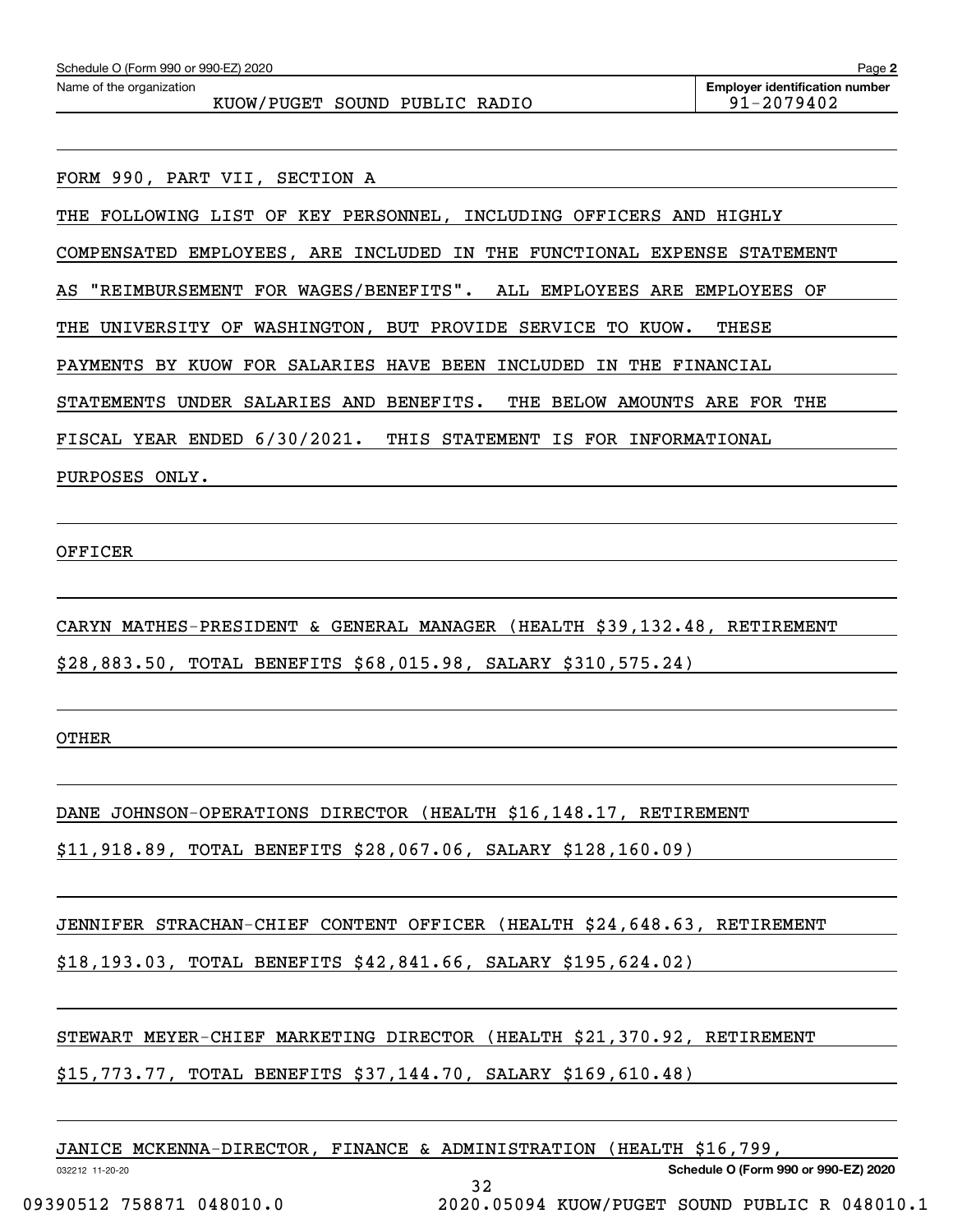| Schedule O (Form 990 or 990-EZ) 2020<br>Name of the organization |  |  |                               |                                                                         |  |  | Page 2<br><b>Employer identification number</b> |  |  |
|------------------------------------------------------------------|--|--|-------------------------------|-------------------------------------------------------------------------|--|--|-------------------------------------------------|--|--|
|                                                                  |  |  | KUOW/PUGET SOUND PUBLIC RADIO |                                                                         |  |  | $91 - 2079402$                                  |  |  |
|                                                                  |  |  |                               | RETIREMENT \$12399.98, TOTAL BENEFITS \$29,199.95, SALARY \$133,333.09) |  |  |                                                 |  |  |
|                                                                  |  |  |                               |                                                                         |  |  |                                                 |  |  |
|                                                                  |  |  |                               |                                                                         |  |  |                                                 |  |  |
|                                                                  |  |  |                               |                                                                         |  |  |                                                 |  |  |
|                                                                  |  |  |                               |                                                                         |  |  |                                                 |  |  |
|                                                                  |  |  |                               |                                                                         |  |  |                                                 |  |  |
|                                                                  |  |  |                               |                                                                         |  |  |                                                 |  |  |
|                                                                  |  |  |                               |                                                                         |  |  |                                                 |  |  |
|                                                                  |  |  |                               |                                                                         |  |  |                                                 |  |  |
|                                                                  |  |  |                               |                                                                         |  |  |                                                 |  |  |
|                                                                  |  |  |                               |                                                                         |  |  |                                                 |  |  |
|                                                                  |  |  |                               |                                                                         |  |  |                                                 |  |  |
|                                                                  |  |  |                               |                                                                         |  |  |                                                 |  |  |
|                                                                  |  |  |                               |                                                                         |  |  |                                                 |  |  |
|                                                                  |  |  |                               |                                                                         |  |  |                                                 |  |  |
|                                                                  |  |  |                               |                                                                         |  |  |                                                 |  |  |
|                                                                  |  |  |                               |                                                                         |  |  |                                                 |  |  |
|                                                                  |  |  |                               |                                                                         |  |  |                                                 |  |  |
|                                                                  |  |  |                               |                                                                         |  |  |                                                 |  |  |
|                                                                  |  |  |                               |                                                                         |  |  |                                                 |  |  |
|                                                                  |  |  |                               |                                                                         |  |  |                                                 |  |  |
|                                                                  |  |  |                               |                                                                         |  |  |                                                 |  |  |
|                                                                  |  |  |                               |                                                                         |  |  |                                                 |  |  |
|                                                                  |  |  |                               |                                                                         |  |  |                                                 |  |  |
|                                                                  |  |  |                               |                                                                         |  |  |                                                 |  |  |
|                                                                  |  |  |                               |                                                                         |  |  |                                                 |  |  |
| 032212 11-20-20                                                  |  |  |                               | २२                                                                      |  |  | Schedule O (Form 990 or 990-EZ) 2020            |  |  |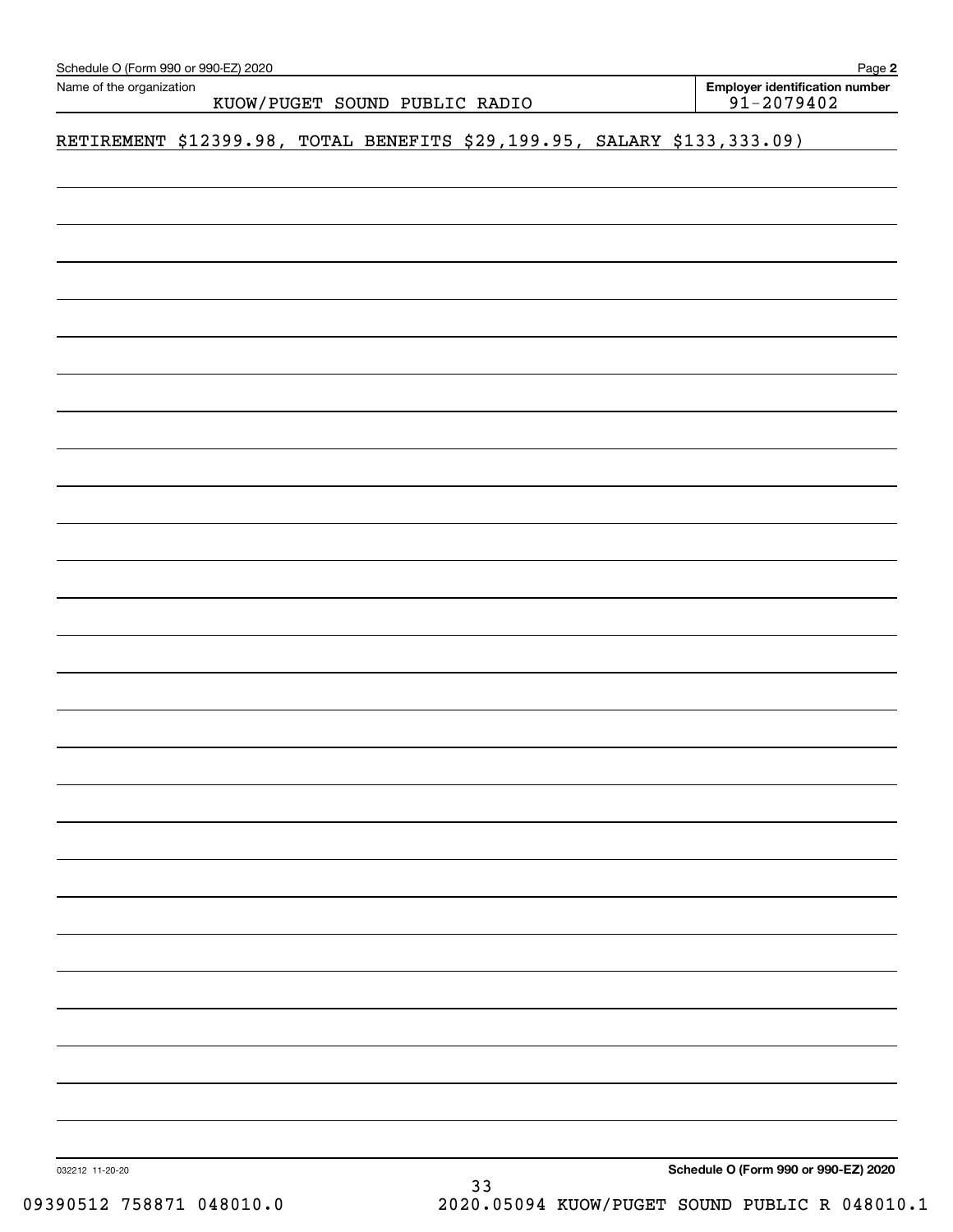|     | Form 990-W                                                            | KUOW/PUGET SOUND PUBLIC RADIO                                                                                                                                                                                                  |     |     | <b>Estimated Tax on Unrelated Business Taxable</b><br><b>Income for Tax-Exempt Organizations</b>                                                                                                                | 91-2079402 |                | OMB No. 1545-0047 |
|-----|-----------------------------------------------------------------------|--------------------------------------------------------------------------------------------------------------------------------------------------------------------------------------------------------------------------------|-----|-----|-----------------------------------------------------------------------------------------------------------------------------------------------------------------------------------------------------------------|------------|----------------|-------------------|
|     | (Worksheet)<br>Department of the Treasury<br>Internal Revenue Service |                                                                                                                                                                                                                                |     |     | (and on Investment Income for Private Foundations) FORM 990-T<br>Go to www.irs.gov/Form990W for instructions and the latest information.<br>Keep for your records. Do not send to the Internal Revenue Service. |            |                | 2021              |
| 1.  |                                                                       | Unrelated business taxable income expected in the tax year manufactured in the tax year manufactured business taxable income expected in the tax year manufactured in the tax wear manufactured business taxable income expect |     |     |                                                                                                                                                                                                                 |            | $\overline{1}$ |                   |
|     |                                                                       |                                                                                                                                                                                                                                |     |     |                                                                                                                                                                                                                 |            | $\overline{2}$ |                   |
| 3   |                                                                       | Alternative minimum tax for trusts. See instructions material content to the content of the content of the state of the state of the state of the state of the state of the state of the state of the state of the state of th |     |     |                                                                                                                                                                                                                 |            | 3              |                   |
|     |                                                                       | Total. Add lines 2 and 3 manufactured and control and control of the 2 and 3 manufactured and control of the control of the control of the control of the control of the control of the control of the control of the control  |     |     |                                                                                                                                                                                                                 |            | 4              |                   |
| 5   |                                                                       | Estimated tax credits. See instructions with an according contract to the internal contract of the instructions                                                                                                                |     |     |                                                                                                                                                                                                                 |            | 5              |                   |
| 6   |                                                                       |                                                                                                                                                                                                                                |     |     |                                                                                                                                                                                                                 |            | 6              |                   |
| 7   |                                                                       | Other taxes. See instructions entertainment and an account of the set of the set of the set of the set of the set of the set of the set of the set of the set of the set of the set of the set of the set of the set of the se |     |     |                                                                                                                                                                                                                 |            | 7              |                   |
| 8   |                                                                       |                                                                                                                                                                                                                                |     |     |                                                                                                                                                                                                                 |            | 8              |                   |
| 9   |                                                                       | Credit for federal tax paid on fuels. See instructions [11] productions [11] production control of federal tax paid on fuels. See instructions [11] productions [11] productions [11] productions [11] productions [11] produc |     |     |                                                                                                                                                                                                                 |            | 9              |                   |
|     |                                                                       | 10a Subtract line 9 from line 8. Note: If less than \$500, the organization is not required to make                                                                                                                            |     |     | 10a                                                                                                                                                                                                             |            |                |                   |
|     |                                                                       | <b>b</b> Enter the tax shown on the 2020 return. See instructions. <b>Caution</b> ; If                                                                                                                                         |     |     |                                                                                                                                                                                                                 |            |                |                   |
|     |                                                                       | zero or the tax year was for less than 12 months, skip this line                                                                                                                                                               |     |     |                                                                                                                                                                                                                 |            |                |                   |
|     | and enter the amount from line 10a on line 10c                        |                                                                                                                                                                                                                                |     |     | 10 <sub>b</sub>                                                                                                                                                                                                 | 21,545.    |                |                   |
|     | from line 10a on line 10c                                             | 2021 Estimated Tax. Enter the smaller of line 10a or line 10b. If the organization is required to skip line 10b, enter the amount                                                                                              |     |     | ADJUSTED TO                                                                                                                                                                                                     |            |                | 21,600.           |
|     |                                                                       |                                                                                                                                                                                                                                |     | (a) | (b)                                                                                                                                                                                                             | (c)        | 10c            | (d)               |
|     |                                                                       |                                                                                                                                                                                                                                |     |     |                                                                                                                                                                                                                 |            |                |                   |
| 11  |                                                                       |                                                                                                                                                                                                                                | -11 |     |                                                                                                                                                                                                                 | 03/15/22   |                | 06/15/22          |
|     | 12 Required installments. Enter 25% of line 10c in                    |                                                                                                                                                                                                                                |     |     |                                                                                                                                                                                                                 |            |                |                   |
|     | columns (a) through (d). But see instructions if                      |                                                                                                                                                                                                                                |     |     |                                                                                                                                                                                                                 |            |                |                   |
|     | the organization uses the annualized income                           |                                                                                                                                                                                                                                |     |     |                                                                                                                                                                                                                 |            |                |                   |
|     | installment method, the adjusted seasonal                             |                                                                                                                                                                                                                                |     |     |                                                                                                                                                                                                                 |            |                |                   |
|     | installment method, or is a "large organization."                     |                                                                                                                                                                                                                                | 12  |     |                                                                                                                                                                                                                 | 16, 200.   |                | 5,400.            |
|     |                                                                       |                                                                                                                                                                                                                                |     |     |                                                                                                                                                                                                                 |            |                |                   |
| 13  |                                                                       | 2020 Overpayment. See instructions                                                                                                                                                                                             | 13  |     |                                                                                                                                                                                                                 |            |                |                   |
| 14  | Payment due (Subtract line 13 from line 12)                           |                                                                                                                                                                                                                                | 14  |     |                                                                                                                                                                                                                 | 16,200.    |                | 5,400.            |
| LHA |                                                                       | For Paperwork Reduction Act Notice, see instructions.                                                                                                                                                                          |     |     |                                                                                                                                                                                                                 |            |                | Form 990-W (2021) |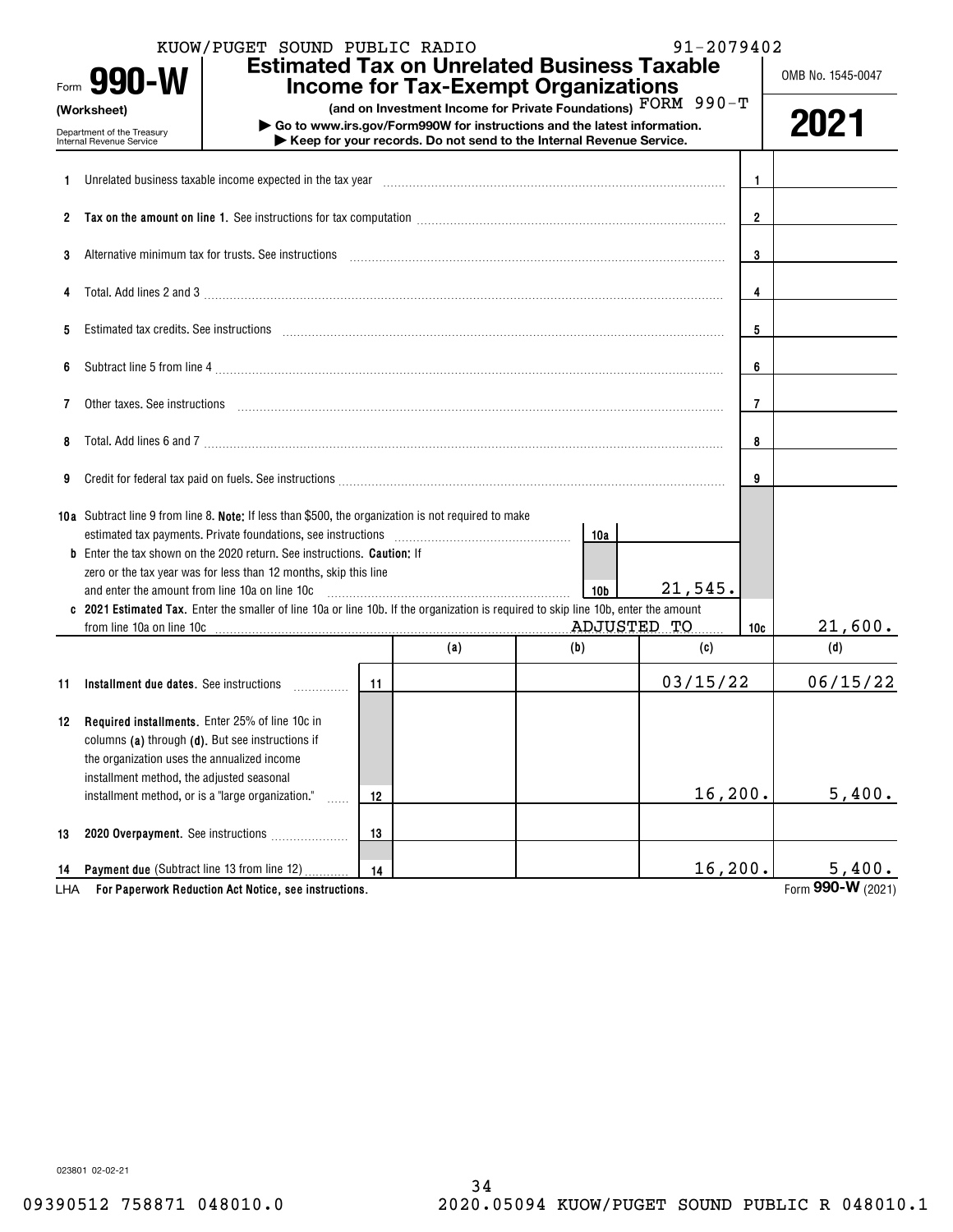| Form 990-T                                             |                        | <b>Exempt Organization Business Income Tax Return</b><br>(and proxy tax under section 6033(e))                        |                          | OMB No. 1545-0047                                             |
|--------------------------------------------------------|------------------------|-----------------------------------------------------------------------------------------------------------------------|--------------------------|---------------------------------------------------------------|
|                                                        |                        | For calendar year 2020 or other tax year beginning $JUL$ 1, $2020$ , and ending $JUN$ 30, $2021$                      |                          | 2020                                                          |
|                                                        |                        | Go to www.irs.gov/Form990T for instructions and the latest information.                                               |                          |                                                               |
| Department of the Treasury<br>Internal Revenue Service |                        | bo not enter SSN numbers on this form as it may be made public if your organization is a $501(c)(3)$ .                |                          | Open to Public Inspection for<br>501(c)(3) Organizations Only |
| Check box if<br>A                                      |                        | Name of organization $($<br>Check box if name changed and see instructions.)                                          |                          | DEmployer identification number                               |
| address changed.                                       |                        |                                                                                                                       |                          |                                                               |
| <b>B</b> Exempt under section                          | Print                  | KUOW/PUGET SOUND PUBLIC RADIO                                                                                         |                          | 91-2079402                                                    |
| $\boxed{\mathbf{X}}$ 501(c)(3<br>408(e)                | 0r<br>Type<br>220(e)   | Number, street, and room or suite no. If a P.O. box, see instructions.<br>4518 UNIVERSITY WAY NE, NO. 310             |                          | E Group exemption number<br>(see instructions)                |
| 408A<br>529(a)                                         | 530(a) <br>529S        | City or town, state or province, country, and ZIP or foreign postal code<br>SEATTLE, WA 98105-4535                    | F.                       | Check box if                                                  |
|                                                        |                        | 22,555,283.<br>C Book value of all assets at end of year                                                              |                          | an amended return.                                            |
| Check organization type $\blacktriangleright$<br>G     |                        | $\mid$ X $\mid$ 501(c) corporation<br>$501(c)$ trust<br>401(a) trust<br>Other trust                                   |                          | Applicable reinsurance entity                                 |
| н.<br>Check if filing only to $\blacktriangleright$    |                        | Claim credit from Form 8941<br>Claim a refund shown on Form 2439                                                      |                          |                                                               |
|                                                        |                        |                                                                                                                       |                          |                                                               |
| J                                                      |                        | Enter the number of attached Schedules A (Form 990-T)                                                                 |                          | 1                                                             |
| Κ                                                      |                        | During the tax year, was the corporation a subsidiary in an affiliated group or a parent-subsidiary controlled group? |                          | $\boxed{\text{X}}$ No<br>Yes                                  |
|                                                        |                        | If "Yes," enter the name and identifying number of the parent corporation.                                            |                          |                                                               |
|                                                        |                        | Telephone number > 2065432710<br>The books are in care of $\blacktriangleright$ JANICE MCKENNA                        |                          |                                                               |
| Part I                                                 |                        | <b>Total Unrelated Business Taxable Income</b>                                                                        |                          |                                                               |
| 1                                                      |                        | Total of unrelated business taxable income computed from all unrelated trades or businesses (see                      |                          |                                                               |
| instructions)                                          |                        |                                                                                                                       | 1.                       | 103,594.                                                      |
| Reserved<br>2                                          |                        |                                                                                                                       | $\mathbf{2}$             |                                                               |
| Add lines 1 and 2<br>3                                 |                        |                                                                                                                       | 3                        | 103,594.                                                      |
| 4                                                      |                        | Charitable contributions (see instructions for limitation rules)                                                      | 4                        | 0.                                                            |
| 5                                                      |                        |                                                                                                                       | 5                        | 103,594.                                                      |
| 6                                                      |                        | Deduction for net operating loss. See instructions                                                                    | 6                        |                                                               |
| 7                                                      |                        | Total of unrelated business taxable income before specific deduction and section 199A deduction.                      |                          |                                                               |
| Subtract line 6 from line 5                            |                        |                                                                                                                       | $\overline{7}$           | 103,594.                                                      |
| 8                                                      |                        | Specific deduction (generally \$1,000, but see instructions for exceptions) manufactured contains an exception of     | 8                        | 1,000.                                                        |
| 9                                                      |                        | <b>Trusts.</b> Section 199A deduction. See instructions                                                               | 9                        |                                                               |
| Total deductions. Add lines 8 and 9<br>10              |                        |                                                                                                                       | 10                       | 1,000.                                                        |
| 11                                                     |                        | Unrelated business taxable income. Subtract line 10 from line 7. If line 10 is greater than line 7,                   |                          |                                                               |
| enter zero                                             |                        |                                                                                                                       | 11                       | 102,594.                                                      |
| Part II                                                | <b>Tax Computation</b> |                                                                                                                       |                          |                                                               |
|                                                        |                        | Organizations taxable as corporations. Multiply Part I, line 11 by 21% (0.21)                                         | 1                        | 21,545.                                                       |
| 2                                                      |                        | Trusts taxable at trust rates. See instructions for tax computation. Income tax on the amount on                      |                          |                                                               |
| Part I, line 11 from:                                  |                        | Schedule D (Form 1041)<br>Tax rate schedule or                                                                        | 2                        |                                                               |
| Proxy tax. See instructions<br>з                       |                        |                                                                                                                       | 3                        |                                                               |
| Other tax amounts. See instructions<br>4               |                        |                                                                                                                       | 4                        |                                                               |
| Alternative minimum tax (trusts only)<br>5             |                        |                                                                                                                       | 5                        |                                                               |
| 6                                                      |                        | Tax on noncompliant facility income. See instructions                                                                 | 6                        |                                                               |
| 7                                                      |                        | Total. Add lines 3 through 6 to line 1 or 2, whichever applies                                                        | $\overline{\phantom{a}}$ | 21,545.                                                       |
| LHA                                                    |                        | For Paperwork Reduction Act Notice, see instructions.                                                                 |                          | Form 990-T (2020)                                             |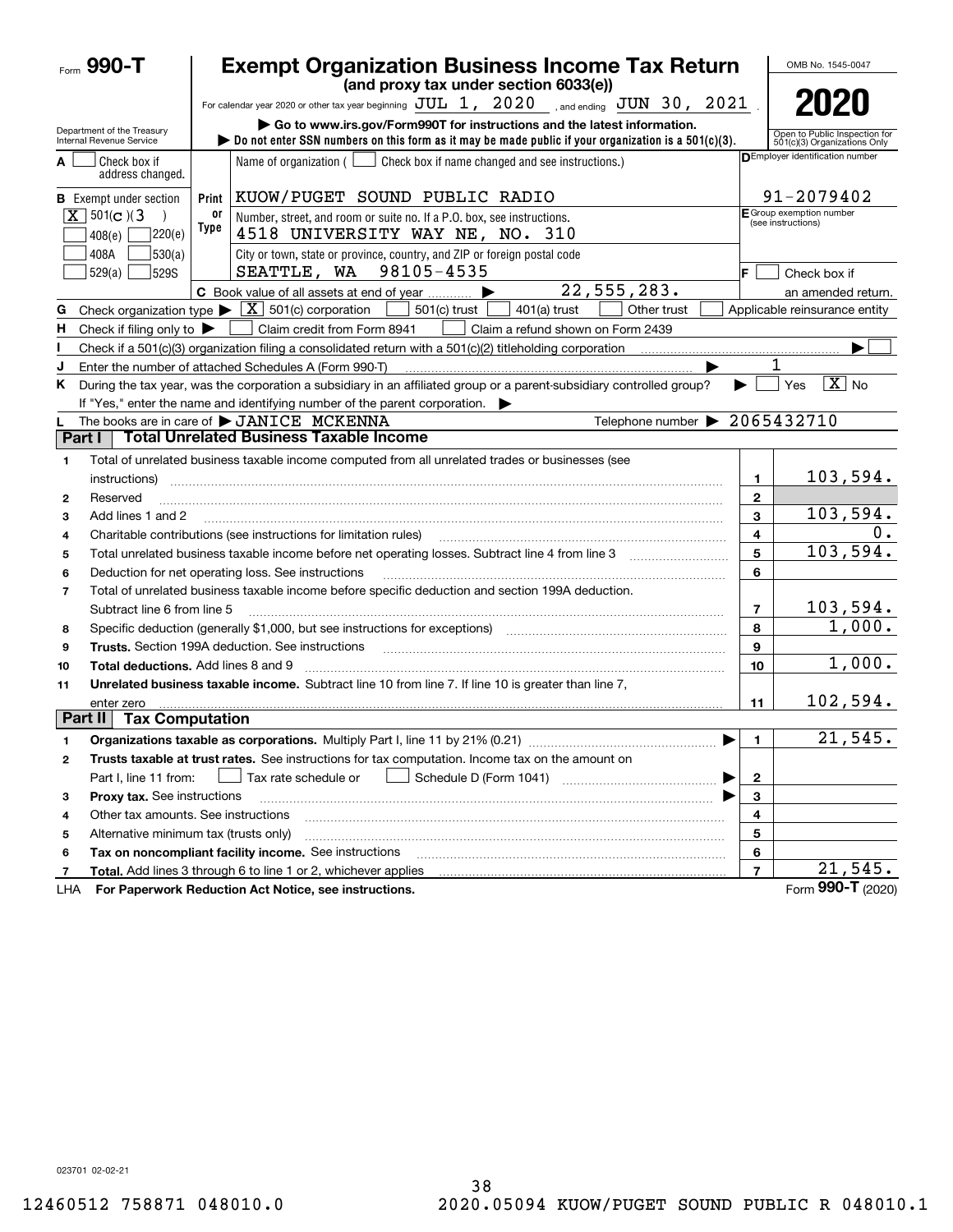|              | Form 990-T (2020)                                                                                                                         |                |         | Page 2 |
|--------------|-------------------------------------------------------------------------------------------------------------------------------------------|----------------|---------|--------|
| Part III     | <b>Tax and Payments</b>                                                                                                                   |                |         |        |
| 1a           | Foreign tax credit (corporations attach Form 1118; trusts attach Form 1116)<br>1a                                                         |                |         |        |
| b            | Other credits (see instructions)<br>1b                                                                                                    |                |         |        |
| c            | General business credit. Attach Form 3800 (see instructions) maturities and the sense of the sense of the sense<br>1c                     |                |         |        |
| d            | 1 <sub>d</sub>                                                                                                                            |                |         |        |
| е            |                                                                                                                                           | 1e             |         |        |
| $\mathbf{2}$ | Subtract line 1e from Part II, line 7                                                                                                     | $\mathbf{2}$   | 21,545. |        |
| 3            | Form 8611   Form 8697<br>Form 4255<br>Form 8866<br>Other taxes. Check if from:                                                            |                |         |        |
|              | Other (attach statement)                                                                                                                  | 3              |         |        |
| 4            | Total tax. Add lines 2 and 3 (see instructions).<br>Check if includes tax previously deferred under                                       |                |         |        |
|              | section 1294. Enter tax amount here                                                                                                       | 4              | 21,545. |        |
| 5            | 2020 net 965 tax liability paid from Form 965-A or Form 965-B, Part II, column (k), line 4                                                | 5              |         | 0.     |
| 6a           | Payments: A 2019 overpayment credited to 2020 [11] [11] maximum materials: A 2019 overpayment credited to 2020<br>6a                      |                |         |        |
| b            | 2020 estimated tax payments. Check if section 643(g) election applies $\qquad \qquad \bullet$<br>6b                                       |                |         |        |
| с            | Tax deposited with Form 8868<br>6с                                                                                                        |                |         |        |
| d            | Foreign organizations: Tax paid or withheld at source (see instructions) [<br>6d                                                          |                |         |        |
| е            | 6e                                                                                                                                        |                |         |        |
| f            | Credit for small employer health insurance premiums (attach Form 8941)<br>6f                                                              |                |         |        |
| g            | Other credits, adjustments, and payments:   Form 2439                                                                                     |                |         |        |
|              | <b>6g</b>                                                                                                                                 |                |         |        |
| 7            |                                                                                                                                           | $\overline{7}$ |         |        |
| 8            |                                                                                                                                           | 8              |         |        |
| 9            |                                                                                                                                           | 9              | 21,545. |        |
| 10           |                                                                                                                                           | 10             |         |        |
| 11           | Enter the amount of line 10 you want: Credited to 2021 estimated tax $\blacktriangleright$<br>Refunded D                                  | 11             |         |        |
| Part IV      | Statements Regarding Certain Activities and Other Information (see instructions)                                                          |                |         |        |
| 1            | At any time during the 2020 calendar year, did the organization have an interest in or a signature or other authority                     |                | Yes     | No     |
|              | over a financial account (bank, securities, or other) in a foreign country? If "Yes," the organization may have to file                   |                |         |        |
|              | FinCEN Form 114, Report of Foreign Bank and Financial Accounts. If "Yes," enter the name of the foreign country                           |                |         |        |
|              | here $\blacktriangleright$                                                                                                                |                |         | x      |
| $\mathbf{2}$ | During the tax year, did the organization receive a distribution from, or was it the grantor of, or transferor to, a                      |                |         |        |
|              |                                                                                                                                           |                |         | х      |
|              | If "Yes," see instructions for other forms the organization may have to file.                                                             |                |         |        |
| 3            | $\blacktriangleright$ \$<br>Enter the amount of tax-exempt interest received or accrued during the tax year [111][11][11][11][11][11][11] |                |         |        |
| 4a           | Did the organization change its method of accounting? (see instructions)                                                                  |                |         | х      |
| b            | If 4a is "Yes," has the organization described the change on Form 990, 990-EZ, 990-PF, or Form 1128? If "No,"                             |                |         |        |
|              | explain in Part V                                                                                                                         |                |         |        |
| Part V       | <b>Supplemental Information</b>                                                                                                           |                |         |        |

Provide the explanation required by Part IV, line 4b. Also, provide any other additional information. See instructions.

| Sign<br>Here     | Under penalties of perjury, I declare that I have examined this return, including accompanying schedules and statements, and to the best of my knowledge and belief, it is true,<br>correct, and complete. Declaration of preparer (other than taxpayer) is based on all information of which preparer has any knowledge.<br>May the IRS discuss this return with<br>GENERAL<br><b>MANAGER</b><br>the preparer shown below (see<br>Signature of officer<br>Date<br>Title<br>$\overline{\text{X}}$<br>instructions)?<br>Yes |                                                        |                   |                        |    |                          |  |
|------------------|----------------------------------------------------------------------------------------------------------------------------------------------------------------------------------------------------------------------------------------------------------------------------------------------------------------------------------------------------------------------------------------------------------------------------------------------------------------------------------------------------------------------------|--------------------------------------------------------|-------------------|------------------------|----|--------------------------|--|
| Paid<br>Preparer | Print/Type preparer's name<br>CHRISTOPHER D.<br><b>EBERT</b>                                                                                                                                                                                                                                                                                                                                                                                                                                                               | Preparer's signature<br>CHRISTOPHER D.<br><b>EBERT</b> | Date<br> 05/12/22 | Check<br>self-employed | if | <b>PTIN</b><br>P00707090 |  |
| <b>Use Only</b>  | Firm's name > BDO USA, LLP                                                                                                                                                                                                                                                                                                                                                                                                                                                                                                 | Firm's $EIN$                                           |                   | 13-5381590             |    |                          |  |
|                  | 601<br>UNION                                                                                                                                                                                                                                                                                                                                                                                                                                                                                                               | <b>STE 2300</b><br>ST,                                 |                   |                        |    |                          |  |
|                  | SEATTLE, WA 98101-2345<br>Firm's address $\blacktriangleright$                                                                                                                                                                                                                                                                                                                                                                                                                                                             | Phone no.                                              |                   | $382 - 7777$<br>(206)  |    |                          |  |
|                  |                                                                                                                                                                                                                                                                                                                                                                                                                                                                                                                            |                                                        |                   |                        |    | Form 990-T (2020)        |  |

023711 02-02-21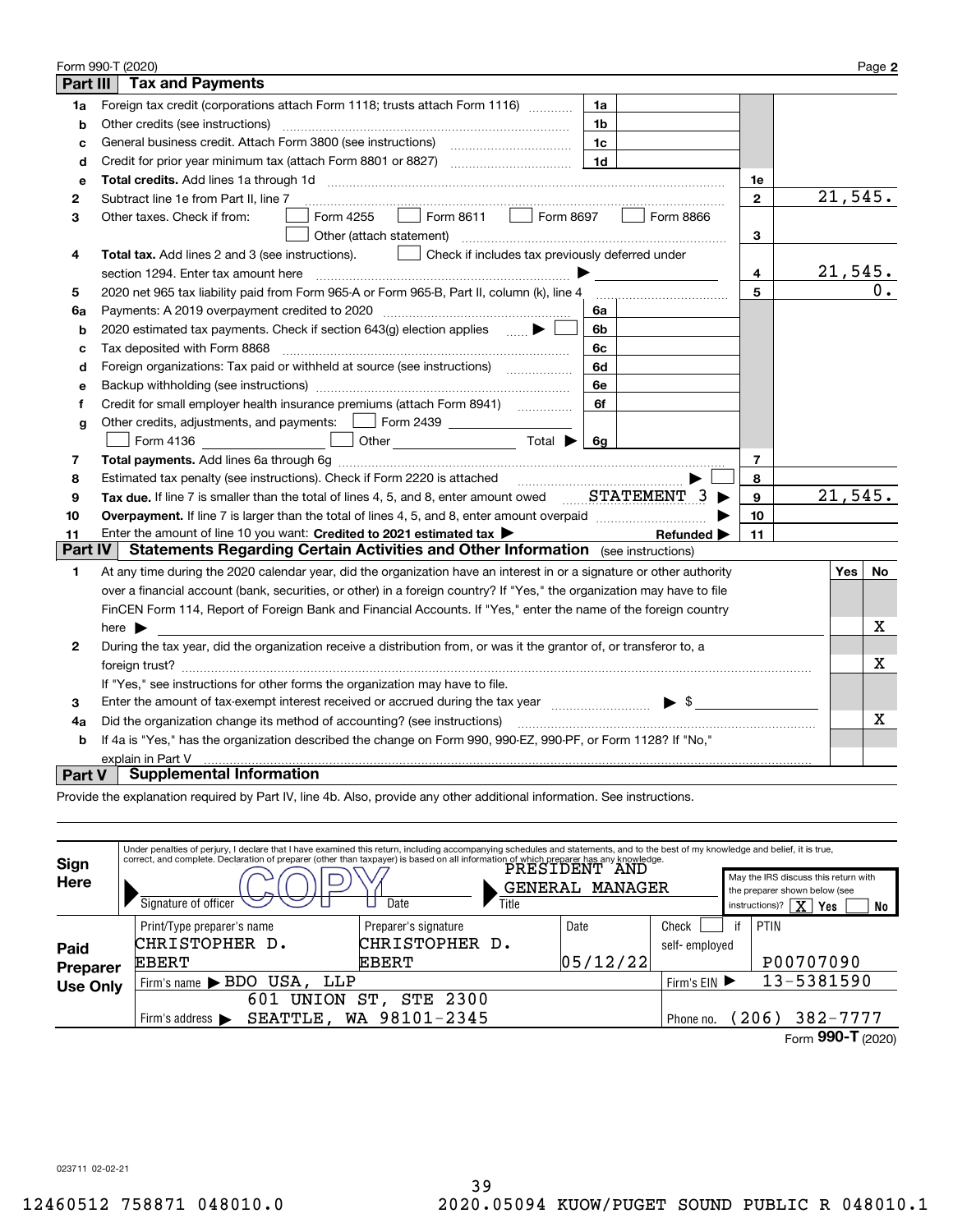| FORM $990-T$                                                                  |                                  | LATE PAYMENT INTEREST  |                               |                    | STATEMENT 1                 |                         |  |  |
|-------------------------------------------------------------------------------|----------------------------------|------------------------|-------------------------------|--------------------|-----------------------------|-------------------------|--|--|
| DESCRIPTION                                                                   | <b>DATE</b>                      | <b>AMOUNT</b>          | <b>BALANCE</b>                | <b>RATE</b>        |                             | DAYS INTEREST           |  |  |
| TAX DUE<br>INTEREST RATE CHANGE<br>DATE FILED                                 | 11/15/21<br>03/31/22<br>04/15/22 | 21,545.<br>0.          | 21,545.<br>21,787.<br>21,823. |                    | .0300<br>136<br>.0400<br>15 | 242.<br>36.             |  |  |
| TOTAL LATE PAYMENT INTEREST                                                   |                                  |                        |                               |                    |                             | 278.                    |  |  |
| FORM $990-T$                                                                  |                                  | LATE PAYMENT PENALTY   |                               |                    |                             | STATEMENT 2             |  |  |
| DESCRIPTION                                                                   | <b>DATE</b>                      | <b>AMOUNT</b>          |                               | <b>BALANCE</b>     | MONTHS                      | PENALTY                 |  |  |
| <b>TAX DUE</b><br>DATE FILED                                                  | 11/15/21<br>04/15/22             | 21,545.                |                               | 21,545.<br>21,545. | 5                           | 539.                    |  |  |
| TOTAL LATE PAYMENT PENALTY                                                    |                                  |                        |                               |                    |                             | 539.                    |  |  |
| <b>FORM 990-T</b>                                                             |                                  | INTEREST AND PENALTIES |                               |                    |                             | STATEMENT 3             |  |  |
| TAX FROM FORM 990-T, PART IV<br>LATE PAYMENT INTEREST<br>LATE PAYMENT PENALTY |                                  |                        |                               |                    |                             | 21,545.<br>278.<br>539. |  |  |

~~~~~~~~~~~~~~

TOTAL AMOUNT DUE 22, 2008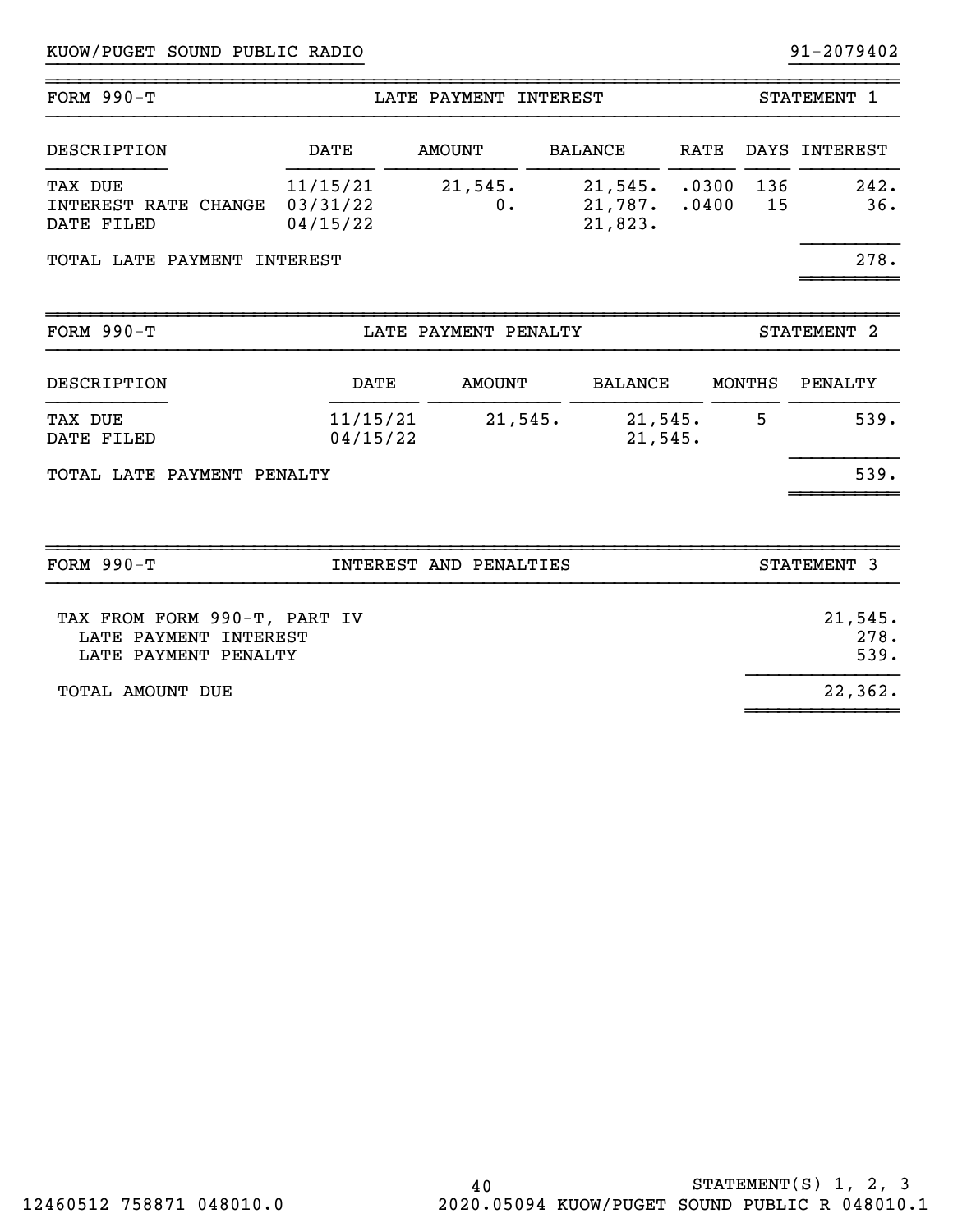| <b>SCHEDULE A</b> |
|-------------------|
| (Form 990-T)      |

Department of the Treasury Internal Revenue Service

## **Unrelated Business Taxable Income From an Unrelated Trade or Business**

**| Go to www.irs.gov/Form990T for instructions and the latest information.**

**Do not enter SSN numbers on this form as it may be made public if your organization is a 501(c)(3). |** 

**2020**

| Open to Public Inspection for |  |  |
|-------------------------------|--|--|
| 501(c)(3) Organizations Only  |  |  |

**A**

Name of the organization **mumber and the organization number B Employer identification number** KUOW/PUGET SOUND PUBLIC RADIO 91-2079402

### **C** Unrelated business activity code (see instructions)  $\rightarrow$  541800  $\rightarrow$  10 Sequence: 1 of **541800 1 1 D** Sequence: 1 of 1

### **E**Describe the unrelated trade or business  $\,$   $\rightarrow$   $\!\! \mathbf{ADVERTISING}$

| Part I       | <b>Unrelated Trade or Business Income</b>                                                                                                                                     | (A) Income     | (B) Expenses | (C) Net |          |  |  |  |
|--------------|-------------------------------------------------------------------------------------------------------------------------------------------------------------------------------|----------------|--------------|---------|----------|--|--|--|
|              | 1a Gross receipts or sales                                                                                                                                                    |                |              |         |          |  |  |  |
| b            |                                                                                                                                                                               | 1c             |              |         |          |  |  |  |
| $\mathbf{2}$ |                                                                                                                                                                               | $\mathbf{2}$   |              |         |          |  |  |  |
| 3            | Gross profit. Subtract line 2 from line 1c                                                                                                                                    | 3              |              |         |          |  |  |  |
| 4 a          | Capital gain net income (attach Sch D (Form 1041 or Form                                                                                                                      |                |              |         |          |  |  |  |
|              | 1120)) (see instructions)                                                                                                                                                     | 4a             |              |         |          |  |  |  |
| b            | Net gain (loss) (Form 4797) (attach Form 4797) (see instructions)                                                                                                             | 4b             |              |         |          |  |  |  |
| c            | Capital loss deduction for trusts                                                                                                                                             | 4c             |              |         |          |  |  |  |
| 5            | Income (loss) from a partnership or an S corporation (attach                                                                                                                  |                |              |         |          |  |  |  |
|              | statement)                                                                                                                                                                    | 5              |              |         |          |  |  |  |
| 6            |                                                                                                                                                                               | 6              |              |         |          |  |  |  |
| 7            |                                                                                                                                                                               | $\overline{7}$ |              |         |          |  |  |  |
| 8            | Interest, annuities, royalties, and rents from a controlled                                                                                                                   |                |              |         |          |  |  |  |
|              |                                                                                                                                                                               | 8              |              |         |          |  |  |  |
| 9            | Investment income of section $501(c)(7)$ , $(9)$ , or $(17)$                                                                                                                  |                |              |         |          |  |  |  |
|              |                                                                                                                                                                               | 9              |              |         |          |  |  |  |
| 10           |                                                                                                                                                                               | 10             |              |         |          |  |  |  |
| 11           |                                                                                                                                                                               | 11             | 103,594.     |         | 103,594. |  |  |  |
| 12           | Other income (see instructions; attach statement)                                                                                                                             | 12             |              |         |          |  |  |  |
| 13           |                                                                                                                                                                               | 13             | 103,594.     |         | 103,594. |  |  |  |
|              | <b>Deductions Not Taken Elsewhere</b> (See instructions for limitations on deductions) Deductions must be<br>Part II<br>directly connected with the unrelated business income |                |              |         |          |  |  |  |

| 1.           |                                                                                                                                                                                                                                | 1            |    |    |                                     |
|--------------|--------------------------------------------------------------------------------------------------------------------------------------------------------------------------------------------------------------------------------|--------------|----|----|-------------------------------------|
| $\mathbf{2}$ | Salaries and wages with the continuum contract of the contract of the contract of the contract of the contract of the contract of the contract of the contract of the contract of the contract of the contract of the contract | $\mathbf{2}$ |    |    |                                     |
| 3            | Repairs and maintenance material continuum contracts and maintenance contracts and maintenance material contracts and maintenance materials and maintenance materials and maintenance materials and materials and materials an | 3            |    |    |                                     |
| 4            |                                                                                                                                                                                                                                |              |    | 4  |                                     |
| 5            | Interest (attach statement) (see instructions) <b>manually constructions</b> and attach statement (see instructions)                                                                                                           |              |    | 5  |                                     |
| 6            |                                                                                                                                                                                                                                |              |    | 6  |                                     |
| 7            |                                                                                                                                                                                                                                |              |    |    |                                     |
| 8            |                                                                                                                                                                                                                                | 8b           |    |    |                                     |
| 9            |                                                                                                                                                                                                                                | 9            |    |    |                                     |
| 10           |                                                                                                                                                                                                                                | 10           |    |    |                                     |
| 11           |                                                                                                                                                                                                                                | 11           |    |    |                                     |
| 12           |                                                                                                                                                                                                                                | 12           |    |    |                                     |
| 13           |                                                                                                                                                                                                                                | 13           |    |    |                                     |
| 14           |                                                                                                                                                                                                                                | 14           |    |    |                                     |
| 15           |                                                                                                                                                                                                                                | 15           | 0. |    |                                     |
| 16           | Unrelated business income before net operating loss deduction. Subtract line 15 from Part I, line 13,                                                                                                                          |              |    |    |                                     |
|              |                                                                                                                                                                                                                                |              |    | 16 | 103,594.                            |
| 17           |                                                                                                                                                                                                                                |              |    |    | $0$ .                               |
| 18           |                                                                                                                                                                                                                                |              |    |    | 103,594.                            |
|              | LHA For Paperwork Reduction Act Notice, see instructions.                                                                                                                                                                      |              |    |    | <b>Schedule A (Form 990-T) 2020</b> |

023741 12-23-20

OMB No. 1545-0047 ENTITY

1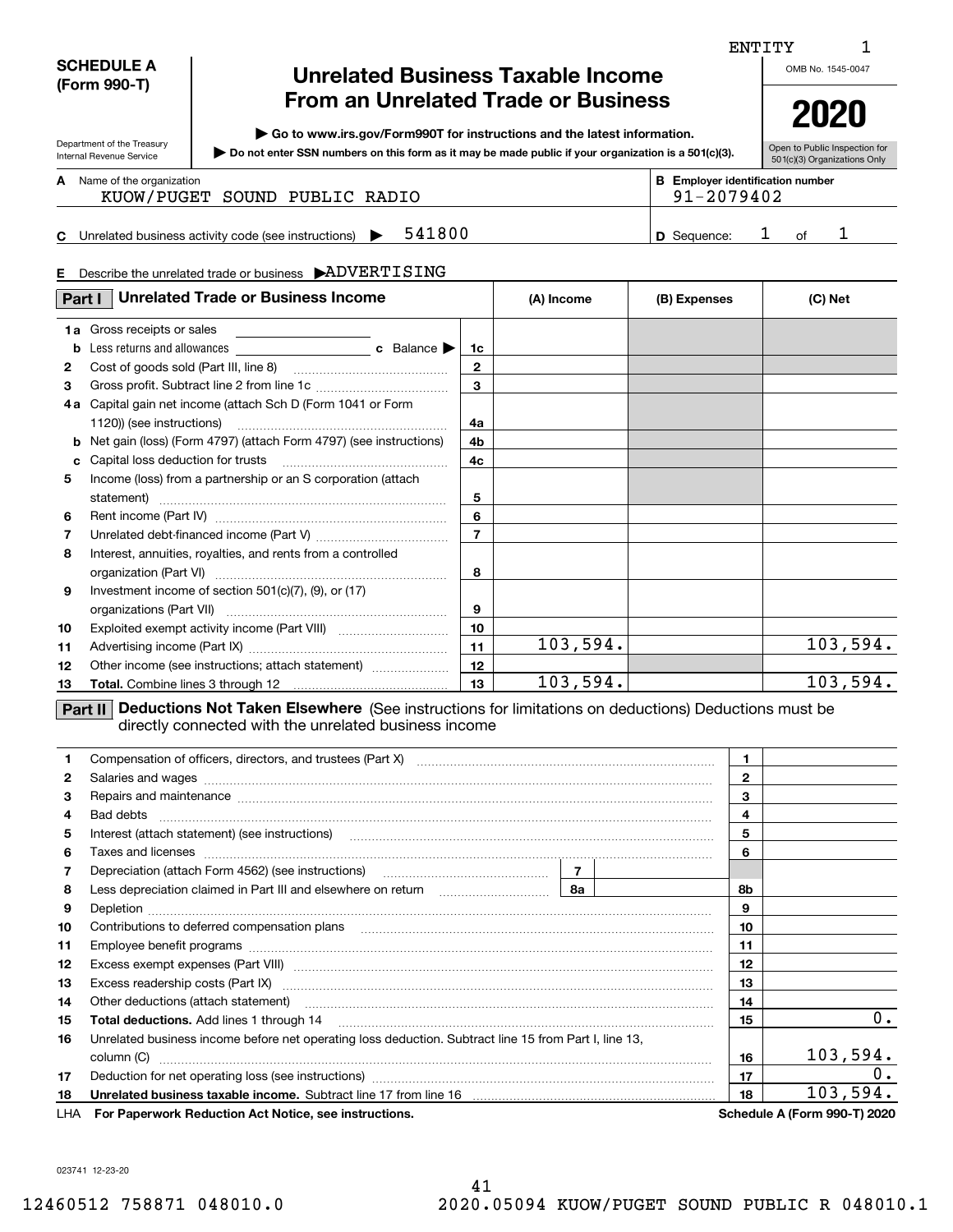|                  |                                                                                                                                                                                                                                |                                     |   |                | ENTITY<br>ı      |
|------------------|--------------------------------------------------------------------------------------------------------------------------------------------------------------------------------------------------------------------------------|-------------------------------------|---|----------------|------------------|
|                  | Schedule A (Form 990-T) 2020                                                                                                                                                                                                   |                                     |   |                | Page 2           |
| Part III         | <b>Cost of Goods Sold</b>                                                                                                                                                                                                      | Enter method of inventory valuation | ▶ |                |                  |
| 1                | Inventory at beginning of year                                                                                                                                                                                                 |                                     |   | 1.             |                  |
| 2                | Purchases                                                                                                                                                                                                                      |                                     |   | $\mathbf{2}$   |                  |
| З                |                                                                                                                                                                                                                                |                                     |   | 3              |                  |
| 4                | Additional section 263A costs (attach statement) material contents and according to the Additional section 263A                                                                                                                |                                     |   | 4              |                  |
| 5                | Other costs (attach statement) manufactured and contract and contract and contract and contract and contract and contract and contract and contract and contract and contract and contract and contract and contract and contr |                                     |   | 5              |                  |
| 6                |                                                                                                                                                                                                                                |                                     |   | 6              |                  |
| 7                | Inventory at end of year                                                                                                                                                                                                       |                                     |   | $\overline{7}$ |                  |
| 8                | Cost of goods sold. Subtract line 7 from line 6. Enter here and in Part I, line 2 [11, 1111 1111 1111 1111 111                                                                                                                 |                                     |   | 8              |                  |
| 9                | Do the rules of section 263A (with respect to property produced or acquired for resale) apply to the organization?                                                                                                             |                                     |   |                | <b>Yes</b><br>No |
| Part IV          | Rent Income (From Real Property and Personal Property Leased with Real Property)                                                                                                                                               |                                     |   |                |                  |
| 1                | Description of property (property street address, city, state, ZIP code). Check if a dual-use (see instructions)                                                                                                               |                                     |   |                |                  |
|                  | A                                                                                                                                                                                                                              |                                     |   |                |                  |
|                  | в                                                                                                                                                                                                                              |                                     |   |                |                  |
|                  | C                                                                                                                                                                                                                              |                                     |   |                |                  |
|                  | D                                                                                                                                                                                                                              |                                     |   |                |                  |
|                  |                                                                                                                                                                                                                                | Α                                   | В | C              | D                |
| 2                | Rent received or accrued                                                                                                                                                                                                       |                                     |   |                |                  |
| a                | From personal property (if the percentage of                                                                                                                                                                                   |                                     |   |                |                  |
|                  | rent for personal property is more than 10%                                                                                                                                                                                    |                                     |   |                |                  |
|                  |                                                                                                                                                                                                                                |                                     |   |                |                  |
| b                | From real and personal property (if the                                                                                                                                                                                        |                                     |   |                |                  |
|                  | percentage of rent for personal property exceeds                                                                                                                                                                               |                                     |   |                |                  |
|                  | 50% or if the rent is based on profit or income)<br>.                                                                                                                                                                          |                                     |   |                |                  |
| c                | Total rents received or accrued by property.                                                                                                                                                                                   |                                     |   |                |                  |
|                  | Add lines 2a and 2b, columns A through D                                                                                                                                                                                       |                                     |   |                |                  |
| 5<br>Part V<br>1 | <b>Unrelated Debt-Financed Income</b> (see instructions)<br>Description of debt-financed property (street address, city, state, ZIP code). Check if a dual-use (see instructions)<br>A                                         |                                     |   |                | $0$ .            |
|                  | В                                                                                                                                                                                                                              |                                     |   |                |                  |
|                  | С                                                                                                                                                                                                                              |                                     |   |                |                  |
|                  | D                                                                                                                                                                                                                              |                                     |   |                |                  |
|                  |                                                                                                                                                                                                                                | A                                   | В | C              | D                |
| 2                | Gross income from or allocable to debt-financed                                                                                                                                                                                |                                     |   |                |                  |
|                  | property                                                                                                                                                                                                                       |                                     |   |                |                  |
| З                | Deductions directly connected with or allocable                                                                                                                                                                                |                                     |   |                |                  |
|                  | to debt-financed property                                                                                                                                                                                                      |                                     |   |                |                  |
| а                | Straight line depreciation (attach statement)<br>.                                                                                                                                                                             |                                     |   |                |                  |
| b                | Other deductions (attach statement)                                                                                                                                                                                            |                                     |   |                |                  |
| c                | Total deductions (add lines 3a and 3b,                                                                                                                                                                                         |                                     |   |                |                  |
| 4                | Amount of average acquisition debt on or allocable                                                                                                                                                                             |                                     |   |                |                  |
|                  | to debt-financed property (attach statement)                                                                                                                                                                                   |                                     |   |                |                  |
| 5                | Average adjusted basis of or allocable to debt-                                                                                                                                                                                |                                     |   |                |                  |
|                  | financed property (attach statement)                                                                                                                                                                                           |                                     |   |                |                  |
| 6                |                                                                                                                                                                                                                                | %                                   | % | %              | %                |
| 7                | Gross income reportable. Multiply line 2 by line 6                                                                                                                                                                             |                                     |   |                | 0.               |
| 8                |                                                                                                                                                                                                                                |                                     |   |                |                  |
| 9                | Allocable deductions. Multiply line 3c by line 6                                                                                                                                                                               |                                     |   |                |                  |
| 10               | Total allocable deductions. Add line 9, columns A through D. Enter here and on Part I, line 7, column (B)                                                                                                                      |                                     |   |                | 0.               |

|--|

023721 12-23-20

0.

 $\blacktriangleright$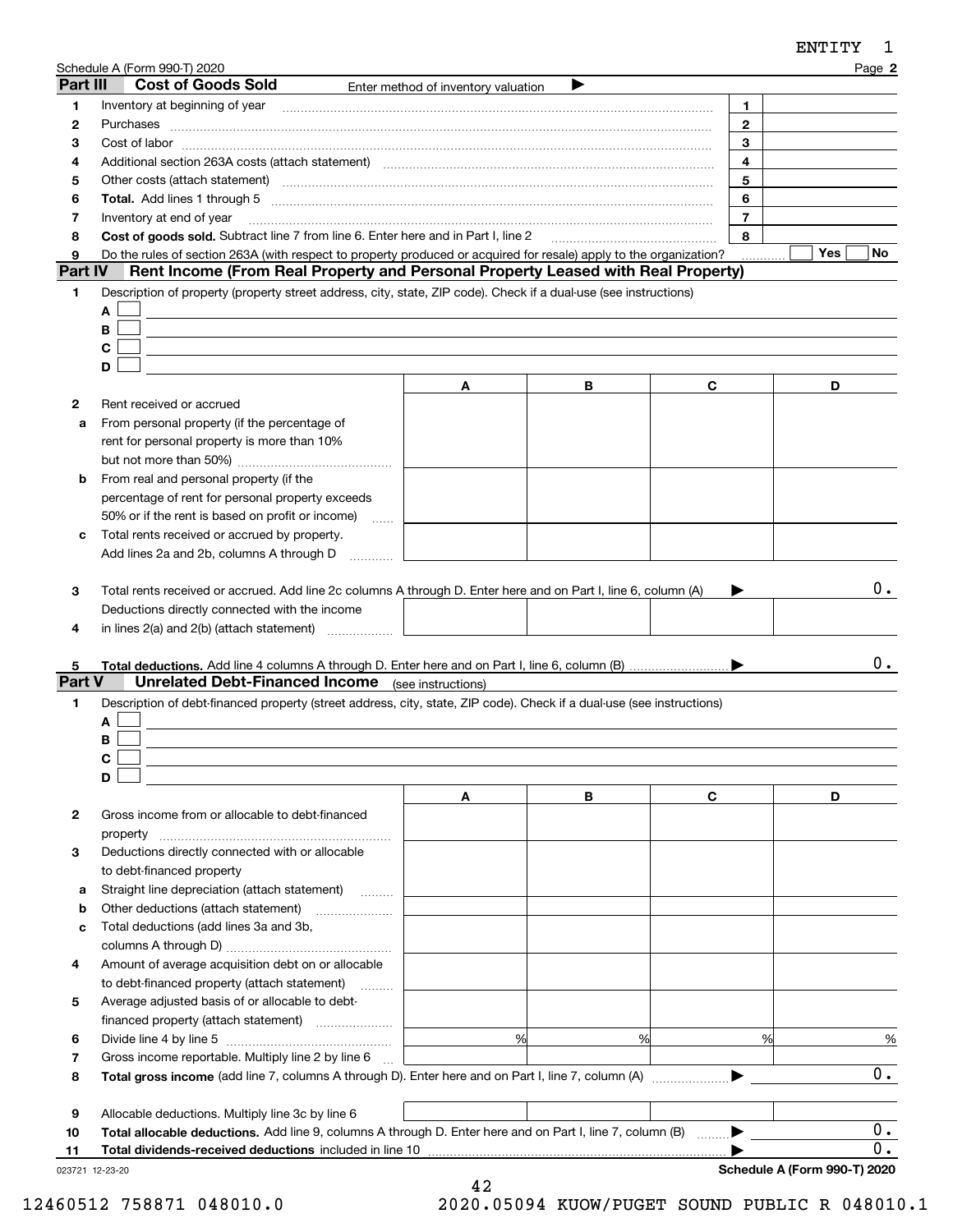|                         | Schedule A (Form 990-T) 2020                                                                                      |                                                                                                       |                       |                                           |                             |                                                       |                    |                                                |                                                    | Page 3                                         |
|-------------------------|-------------------------------------------------------------------------------------------------------------------|-------------------------------------------------------------------------------------------------------|-----------------------|-------------------------------------------|-----------------------------|-------------------------------------------------------|--------------------|------------------------------------------------|----------------------------------------------------|------------------------------------------------|
|                         |                                                                                                                   | Part VI Interest, Annuities, Royalties, and Rents from Controlled Organizations                       |                       |                                           |                             |                                                       |                    | (see instructions)                             |                                                    |                                                |
|                         |                                                                                                                   |                                                                                                       |                       | <b>Exempt Controlled Organizations</b>    |                             |                                                       |                    |                                                |                                                    |                                                |
| 1. Name of controlled   |                                                                                                                   | 2. Employer                                                                                           |                       | 3. Net unrelated                          |                             | 4. Total of specified                                 |                    | 5. Part of column 4<br>that is included in the |                                                    | 6. Deductions directly                         |
|                         | organization                                                                                                      | identification<br>number                                                                              |                       | income (loss)<br>(see instructions)       |                             | payments made                                         |                    | controlling organiza-                          |                                                    | connected with<br>income in column 5           |
|                         |                                                                                                                   |                                                                                                       |                       |                                           |                             |                                                       |                    | tion's gross income                            |                                                    |                                                |
| (1)                     |                                                                                                                   |                                                                                                       |                       |                                           |                             |                                                       |                    |                                                |                                                    |                                                |
| (2)                     |                                                                                                                   |                                                                                                       |                       |                                           |                             |                                                       |                    |                                                |                                                    |                                                |
| (3)<br>$\left(4\right)$ |                                                                                                                   |                                                                                                       |                       |                                           |                             |                                                       |                    |                                                |                                                    |                                                |
|                         |                                                                                                                   |                                                                                                       |                       | Nonexempt Controlled Organizations        |                             |                                                       |                    |                                                |                                                    |                                                |
|                         | 7. Taxable Income                                                                                                 | 8. Net unrelated                                                                                      | 9. Total of specified |                                           | <b>10.</b> Part of column 9 |                                                       |                    | 11. Deductions directly                        |                                                    |                                                |
|                         |                                                                                                                   | income (loss)                                                                                         | payments made         |                                           |                             | that is included in the<br>controlling organization's |                    |                                                |                                                    | connected with                                 |
|                         |                                                                                                                   | (see instructions)                                                                                    |                       |                                           |                             |                                                       | gross income       |                                                |                                                    | income in column 10                            |
| (1)                     |                                                                                                                   |                                                                                                       |                       |                                           |                             |                                                       |                    |                                                |                                                    |                                                |
| (2)                     |                                                                                                                   |                                                                                                       |                       |                                           |                             |                                                       |                    |                                                |                                                    |                                                |
| (3)                     |                                                                                                                   |                                                                                                       |                       |                                           |                             |                                                       |                    |                                                |                                                    |                                                |
| $\left( 4\right)$       |                                                                                                                   |                                                                                                       |                       |                                           |                             |                                                       |                    |                                                |                                                    |                                                |
|                         |                                                                                                                   |                                                                                                       |                       |                                           |                             | Add columns 5 and 10.<br>Enter here and on Part I,    |                    |                                                | Add columns 6 and 11.<br>Enter here and on Part I, |                                                |
|                         |                                                                                                                   |                                                                                                       |                       |                                           |                             | line 8, column (A)                                    |                    |                                                |                                                    | line $8$ , column $(B)$                        |
| Totals                  |                                                                                                                   |                                                                                                       |                       |                                           |                             |                                                       |                    | О.                                             |                                                    | $0$ .                                          |
| <b>Part VII</b>         |                                                                                                                   | Investment Income of a Section 501(c)(7), (9), or (17) Organization                                   |                       |                                           |                             |                                                       |                    | (see instructions)                             |                                                    |                                                |
|                         | 1. Description of income<br>2. Amount of<br>3. Deductions                                                         |                                                                                                       |                       |                                           |                             |                                                       | 4. Set-asides      |                                                | 5. Total deductions                                |                                                |
|                         | income<br>directly connected<br>(attach statement)                                                                |                                                                                                       |                       |                                           |                             |                                                       | (attach statement) |                                                | and set-asides<br>(add cols $3$ and $4$ )          |                                                |
|                         |                                                                                                                   |                                                                                                       |                       |                                           |                             |                                                       |                    |                                                |                                                    |                                                |
| (1)                     |                                                                                                                   |                                                                                                       |                       |                                           |                             |                                                       |                    |                                                |                                                    |                                                |
| (2)                     |                                                                                                                   |                                                                                                       |                       |                                           |                             |                                                       |                    |                                                |                                                    |                                                |
| (3)                     |                                                                                                                   |                                                                                                       |                       |                                           |                             |                                                       |                    |                                                |                                                    |                                                |
| (4)                     |                                                                                                                   |                                                                                                       |                       | Add amounts in                            |                             |                                                       |                    |                                                |                                                    | Add amounts in                                 |
|                         |                                                                                                                   |                                                                                                       |                       | column 2. Enter                           |                             |                                                       |                    |                                                |                                                    | column 5. Enter                                |
|                         |                                                                                                                   |                                                                                                       |                       | here and on Part I,<br>line 9, column (A) |                             |                                                       |                    |                                                |                                                    | here and on Part I,<br>line $9$ , column $(B)$ |
| Totals                  |                                                                                                                   |                                                                                                       |                       |                                           | 0.                          |                                                       |                    |                                                |                                                    | 0.                                             |
| <b>Part VIII</b>        |                                                                                                                   | <b>Exploited Exempt Activity Income, Other Than Advertising Income</b>                                |                       |                                           |                             |                                                       |                    | (see instructions)                             |                                                    |                                                |
| 1                       | Description of exploited activity:                                                                                |                                                                                                       |                       |                                           |                             |                                                       |                    |                                                |                                                    |                                                |
| 2                       |                                                                                                                   | Gross unrelated business income from trade or business. Enter here and on Part I, line 10, column (A) |                       |                                           |                             |                                                       |                    |                                                | 2                                                  |                                                |
| 3                       | Expenses directly connected with production of unrelated business income. Enter here and on Part I,               |                                                                                                       |                       |                                           |                             |                                                       |                    |                                                |                                                    |                                                |
|                         | line 10, column (B)                                                                                               |                                                                                                       |                       |                                           |                             |                                                       |                    | 3                                              |                                                    |                                                |
| 4                       | Net income (loss) from unrelated trade or business. Subtract line 3 from line 2. If a gain, complete              |                                                                                                       |                       |                                           |                             |                                                       |                    |                                                |                                                    |                                                |
|                         |                                                                                                                   |                                                                                                       |                       |                                           |                             |                                                       |                    |                                                | 4                                                  |                                                |
| 5                       | Expenses attributable to income entered on line 5 [111] [12] manufacture attributable to income entered on line 5 |                                                                                                       |                       |                                           |                             |                                                       |                    | 5                                              |                                                    |                                                |
| 6                       |                                                                                                                   |                                                                                                       |                       |                                           |                             |                                                       |                    |                                                | 6                                                  |                                                |
| 7                       |                                                                                                                   | Excess exempt expenses. Subtract line 5 from line 6, but do not enter more than the amount on line    |                       |                                           |                             |                                                       |                    |                                                | $\overline{7}$                                     |                                                |
|                         |                                                                                                                   |                                                                                                       |                       |                                           |                             |                                                       |                    |                                                |                                                    | $(T_{\text{num}}$ 000 T) 0000                  |

**Schedule A (Form 990-T) 2020**

023731 12-23-20